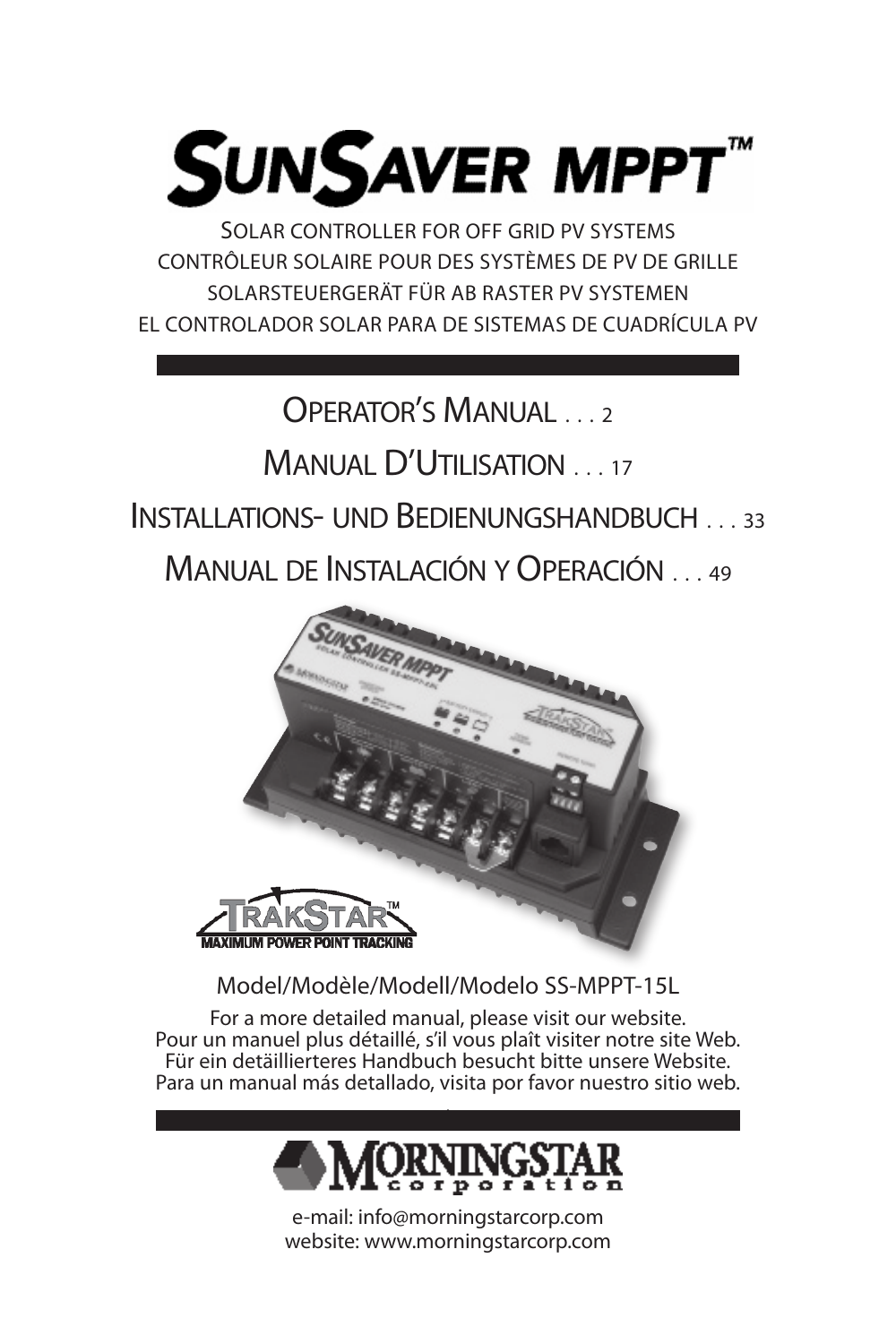SUNSAVER MPPT DIMENSIONS





# SPECIFICATION SUMMARY

\* These power levels refer to the maximum wattage the SS-MPPT-15 can process. Higher power arrays can be used without damaging the controller, but efficiency will be reduced at power levels much beyond the nominal ratings.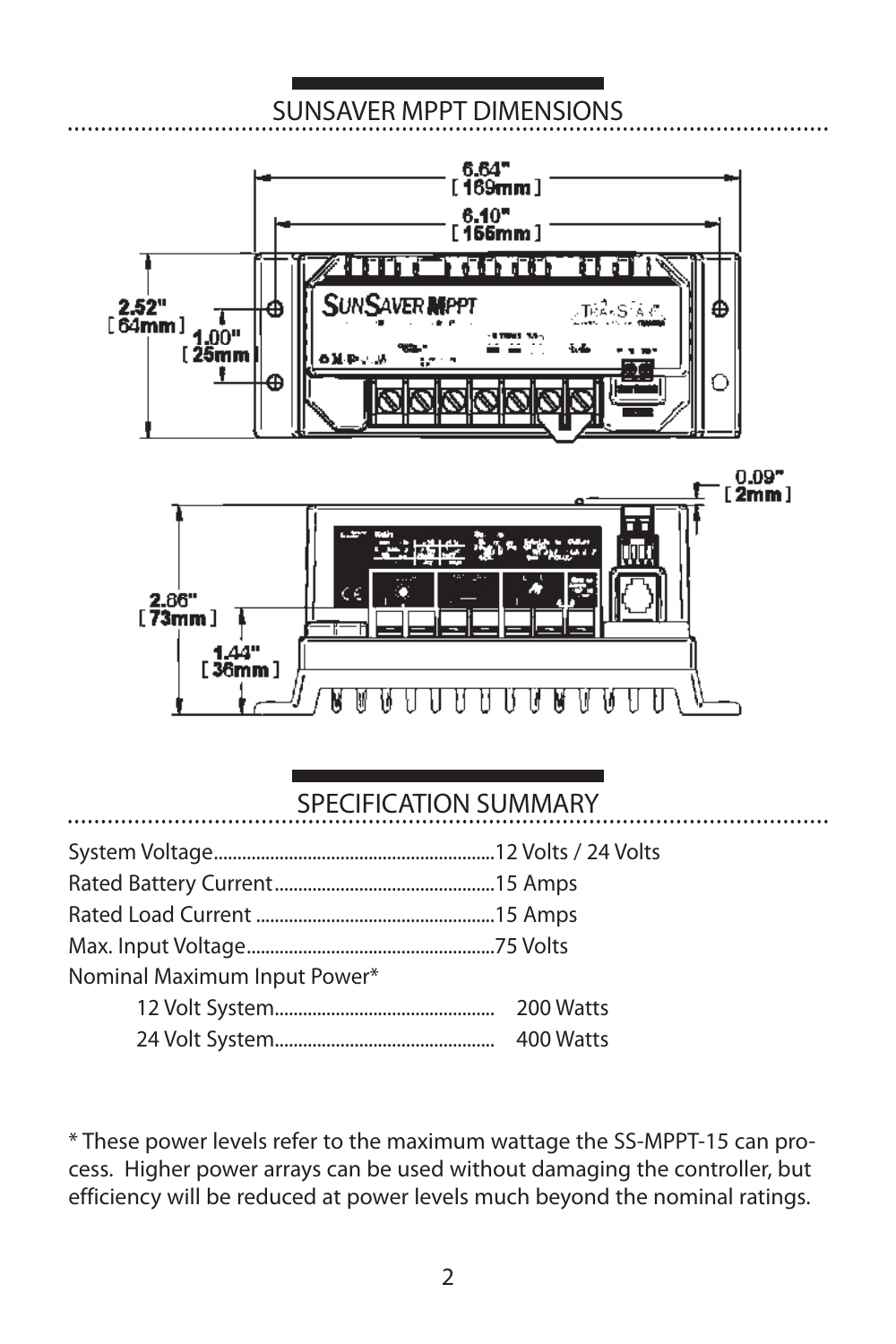# IMPORTANT SAFETY INFORMATION

Save These Instructions

This manual contains important safety, installation and operating instructions for the SunSaver MPPT solar controller.

The following symbols are used throughout this manual to indicate potentially dangerous conditions or mark important safety instructions.



WARNING: Indicates a potentially dangerous condition. Use extreme caution when performing this task.



CAUTION: Indicates a critical procedure for safe and proper operation of the controller.



NOTE: Indicates a procedure or function that is important for the safe and proper operation of the controller.

General Safety Information

- There are no user serviceable parts inside the SunSaver MPPT. Do not disassemble or attempt to repair the controller.
- • Disconnect all sources of power to the controller before installing or adjusting the SunSaver MPPT.
- There are no fuses or disconnects inside the SunSaver MPPT. Install external fuses/breakers as required.
- • Do not allow water to enter the controller.
- Confirm that power connections are tightened to avoid excessive heating from a loose connection.
- Only charge lead-acid or NiCd batteries.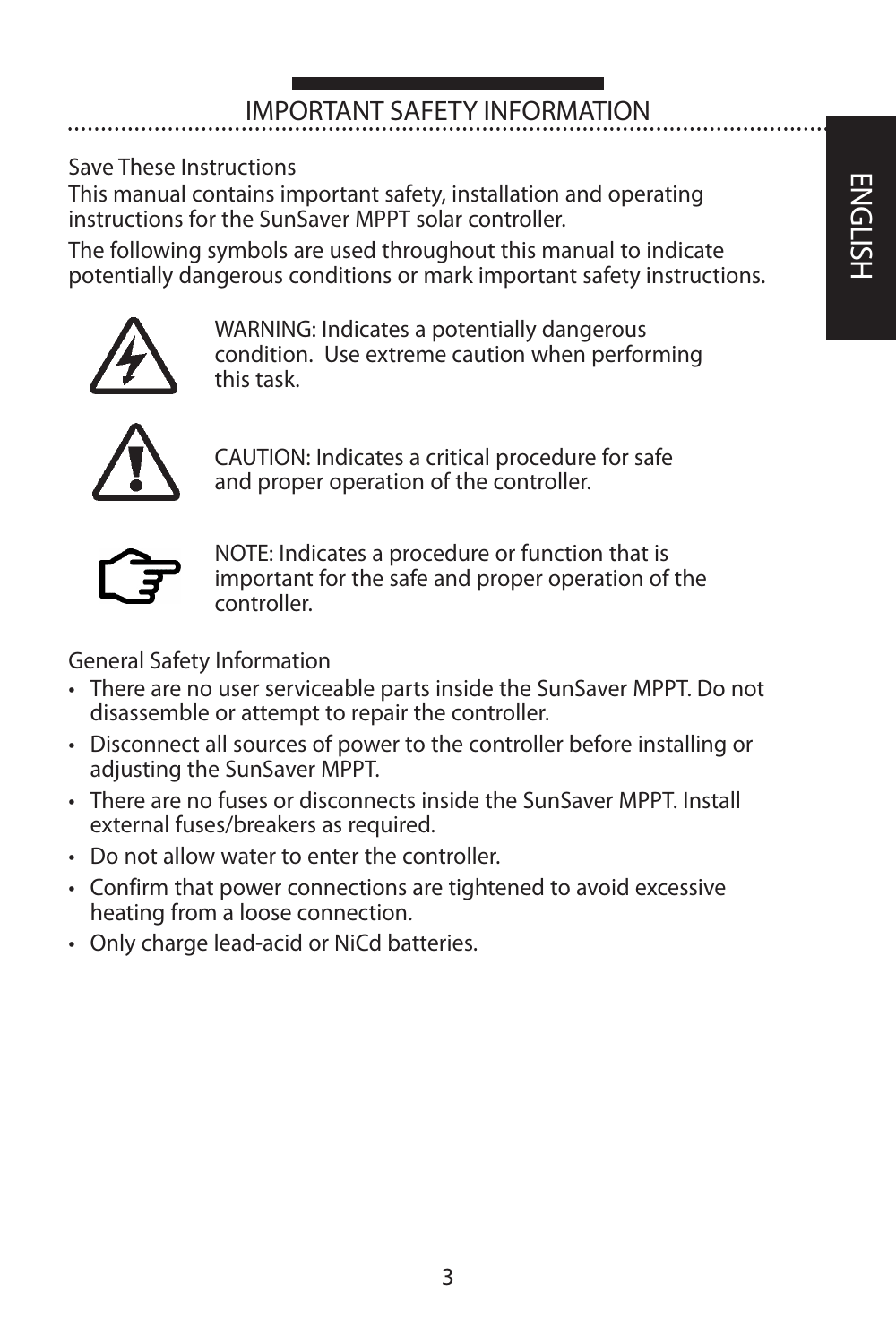The features of the SunSaver MPPT are shown in Figure 1 below. An explanation of each feature is provided.



### 1 - Status LED

LED indicator that shows charging status and also indicates when a solar input fault condition exists.

2 - Power Terminal Block

Power terminations for system solar, battery, and load connections.

3 - Battery Select Jumper

A removable jumper to select the battery type.

4 - Meter Connection

A communication port for the Morningstar Remote Meter or Personal Computer (PC) connection. A MSC adapter is required, available separately.

5 - Settings Switches

Adjustment switches that define the operating parameters of the SunSaver MPPT.

6 - Remote Temperature Sensor (RTS) Terminals

Connection point for a Morningstar RTS (optional) to remotely monitor battery temperature.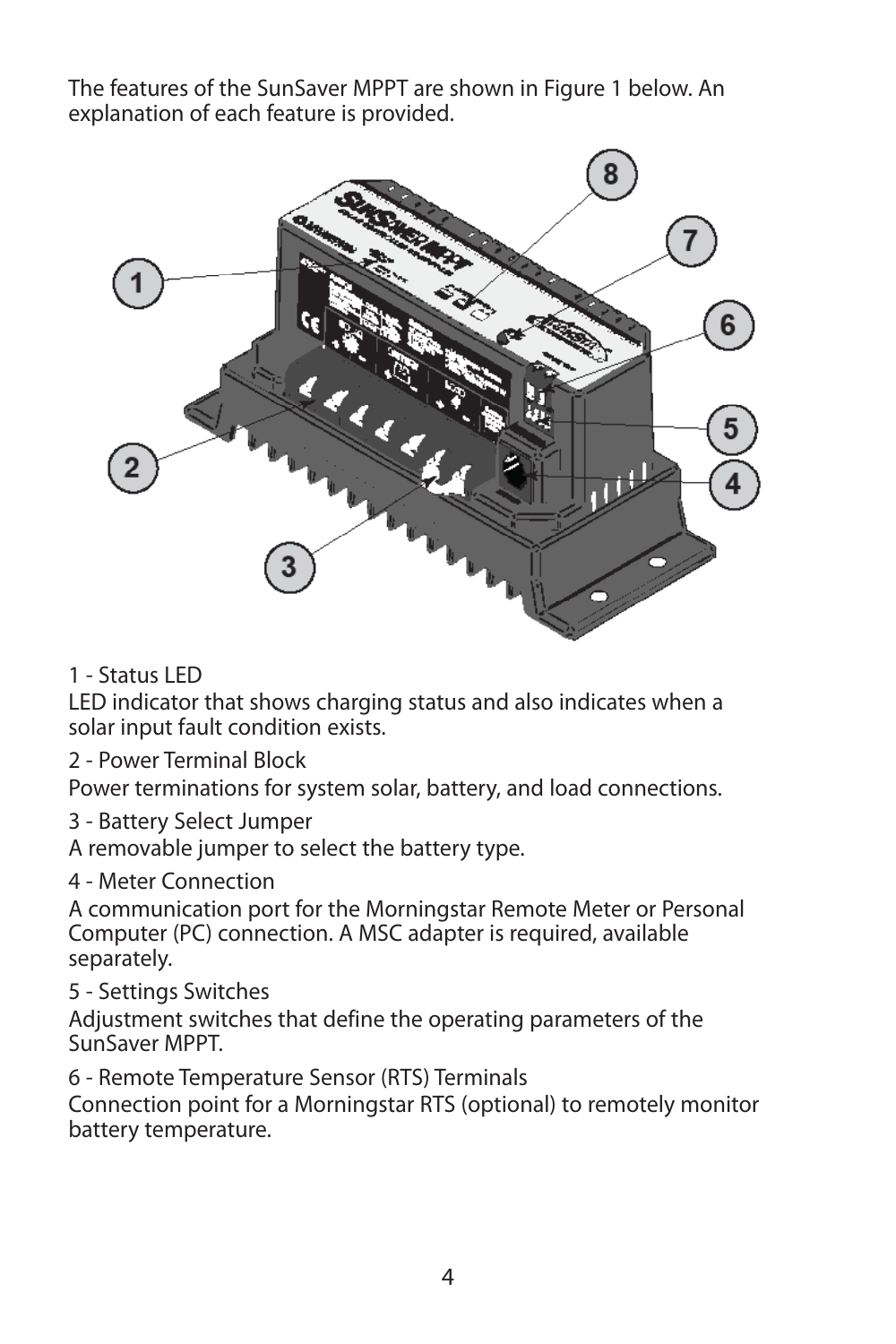### 7 - Local Temperature Sensor

Measures ambient temperature. Battery regulation is adjusted based on ambient temperature unless an optional RTS is installed.

### 8 - Battery Status LEDs

Provides approximate battery state of charge indication and also indicates when a system or load fault condition exists.

### Optional Accessories

#### Remote Temperature Sensor (Model: RTS)

The RTS measures battery temperature for accurate temperature compensation and is recommended when the ambient battery temperature differs from the ambient controller temperature by +/– 5 degrees C or more.

Remote Meter (Model: RM-1)

The digital Remote Meter displays system operating information, error indications, and self-diagnostic read-out. Information is displayed on a backlit 4-digit custom LCD display.

PC MeterBus Adapter™ (Model: MSC)

The MSC converts the MeterBus RJ-11 electrical interface to an isolated standard RS-232 interface which enables communication between the SunSaver MPPT and a personal computer (PC).

### Installation Instructions

- The SunSaver MPPT Battery connection may be wired to one battery or a bank of batteries. The following instructions refer to a singular battery, but it is implied that the battery connection can be made to either one battery or a group of batteries in a battery bank.
- 1. Select a Battery Type

| <b>Battery Type</b> | <b>Battery Jumper</b> | Setting Switch <sup>1</sup> |
|---------------------|-----------------------|-----------------------------|
| Gel <sup>1</sup>    | <b>INSERTED</b>       | ON(1)                       |
| Sealed              | <b>INSERTED</b>       | OFF $(1)$                   |
| AGM <sup>1</sup>    | <b>REMOVED</b>        | ON(1)                       |
| Flooded             | <b>REMOVED</b>        | OFF $(\downarrow)$          |

1 Setpoints for this battery type can be modified with custom programming.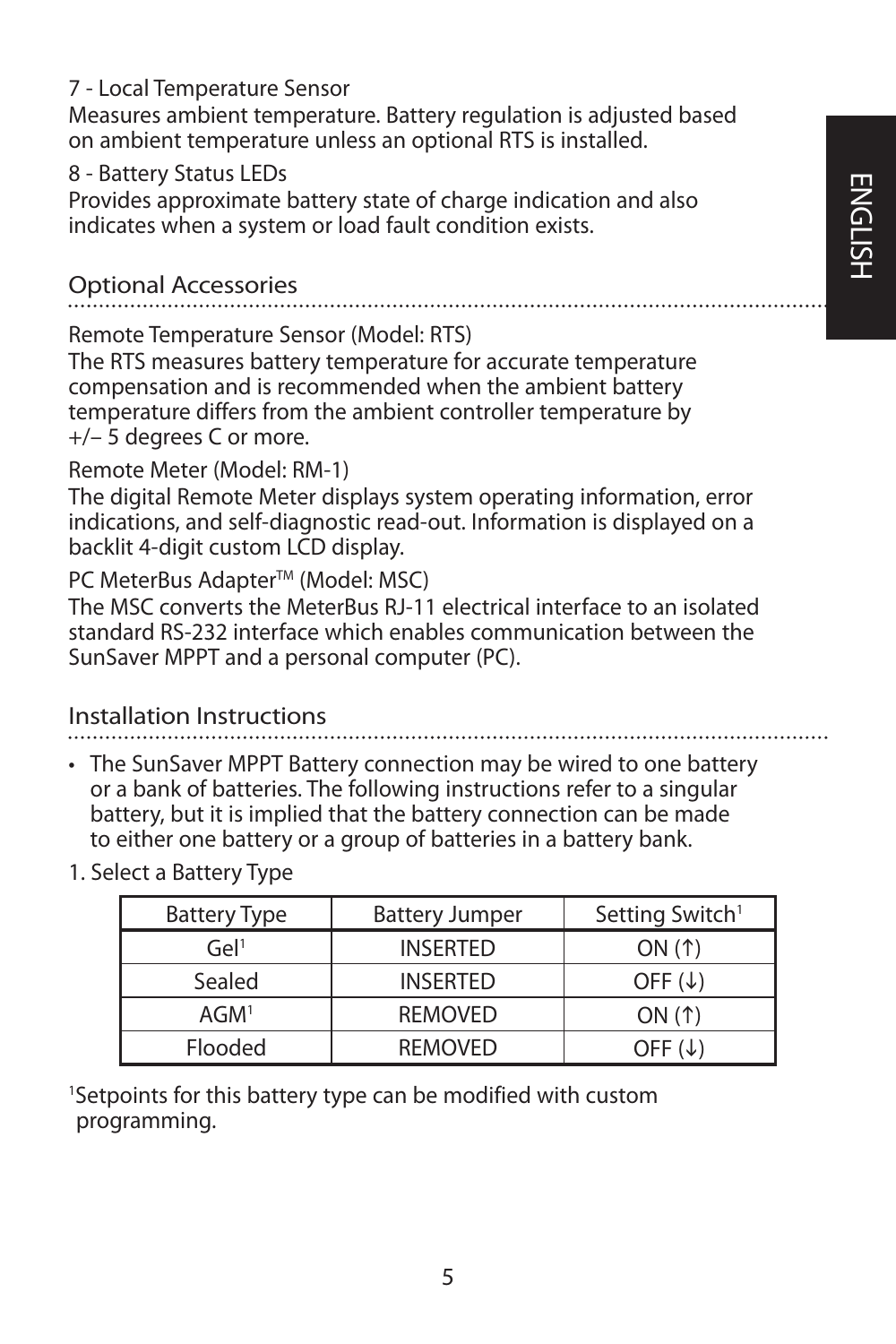

Removing the Battery Select jumper

| 2. Select Load Control - Low Voltage Disconnect / Reconnect |                                    |
|-------------------------------------------------------------|------------------------------------|
| Switch 2 OFF $(\downarrow)$ :                               | $LVD = 11.50 V$ , $LVR = 12.60 V$  |
| Switch $2 ON (1)$ :                                         | $LVD = 11.00 V$ , $LVR = 12.10 V2$ |

2 These values can be modified with custom programming.

3. Enable or Disable Auto-Equalization

Switch 3 OFF  $(\downarrow)$ : Auto-Equalize OFF Switch 3 ON (1): Auto-Equalize ON

(agm, flooded battery type only) Every 28 days or if the battery discharges too low the previous night.

4. Communication – Meter / MODBUS®<br>Switch 4 OFF (↓): Mori

Morningstar Remote Meter Switch 4 ON (1): Modbus<sup>®</sup> protocol for MSView, 3rd party devices<sup>2</sup>

2 Morningstar PC Meterbus Adapter (Model: MSC) required.

5. Mounting

To mount, mark four mounting holes, drill holes 3/32" (2.5 mm) and screw controller to surface.

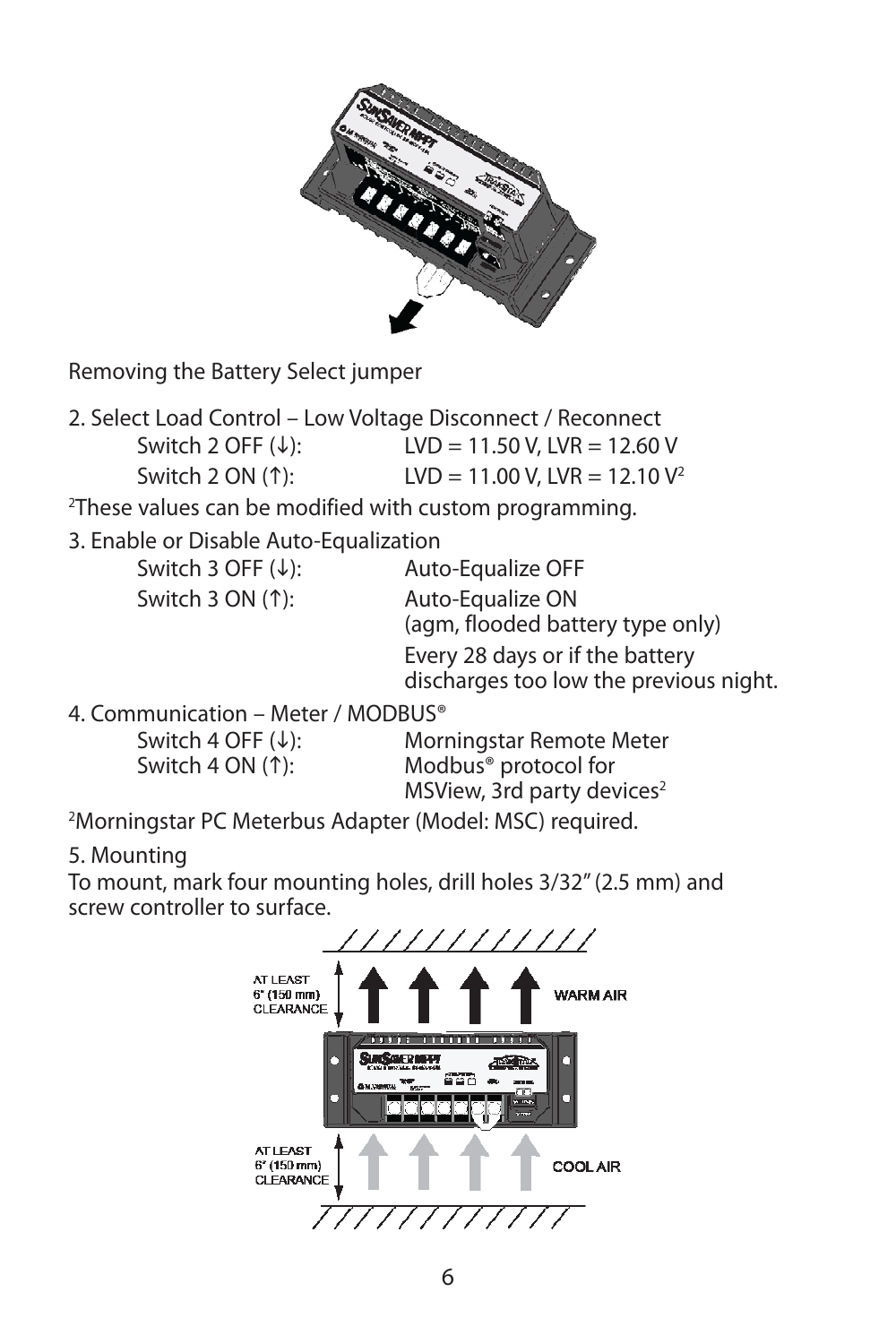### Wiring

### Step 1: Load Wiring



DO NOT INSERT A FUSE AT THIS TIME.

The total load draw should not exceed the 15 A load rating.

Step 2: Battery Wiring



Minimum Battery Voltages: 12 V Battery 7 V 24V Battery 15.5 V DO NOT INSERT A FUSE AT THIS TIME.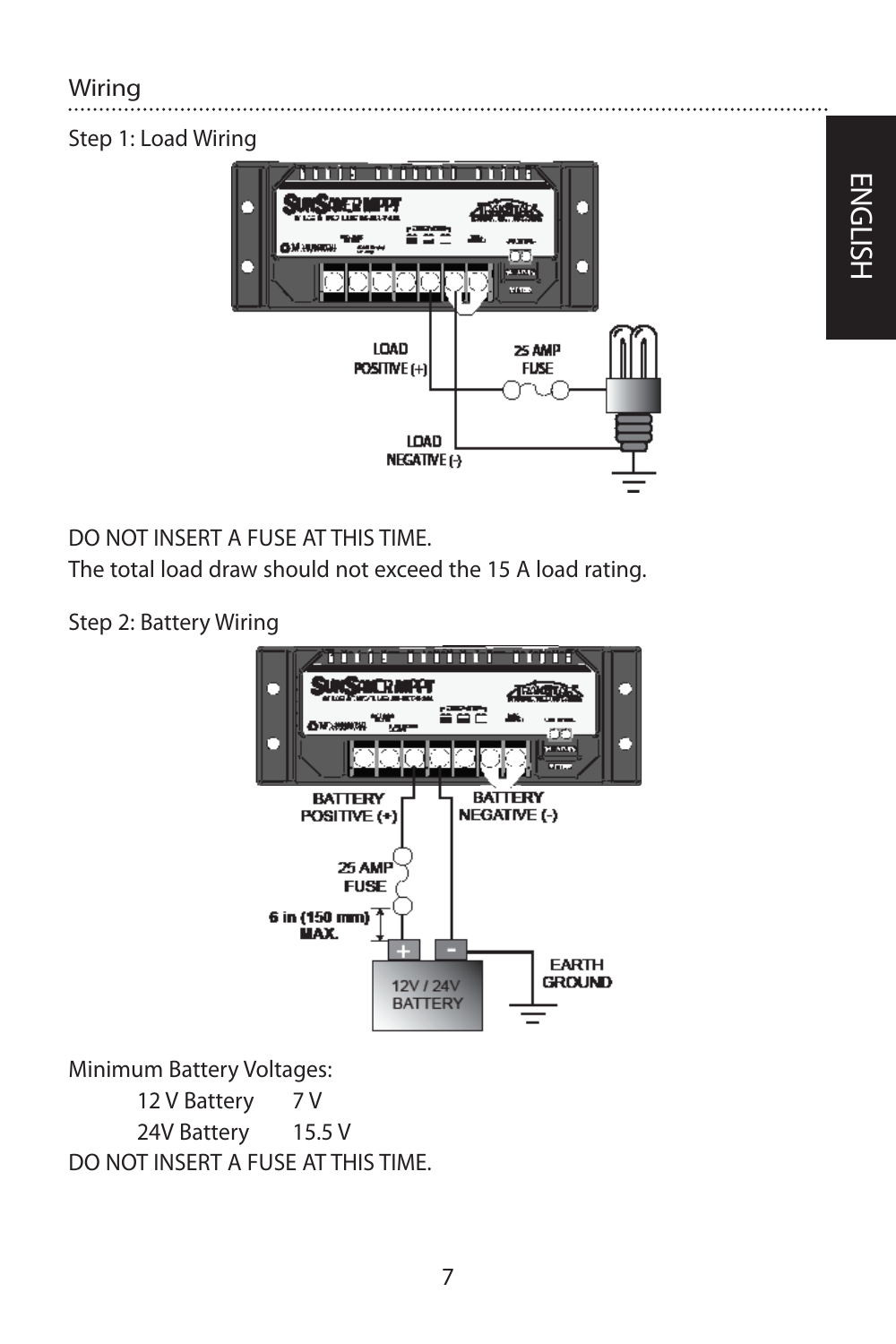### Step 3: Solar Wiring



NOTE: PV Voc must not exceed 75 V

Step 4: Accessories (optional)

Install the Remote Temperature Sensor and Remote Meter (both purchased separately) if required.

Step 5: Confirm Wiring



Step 6: Install Fuses

Install a 25 Amp DC-rated fuse in each fuse holder in the following order:

- 1. Load circuit
- 2. Battery circuit

Step 7: Confirm Power-up

The SS-MPPT should begin the power-up LED sequence when battery power is applied. Observe that the Battery Status LEDs blink in sequence one time.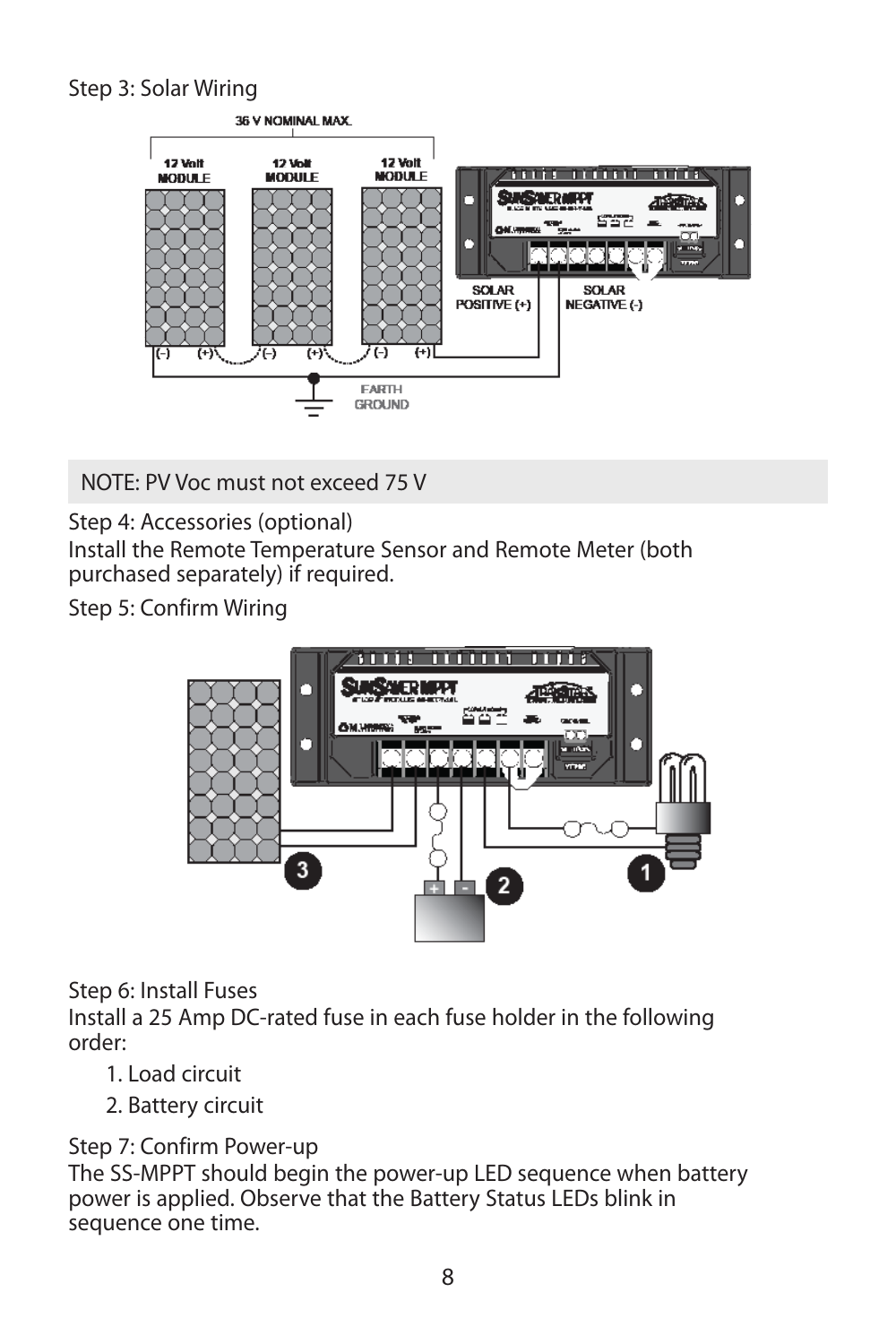# LED Indications

### STATUS LED

| Color | Indication                                             | <b>Operating State</b> |
|-------|--------------------------------------------------------|------------------------|
| None  | Off (with heartbeat <sup>1</sup> )                     | Night                  |
| Green | On Solid<br>Charging<br>(with heartbeat <sup>2</sup> ) |                        |
| Red   | Flashing                                               | Error                  |
| Red   | On Solid<br>(with heartbeat <sup>2</sup> )             | <b>Critical Error</b>  |

1 heartbeat indication flickers the Status LED on briefly every 5 seconds 2 heartbeat indication flickers the Status LED off briefly every 5 seconds

### BATTERY SOC LEDS

| <b>SOC LED</b> | Indication                              | <b>Battery Status</b>    | <b>Load Status</b>       |
|----------------|-----------------------------------------|--------------------------|--------------------------|
| Green          | <b>Fast Flashing</b><br>(2 Flash / sec) | Equalize Charge          | Load On                  |
| Green          | Med. Flashing (1<br>Flash / sec)        | <b>Absorption Charge</b> | Load On                  |
| Green          | Slow Flashing (1<br>Flash / 2 sec)      | Float Charge             | Load On                  |
| Green          | On solid                                | Nearly Full              | Load On                  |
| Yellow         | On solid                                | Half Full                | Load On                  |
| Red            | Flashing<br>$(1$ Flash / sec)           | <b>Battery Low</b>       | LVD Warning<br>(Load On) |
| Red            | On solid                                | <b>Battery Empty</b>     | <b>LVD</b><br>(Load Off) |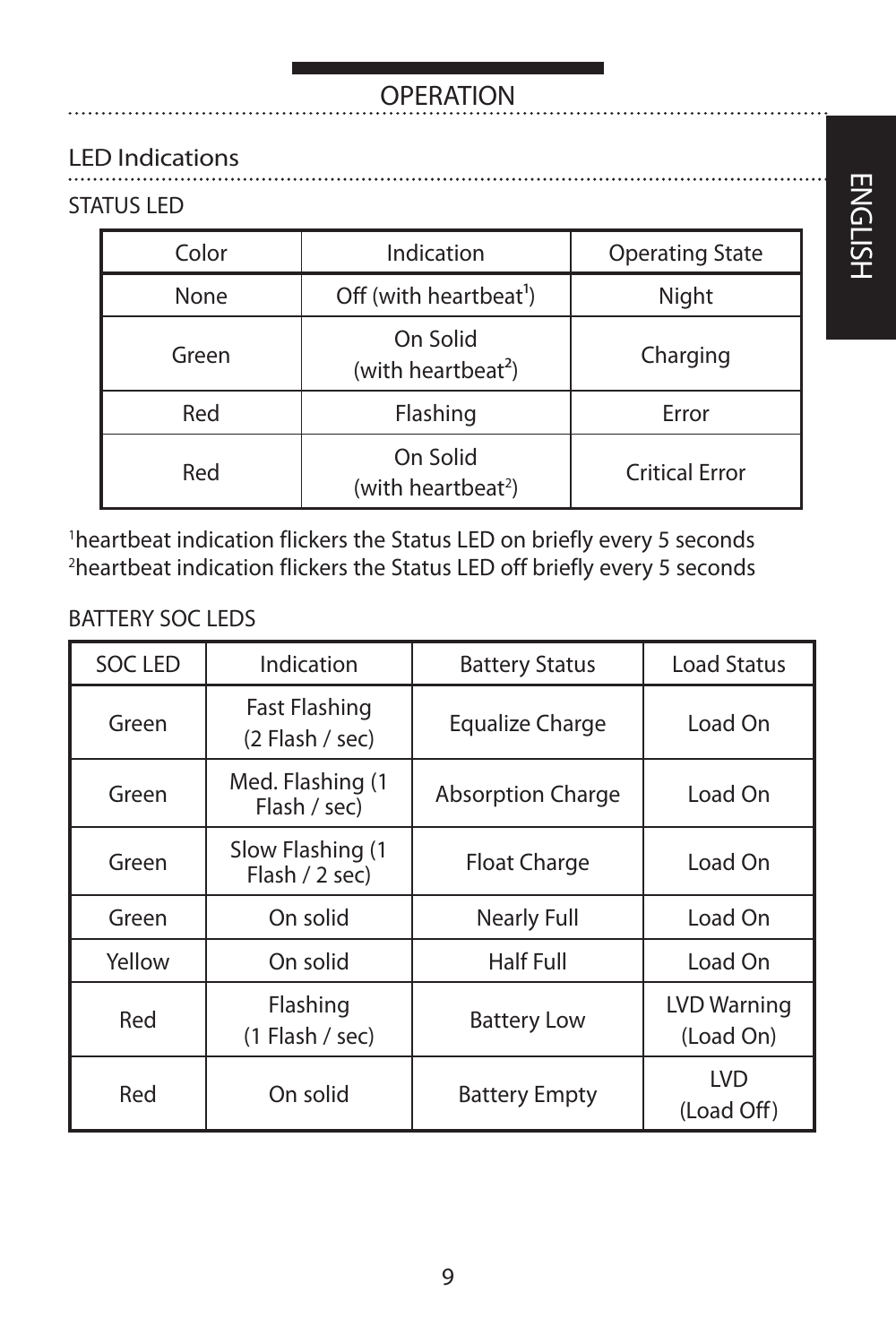The SS-MPPT utilizes Morningstar's TrakStar Maximum Power Point Tracking technology to extract maximum power from the solar module(s).

- In many cases, TrakStar MPPT technology will "boost" the solar charge current.
- Another benefit of TrakStar MPPT technology is the ability to charge 12 Volt or 24 Volt batteries with solar arrays of higher nominal voltages.
- MPPT Advantage



### Battery Charging Information



SunSaver MPPT charging algorithm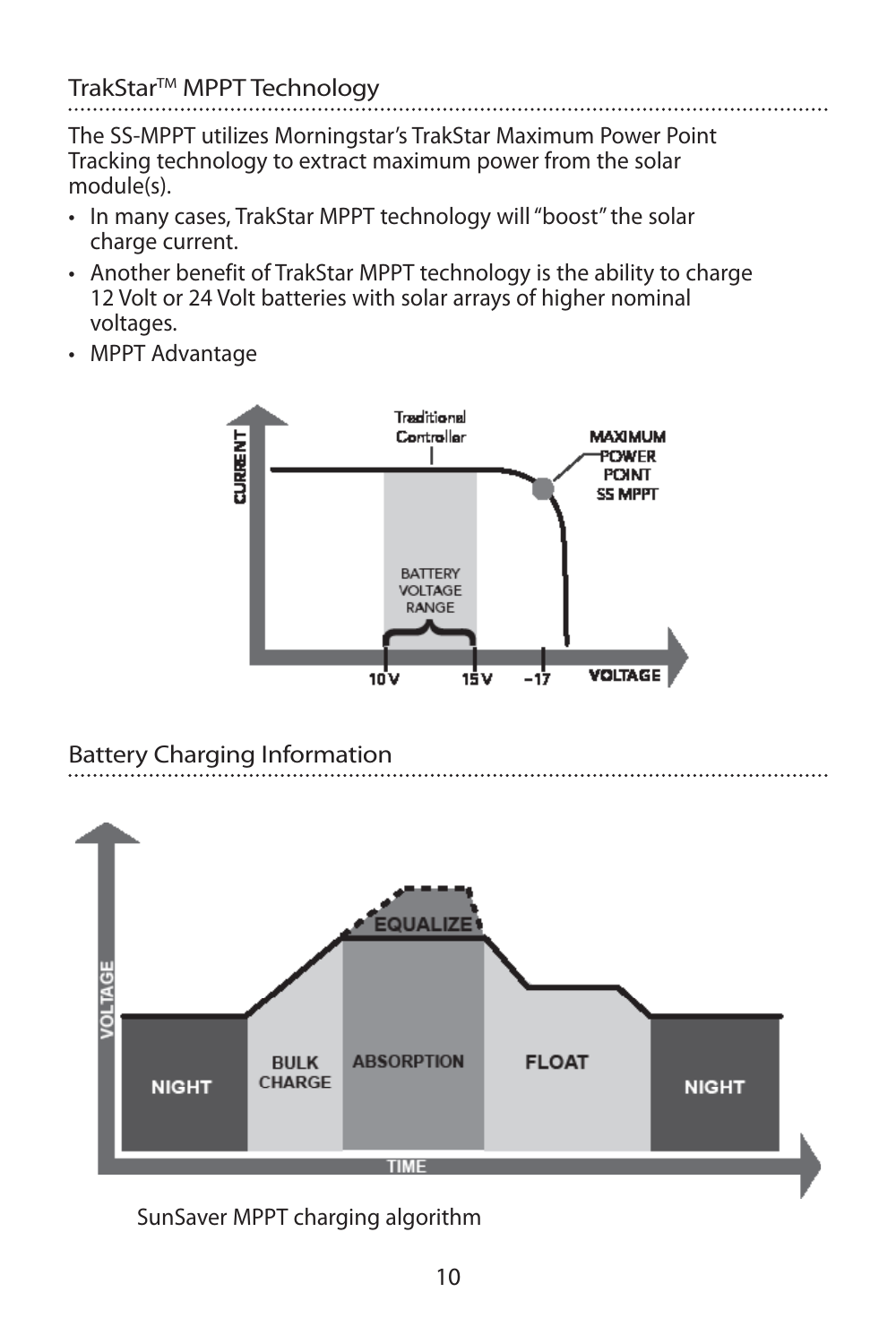### Load Control Information

The primary purpose of the load control function is to disconnect system loads when the battery has discharged to a low state of charge and reconnect system loads when the battery is sufficiently recharged.



CAUTION: Do not wire an AC inverter of any size to the load terminals of the SunSaver MPPT.

Load Control Settings

Load control is fully automatic. Choose between two (2) factory Low Voltage Disconnect (LVD) and Low Voltage Reconnect (LVR) settings by adjusting switch #2.

Current Compensation

All LVD and LVR setpoints are current compensated.

| System Voltage | <b>Current Compensation</b> |
|----------------|-----------------------------|
| 12 Volt        | -15 mV per amp of load      |
| 24 Volt        | -30 mV per amp of load      |

General Load Control Notes

- A 15 V maximum regulation voltage limit (30 V  $\omega$  24 V nominal) exists for all battery types.
- Do not wire multiple SunSaver MPPT load outputs together in parallel to power DC loads with a current draw greater than 15A.
- Exercise caution when connecting loads with specific polarity to a live load circuit.

### **Protections**

Solar Overload

(No LED indication) The SunSaver MPPT will limit battery current to the 15 Amp maximum rating.

Load Overload

(Battery Status LEDs: R/Y-G sequencing) If the load current exceeds the maximum load current rating, the SS-MPPT will disconnect the load.

The SS-MPPT will attempt to reconnect the load two (2) times. Each attempt is approximately 10 seconds apart. If the overload remains after two (2) attempts, the load will remain disconnected until power is removed and reapplied.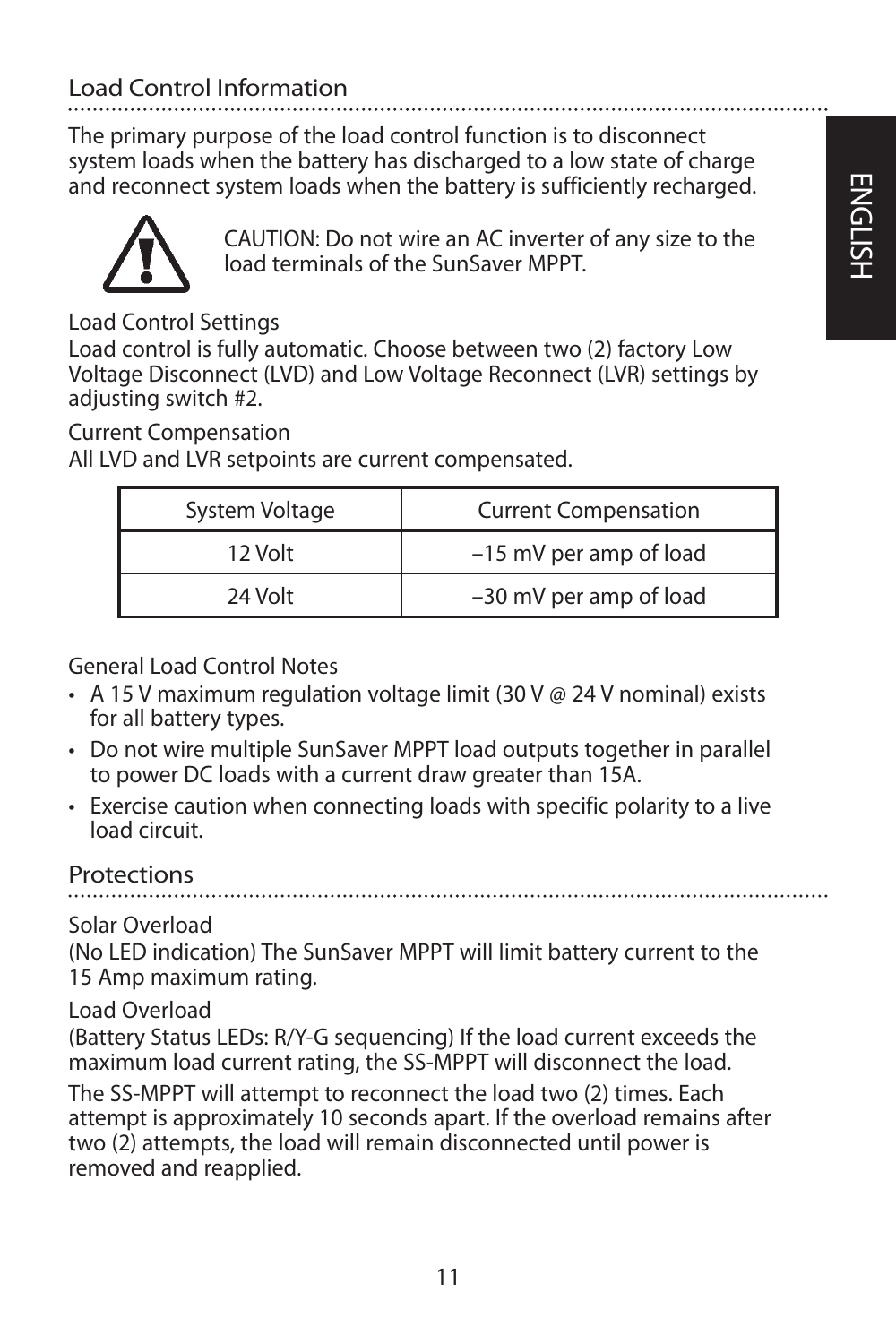### Solar Short Circuit

(Charging Status LED: OFF) Solar input power wires are short-circuited. Charging automatically resumes when the short is cleared.

### Load Short Circuit

(Battery Status LEDs: R/Y-G sequencing) Fully protected against load wiring short-circuits. After two (2) automatic load reconnect attempts (10 seconds between each attempt), the fault must be cleared by removing and reapplying power.

### High Voltage Input

(Charging Status LED: R flashing) If the solar input open circuit voltage (Voc) exceeds the 75 volt maximum rating the array will remain disconnected until the Voc falls safely below the maximum rating.

Battery Reverse Polarity

(No LED indication, not powered) Fully protected against reverse battery connection. No damage to the controller will result. Correct the miswire to resume normal operation.

Damaged Local Temperature Sensor

(Charging Status LED: R on solid) The local ambient temperature sensor is short-circuited or damaged. Charging stops to avoid over- or undercharging. This is a critical error.

Damaged Internal Temperature Sensor

(Charging Status LED: R on solid) The internal heatsink temperature sensor is damaged. This is a critical error.

### High Temperature

(Battery Status LED: R-Y sequencing) The heatsink temperature has exceeded safe limits and the load is disconnected. The load will automatically reconnect when the heatsink cools to a safe temperature.

### Remote Temperature Sensor (RTS)

(Battery Status LED: R/Y - G/Y sequencing) A bad RTS connection or a severed RTS wire has disconnected the temperature sensor during charging. Charging automatically resumes when the problem is fixed. To resume operation without a RTS, disconnect all power to the SunSaver MPPT and then reconnect.

High Voltage Transients

Solar, battery, and load power connections are protected against high voltage transients. In lightning prone areas, additional external suppression is recommended.

### Programming Custom Setpoints

Custom charging and load setpoints can be programmed into SS-MPPT non-volatile memory using a PC with Morningstar MSView software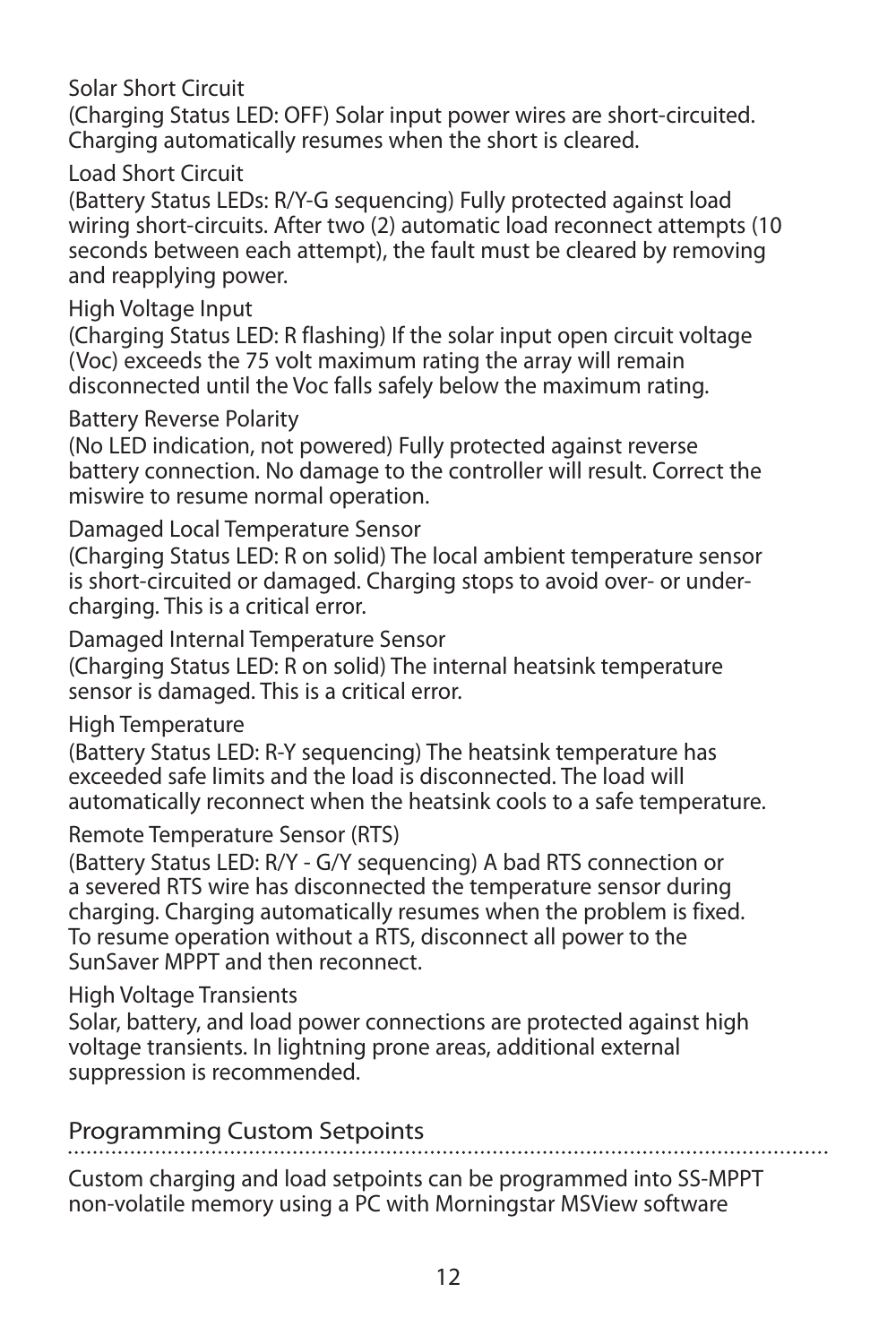installed and a Meterbus to Serial Adapter (model: MSC). Refer to the MSView help files for detailed instructions. MSView PC software is available for free on our website at:

http://www.morningstarcorp.com

A setup wizard will guide you through the setpoint configuration process. Refer to MSView help files for more information.

To use custom setpoints, the Settings Switches must be adjusted as follows:

Switch #1 ON (1) to use custom charging setpoints. Use the Battery Select jumper to select between two sets of custom charging setpoints. Switch #2 ON (1) to use custom load control setpoints.

### TROUBLESHOOTING

### Error Indications



NOTE: If an optional Morningstar Remote Meter is attached to the SunSaver MPPT, use the self-diagnostic feature to determine the cause of the error indication. Refer to the Remote Meter Operator's Manual for more information.

Status LED Error Indications

- PV High Voltage Disconnect Flashing Red
- RTS Shorted Flashing Red
- RTS Disconnected Flashing Red
- Damaged local temp. sensor Solid Red<sup>1</sup>
- Damaged heatsink temp. sensor Solid Red<sup>1</sup>
- Damaged input MOSFETs Solid Red<sup>1</sup>
- Firmware Frror Solid Red<sup>1</sup>

1 heartbeat indication flickers the Status LED off briefly every 5 seconds

Battery Status LED Error Indications

- Load High Voltage Disconnect R-G Sequencing
- High Temperature DisconnectR-Y Sequencing
- Remote Temp. Sensor Error Y/R G/Y Sequencing
- External Wiring Error G/R-Y Sequencing
- 
- 
- Load Overcurrent Y/R-G Sequencing
- Load Short Circuit **G/R-Y Sequencing**
- Custom Setpoints Update G/Y/R Flashing
- 
- 
- Self-test Error R-Y-G Sequencing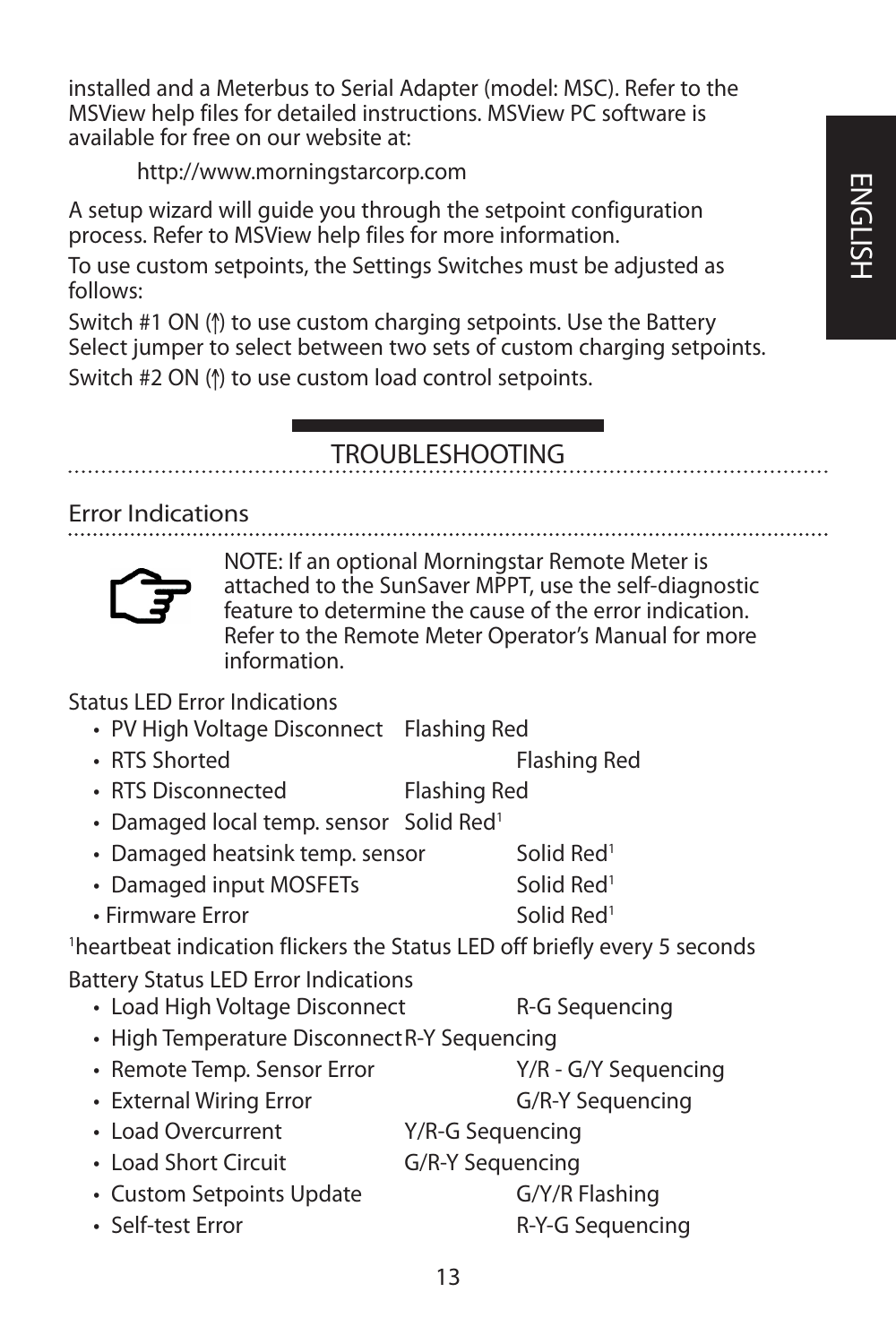# TECHNICAL SPECIFICATIONS

| Electrical                        |                                      |
|-----------------------------------|--------------------------------------|
| Nominal system voltage            | 12 or 24 Vdc                         |
| Max. battery current              | 15A                                  |
| Battery voltage range             | $7V - 36V$                           |
| Max. solar input voltage          | 75 V                                 |
| Nominal Maximum Input Power*      |                                      |
| 12 Volt                           | 200 Watts                            |
| 24 Volt                           | 400 Watts                            |
| Self-consumption                  | 35 mA                                |
| Accuracy                          |                                      |
| Voltage                           | 1.0%                                 |
| Current                           | 2.0%                                 |
| <b>Meter Connection</b>           | 6-pin RJ-11                          |
| <b>Transient Surge Protection</b> | 1500 Watts                           |
| <b>Battery Charging</b>           |                                      |
| <b>Regulation Method</b>          | 4 stage                              |
| Temp. Compensation Coefficient    | $-5$ mV / $°C$ / cell                |
|                                   | (25°C reference)                     |
| Temp. Compensation Range          | $-30^{\circ}$ C to + 60 $^{\circ}$ C |
| Temp. Compensated Setpoints       | Absorption                           |
|                                   | Float                                |
|                                   | Equalize                             |
|                                   |                                      |

### Battery Status LEDs

|              | Falling V | <b>Rising V</b> |              |
|--------------|-----------|-----------------|--------------|
| G to Y       | 12.1      | 13.1            | Y to G       |
| Y to Flash R | 11.7      | 12.6            | Flash R to Y |
| Flash R to R | 11.5      | 12.6            | R to Y       |

Note: Multiply x2 for 24 Volt systems.

\* These power levels refer to the maximum wattage the SS-MPPT-15 can process. Higher power arrays can be used without damaging the controller, but efficiency will be reduced at power levels much beyond the nominal ratings.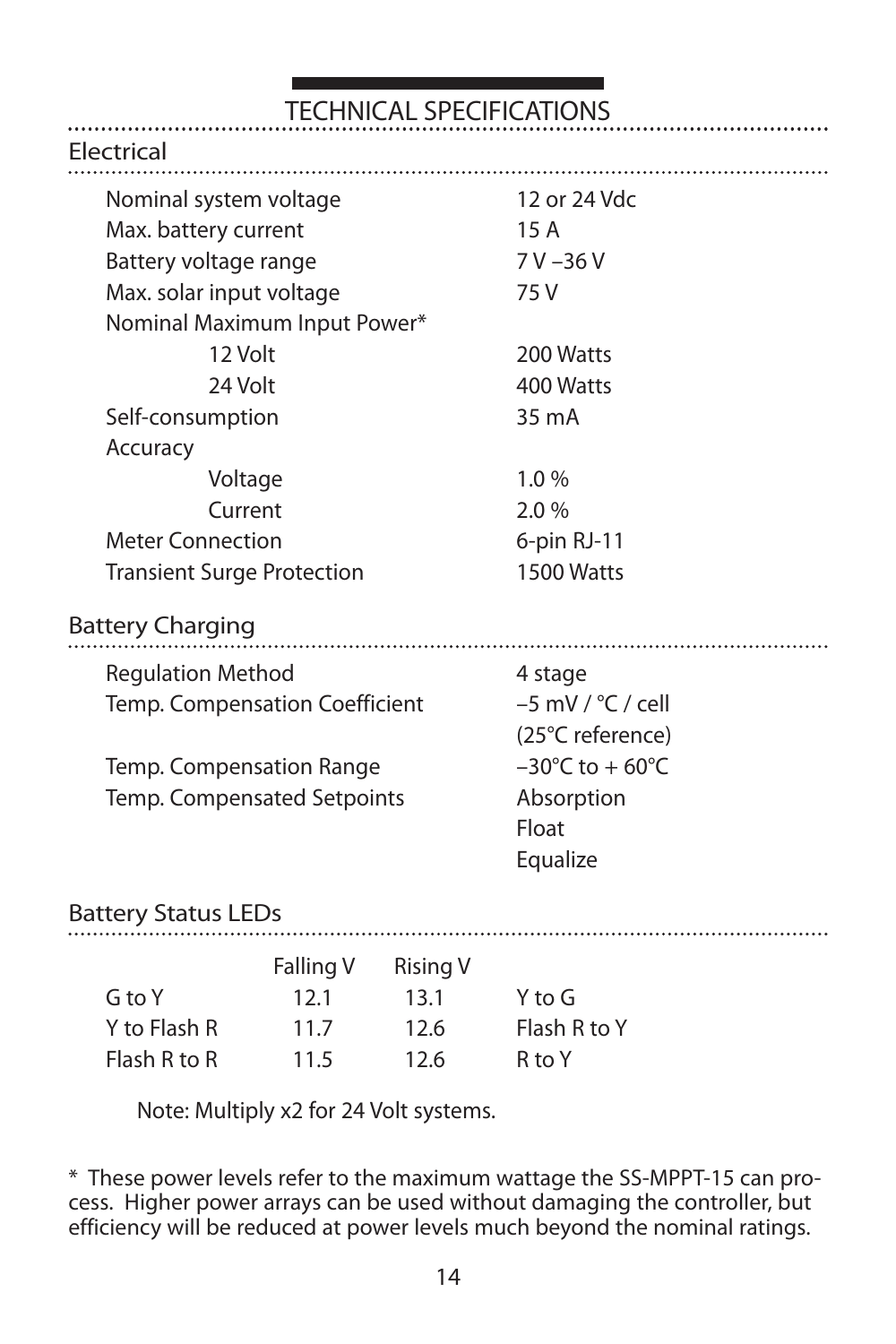|                                      | இ                   | Sealed | <b>AGM</b> | Flooded    |
|--------------------------------------|---------------------|--------|------------|------------|
| <b>Absorption Voltage</b>            | 14.0 V              | 14.1 V | 14.3 V     | 14.4 V     |
| Float Voltage                        | 13.7 V              | 13.7 V | 13.7 V     | 13.7 V     |
| Time until Float                     | 3 hr                | 3 hr   | 3 hr       | 3 hr       |
| Equalize Voltage                     | N/A                 | N/A    | 14.5 V     | 14.9 V     |
| <b>Equalize Duration</b>             | 3 hrs<br>N/A<br>N/A |        | 3 hrs      |            |
| Equalize Calendar                    | N/A                 | N/A    | 28<br>days | 28<br>days |
| Max. Regulation Voltage <sup>1</sup> | 15 V / 30 V         |        |            |            |
| Low Voltage Disconnect <sup>2</sup>  | 11.5 V / 11.0 V     |        |            |            |
| Low Voltage Reconnect <sup>2</sup>   | 12.6 V / 12.1 V     |        |            |            |

1 Not temperature compensated. 15 V @ 12 V nominal, 30 V @ 24 V nominal.

2 Adjustable by switch, not temperature compensated. 11.0 V / 12.1 V setting can be modified in custom settings.



NOTE: Temperature compensation increases regulation voltage in cold temperature. A 15 V (30 V @ 24 V nominal) maximum battery voltage limit prevents damage to sensitive DC loads.

| Environmental                                                |                                     |
|--------------------------------------------------------------|-------------------------------------|
| Ambient Temperature Range $-40^{\circ}$ C to $+60^{\circ}$ C |                                     |
| Storage temperature                                          | $-55^{\circ}$ C to $+100^{\circ}$ C |
| Humidity                                                     | 100% N.C.                           |
| <b>Enclosure</b>                                             | IPIO (indoor)                       |
|                                                              |                                     |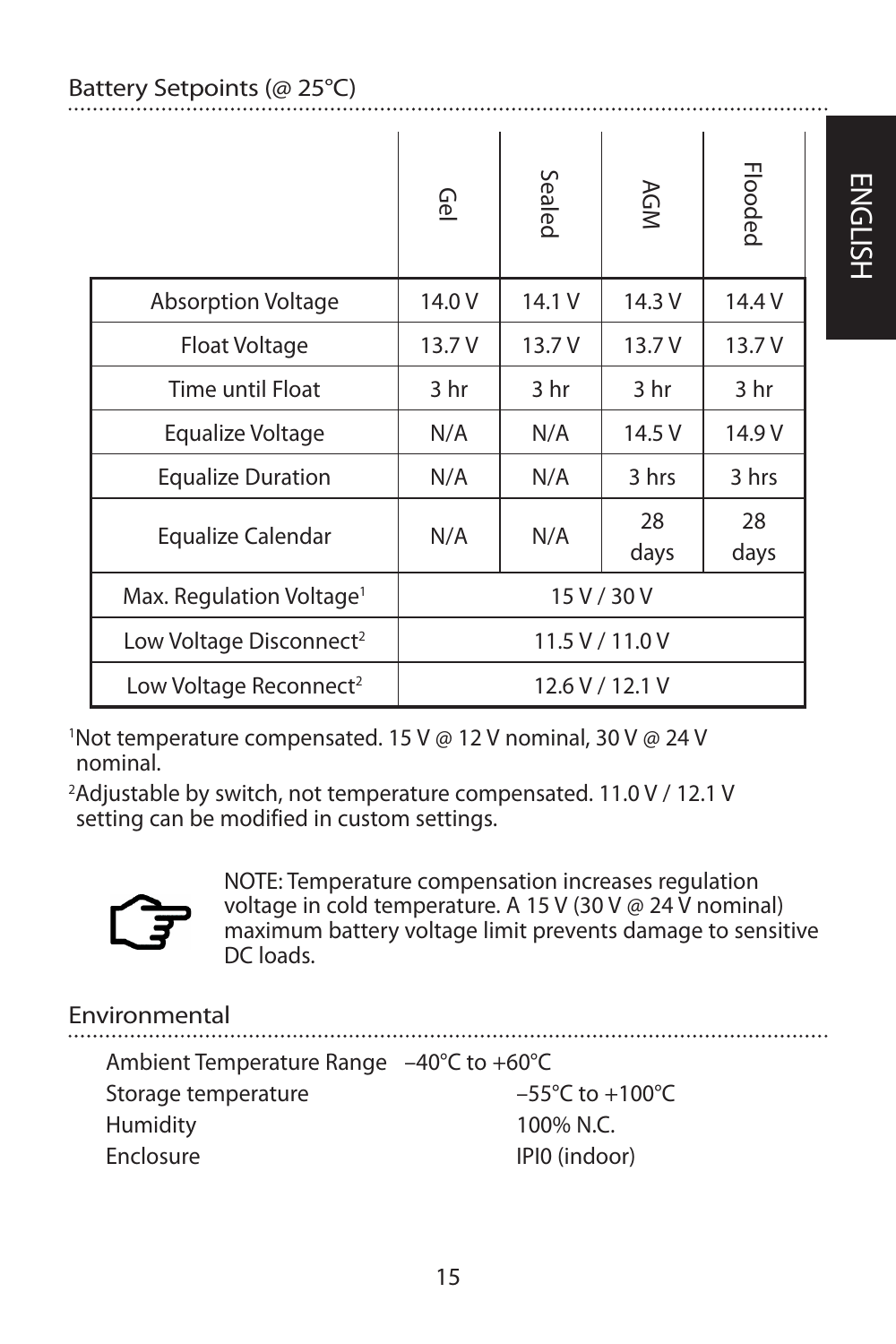# Mechanical

| Power terminals wire size (max.)              |                                 |
|-----------------------------------------------|---------------------------------|
| Solid                                         | #6 AWG / 16 mm <sup>2</sup>     |
| Multistrand                                   | #6 AWG / 16 mm <sup>2</sup>     |
| Fine strand                                   | #8 AWG / 10 mm <sup>2</sup>     |
| <b>Terminal Diameter</b>                      | $0.210$ in $/5.4$ mm            |
| Power terminals torque (max.) 35 in-lb / 4 Nm |                                 |
| RTS terminals wire size (max.)                |                                 |
| Wire gauge (min)                              | #22 AWG / $0.3$ mm <sup>2</sup> |
| Wire gauge (max)                              | #12 AWG / 3.0 mm <sup>2</sup>   |
| RTS terminals torque (max.)                   | $0.4$ Nm $/$ 3.5 in-lb          |
| <b>Dimensions</b>                             | see inside front cover          |
| Weight                                        | 1.3 lbs / 0.60 kg               |

Specifications subject to change without notice. Designed in the U.S.A. Assembled in Taiwan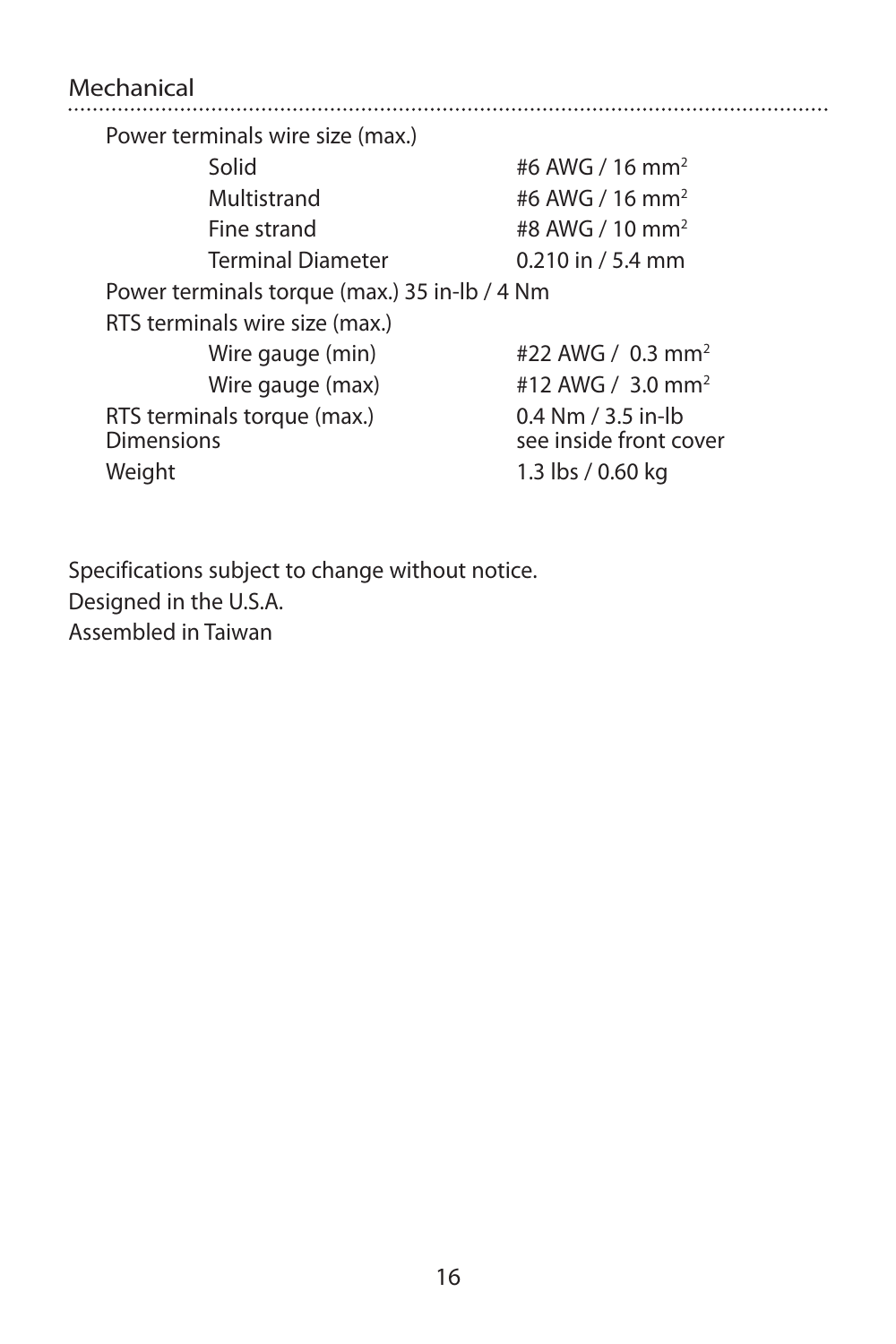DIMENSIONS DU SUNSAVER MPPT





# SPÉCIFICATIONS DE BASE

| Intensité nominale du courant de charge  15 Amps |  |
|--------------------------------------------------|--|
|                                                  |  |
| Tension nominale à l'entrée                      |  |
|                                                  |  |
|                                                  |  |
|                                                  |  |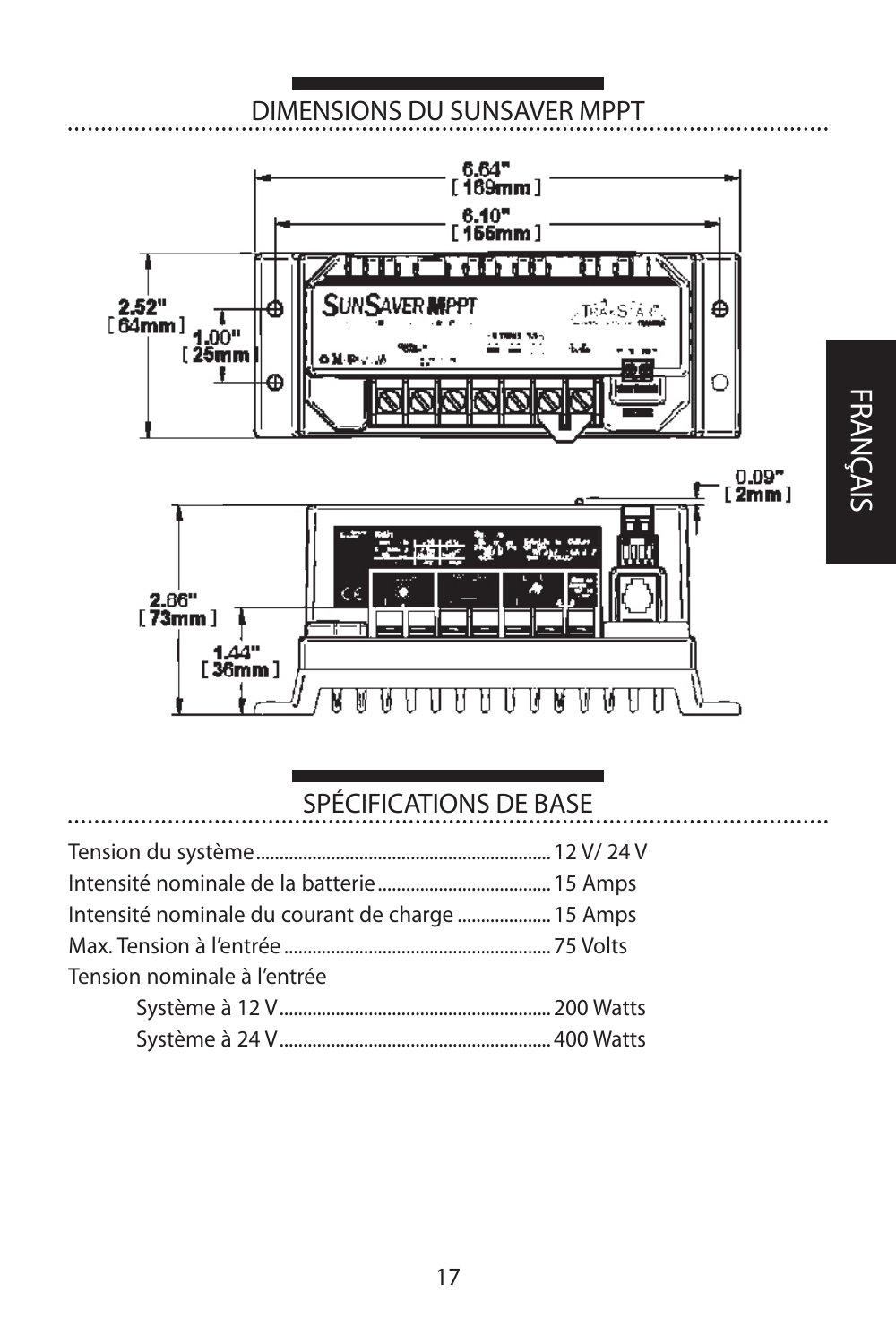# INFORMATIONS DE SÉCURITÉ IMPORTANTES

Conserver ces instructions

Ce manuel contient des instructions de sécurité, d'installation et d'exploitation importantes concernant le régulateur solaire SunSaver MPPT.

Les symboles suivants sont utilisés dans ce manuel pour signaler des situations potentiellement dangereuses ou fournir des instructions de sécurité importantes.



AVERTISSEMENT : Signale une situation potentiellement dangereuse. Faire preuve d'une extrême précaution lors de l'exécution de cette tâche.



ATTENTION : Signale une procédure essentielle au fonctionnement correct et sans danger du régulateur.



REMARQUE : Signale une procédure ou une fonction importante au fonctionnement correct et sans danger du régulateur.

Informations générales de sécurité

- Le SunSaver MPPT ne contient aucune pièce réparable par l'utilisateur. Ne pas démonter ni tenter de réparer le régulateur.
- Déconnecter toutes les sources d'alimentation du régulateur avant d'installer ou de régler le SunSaver MPPT.
- Le SunSaver MPPT ne contient ni fusible ni sectionneur. Installer les fusibles/disjoncteurs nécessaires.
- Ne pas laisser d'eau pénétrer dans le régulateur.
- Vérifi er que les connexions d'alimentation sont bien serrées, afi n d'éviter une surchauffe excessive résultant d'une connexion défectueuse.
- Charger uniquement des batteries au plomb ou au au nickelcadmium.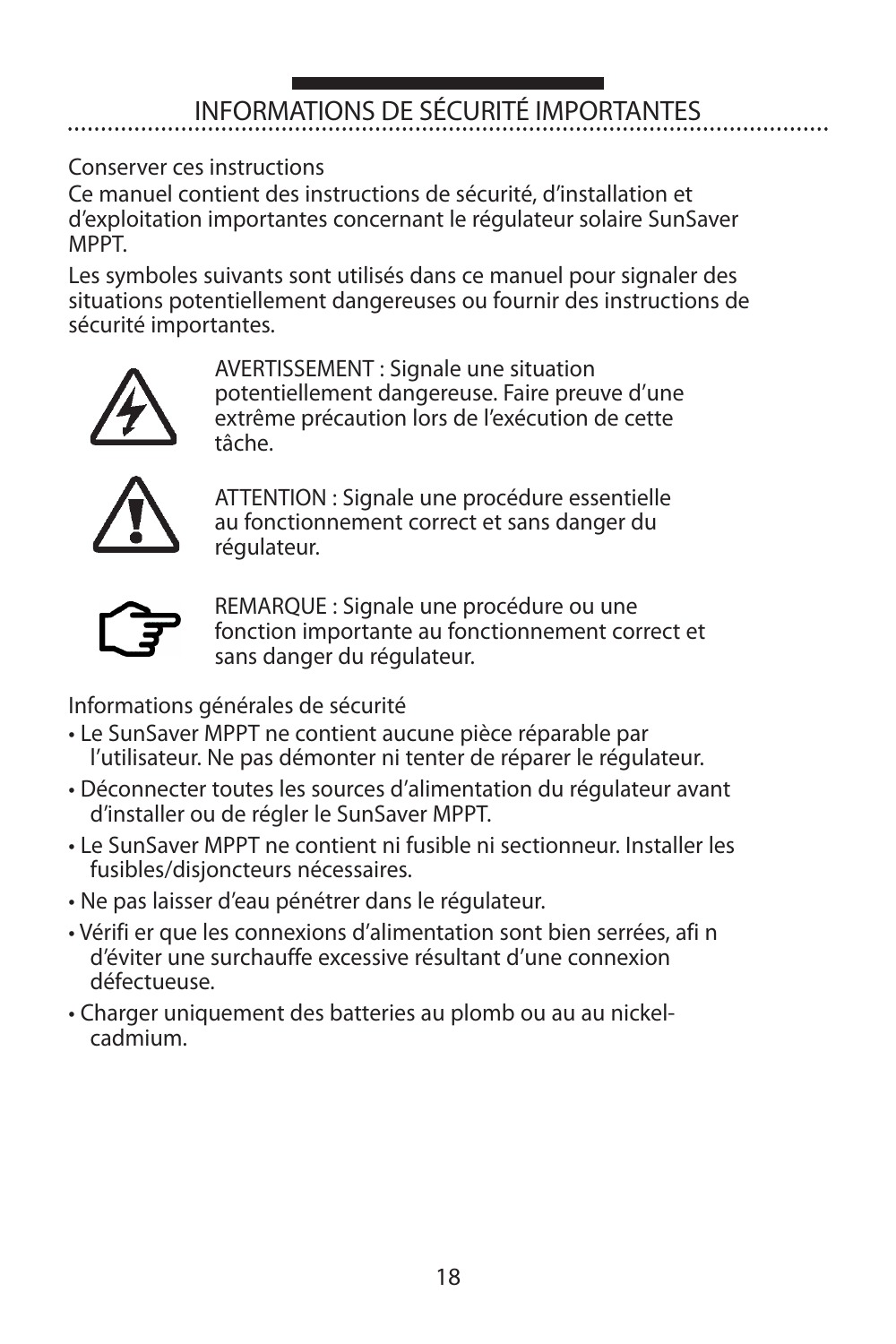Les caractéristiques du SunSaver MPPT sont illustrés dans la Figure 1 ci-dessous. Une description est fournie pour chacun de ces éléments.



### 1 - Voyant d'état

Un voyant qui indique l'état de la charge ainsi que le cas échéant une anomalie à l'entrée du capteur solaire.

### 2 - Bornier d'alimentation

Bornes d'alimentation pour les connexions au système du capteur solaire, de la batterie et de la charge.

3 - Cavalier de sélection de la batterie

Il s'agit d'un cavalier amovible pour sélectionner le type de batterie.

### 4 - Connexion pour le lecteur à distance

Il s'agit d'un port de communication pour le lecteur à distance Morningstar ou la connexion d'un ordinateur personnel (PC). Un adaptateur MSC est nécessaire; il est disponible séparément.

5 - Commutateurs de configuration

Commutateurs qui permettent de défi nir les paramètres de fonctionnement du SunSaver MPPT.

6 - Bornes de la sonde de température à distance (RTS)

Point de raccordement d'une sonde Morningstar RTS (en option) pour contrôler à distance la température de la batterie.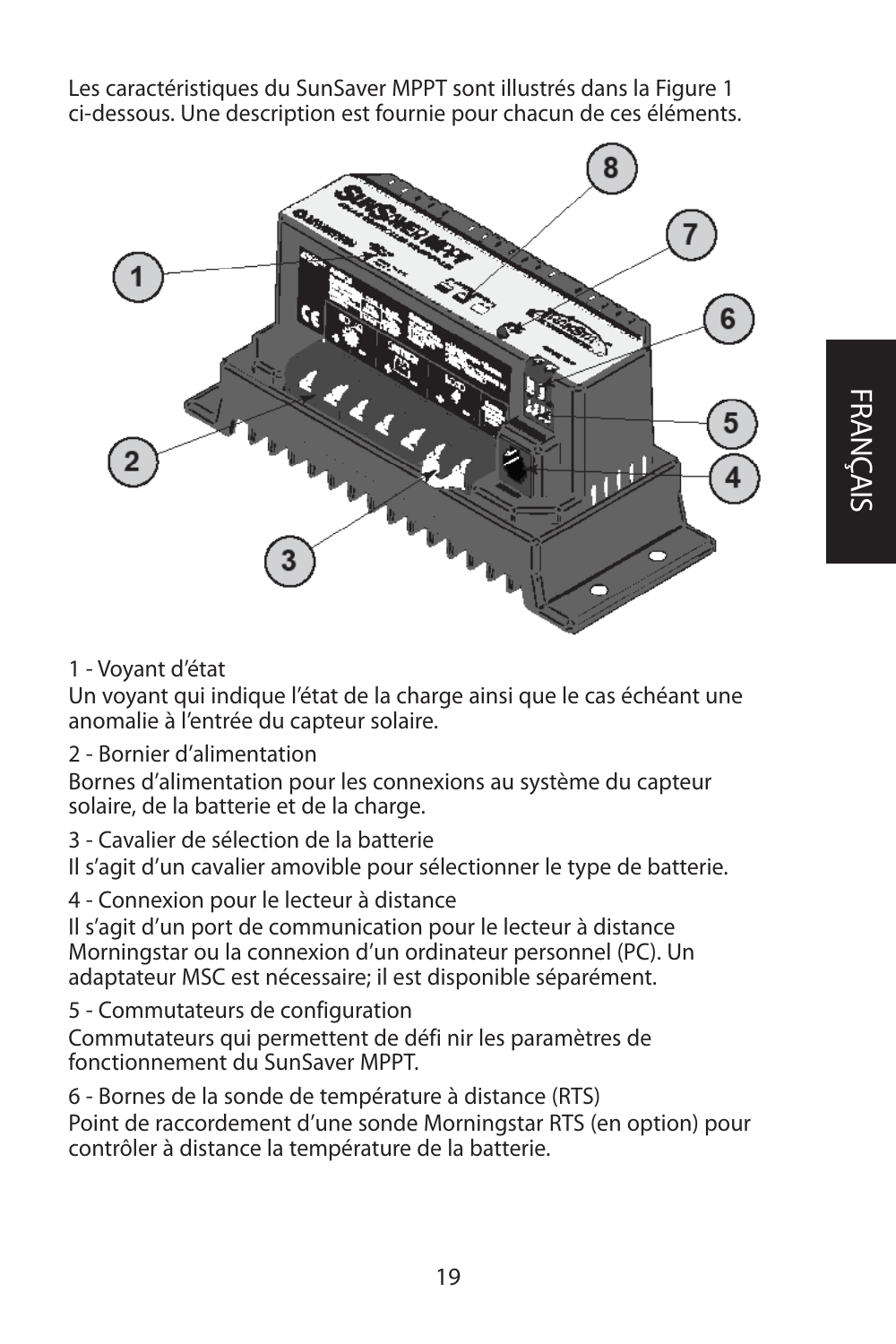### 7 - Sonde de température locale

Mesure la température ambiante. Le courant de charge est régulé en fonction de la température ambiante sauf quand la sonde RTS en option est installée.

### 8 - Voyants d'état de la batterie

Elles fournissent une indication de l'état de charge approximatif de la batterie Et indiquent également l'existence d'une anomalie du système ou de la charge.

### Accessoires en option

Sonde de température à distance (modèle : RTS)

La RTS mesure la température de la batterie pour permettre une compensation de température précise. Elle est recommandée lorsque la température ambiante au niveau de la batterie diffère de celle du régulateur de +/– 5 °C ou plus.

Lecteur à distance (modèle : RM-1)

Le lecteur à distance numérique affi che des informations d'exploitation du système, des indications d'erreur et des résultats d'autodiagnostic. Ces données sont affi chées sur un écran LCD à quatre chiffres rétroéclairé.

Adaptateur PC MeterBusTM (modèle : MSC)

Le MSC transforme l'interface électrique MeterBus RJ-11 en interface RS-232 standard pour permettre la communication entre le SunSaver MPPT et un ordinateur (PC).

### Instructions d'installation

• Le branchement de la batterie du SunSaver MPPT peut être raccordé à une batterie ou un groupe de batteries. Les instructions suivantes font référence à une batterie seule, mais s'appliquent aussi au branchement soit d'une batterie unique, soit d'un groupe de batterie associées en parallèle.

| Type de batterie                   | Cavalier de<br>la batterie | le cadre change <sup>1</sup> |
|------------------------------------|----------------------------|------------------------------|
| À électrolyte gélifié <sup>1</sup> | INSÉRÉ                     | haut ON (1)                  |
| Sans entretien                     | INSÉRÉ                     | bas OFF $(\downarrow)$       |
| AGM <sup>1</sup>                   | RFTIRÉ                     | haut ON (1)                  |
| Humide                             | RFTIRÉ                     | bas OFF $(\downarrow)$       |

1. Choisir un type de pile

1 Les points de consigne pour ce type de batterie peuvent être modifiés par la programmation personnalisée.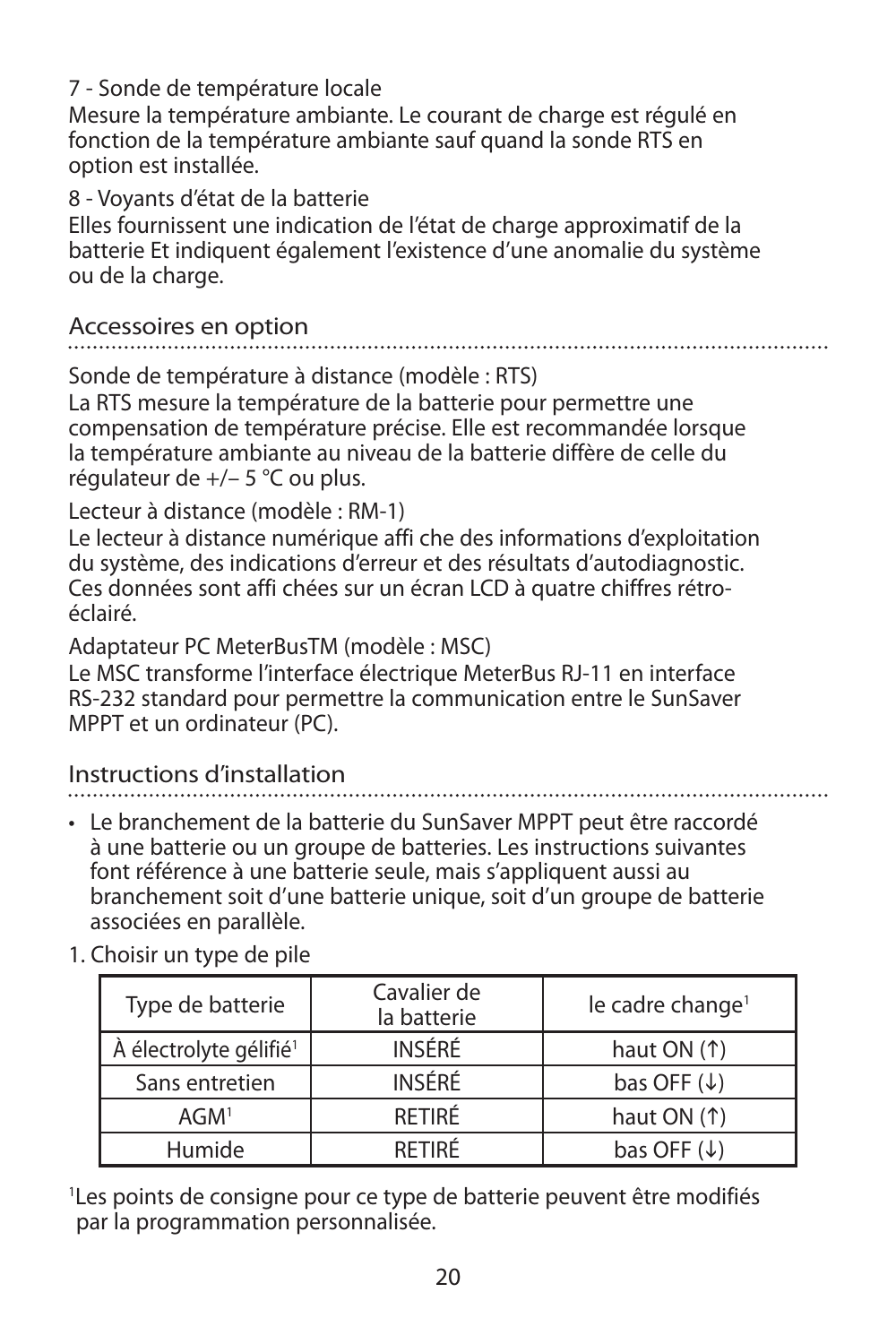

Retrait du cavalier de sélection de la batterie.

| 2. Sélectionner entre les deux (2) paramètres de régulation de |                                             |  |
|----------------------------------------------------------------|---------------------------------------------|--|
| la charge Déclenchement basse tension/Réenclenchement.         |                                             |  |
| Switch 2 bas [OFF] $(\downarrow)$ :                            | $DBT = 11.50$ V, RHT = 12.60 V              |  |
| Switch 2 haut [ON] (1):                                        | $DBT = 11,00$ V, RHT = 12,10 V <sup>2</sup> |  |

2 Ces valeurs peuvent être modifiés par la programmation personnalisée.

### 3. Activer ou désactiver l'égalisation automatique

| Switch 3 bas [OFF] $(\downarrow)$ : | Égalisation automatique<br>désactivée (OFF)                                                                                                         |
|-------------------------------------|-----------------------------------------------------------------------------------------------------------------------------------------------------|
| Switch 3 bas [ON] (1):              | Égalisation automatique activée (ON)<br>(agm, batterie humide uniquement)<br>Chaque 28 jours ou si la pile décharge<br>trop bas la nuit précédente. |

4. Communication – Lecteur/MODBUS®<br>Switch 4 bas [OFF] (↓) : Lecte

Switch 4 bas [OFF]  $(\downarrow)$  : Lecteur à distance de Morningstar<br>Switch 4 haut [ON] (1) : protocole Modbus® pour MSView e protocole Modbus® pour MSView et périphériques de tiers<sup>2</sup>

2 Adaptateur PC Meterbus de Morningstar (Modèle : MSC) requis.

5. Monter

Pour monter, la marque quatre trous montants, les trous d'exercice 3/32" (2.5mm) et le contrôleur de vis pour apparaître.

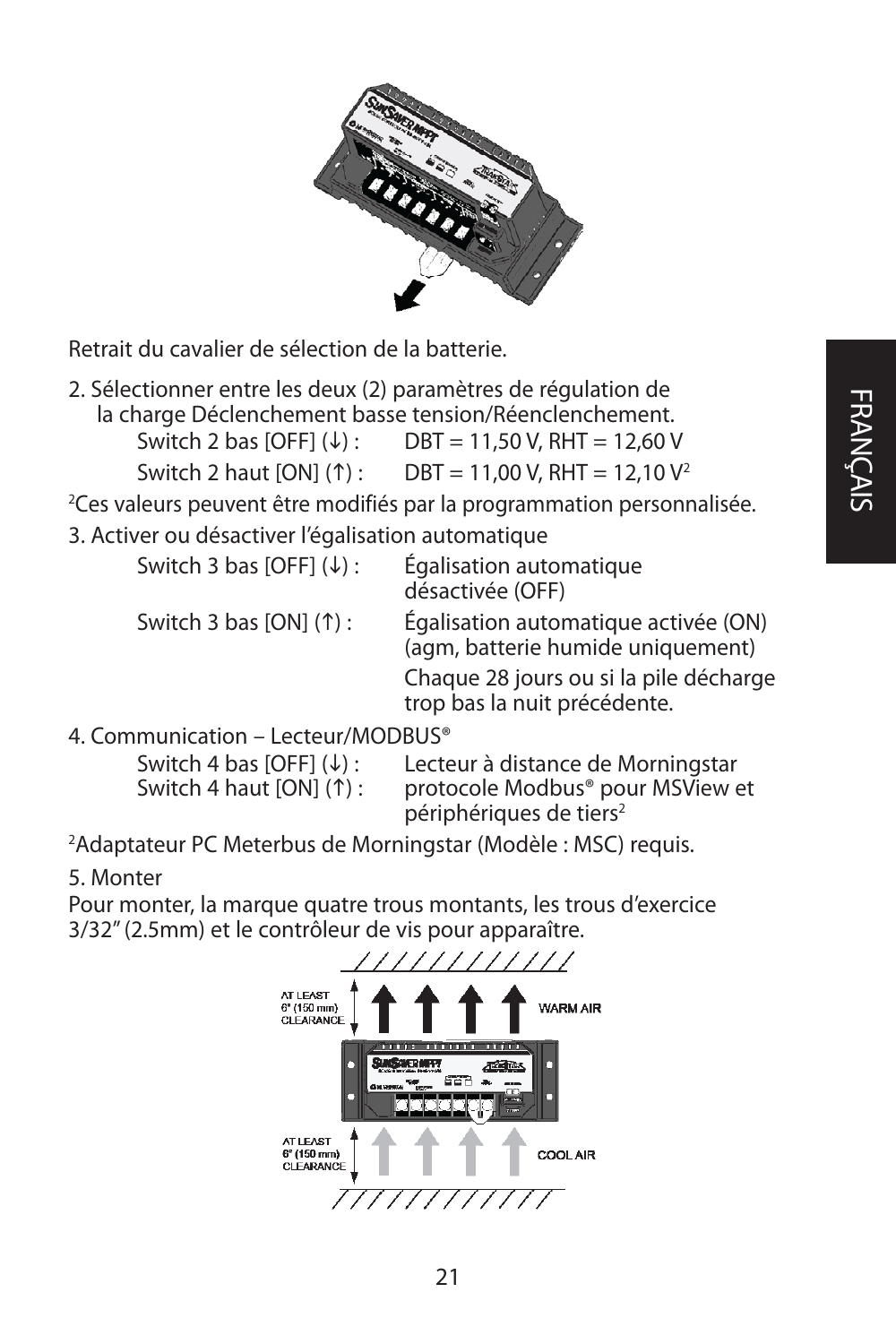Câblage

Étape 1 : Câblage de charge



NE PAS ENCORE PLACER DE FUSIBLE.

L'appel total de la charge nedoit pas dépasser la charge nominale de 15 A.

Étape 2 : Câblage de la batterie



Minimum tensions de batterie:

2 V Batterie 7 V

24 V batterie 15,5 V

NE PAS ENCORE PLACER DE FUSIBLE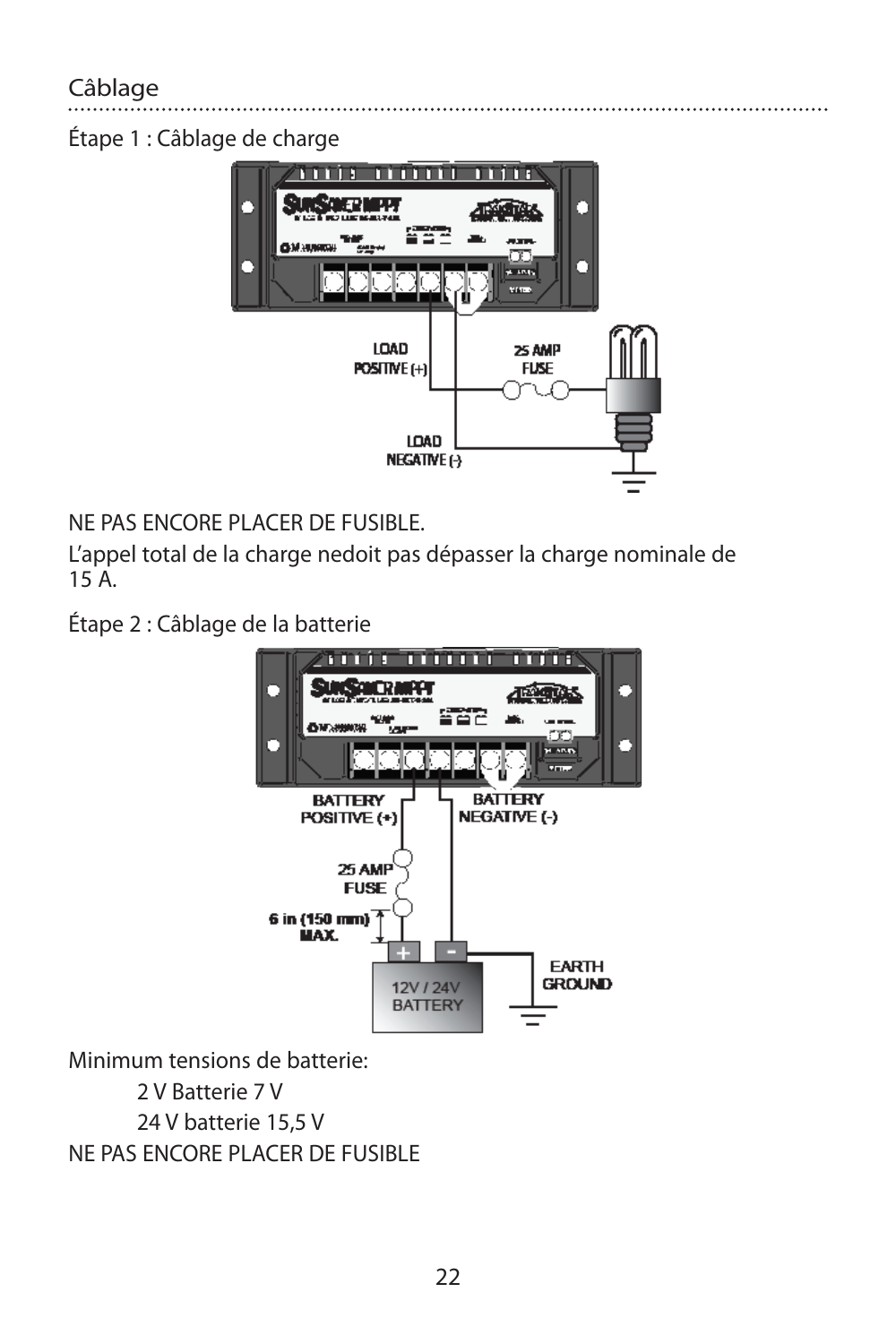### Étape 3 : Câblage du panneau solaire



REMARQUE: PV Voc ne doit pas dépasser 75 V

Étape 4 : Accessoires (en option)

Installer la sonde de température à distance et lelecteur à distance (tous les deux achetés séparément) si nécessaire.

Étape 5 : Vérifi er le câblage



Étape 6 : Mettre les fusibles en place

Poser un fusible de 25 A pour courant continu dans chaque portefusible, dans l'ordre suivant :

- 1. Circuit de charge
- 2. Circuit de la batterie

Étape 7 : Vérifi er la mise en route

Les voyants doivent s'allumer en séquence quand le SS-MPPT reçoit l'alimentation de la batterie. Vérifi er que les voyants d'état de la batterie clignotent en séquence une fois.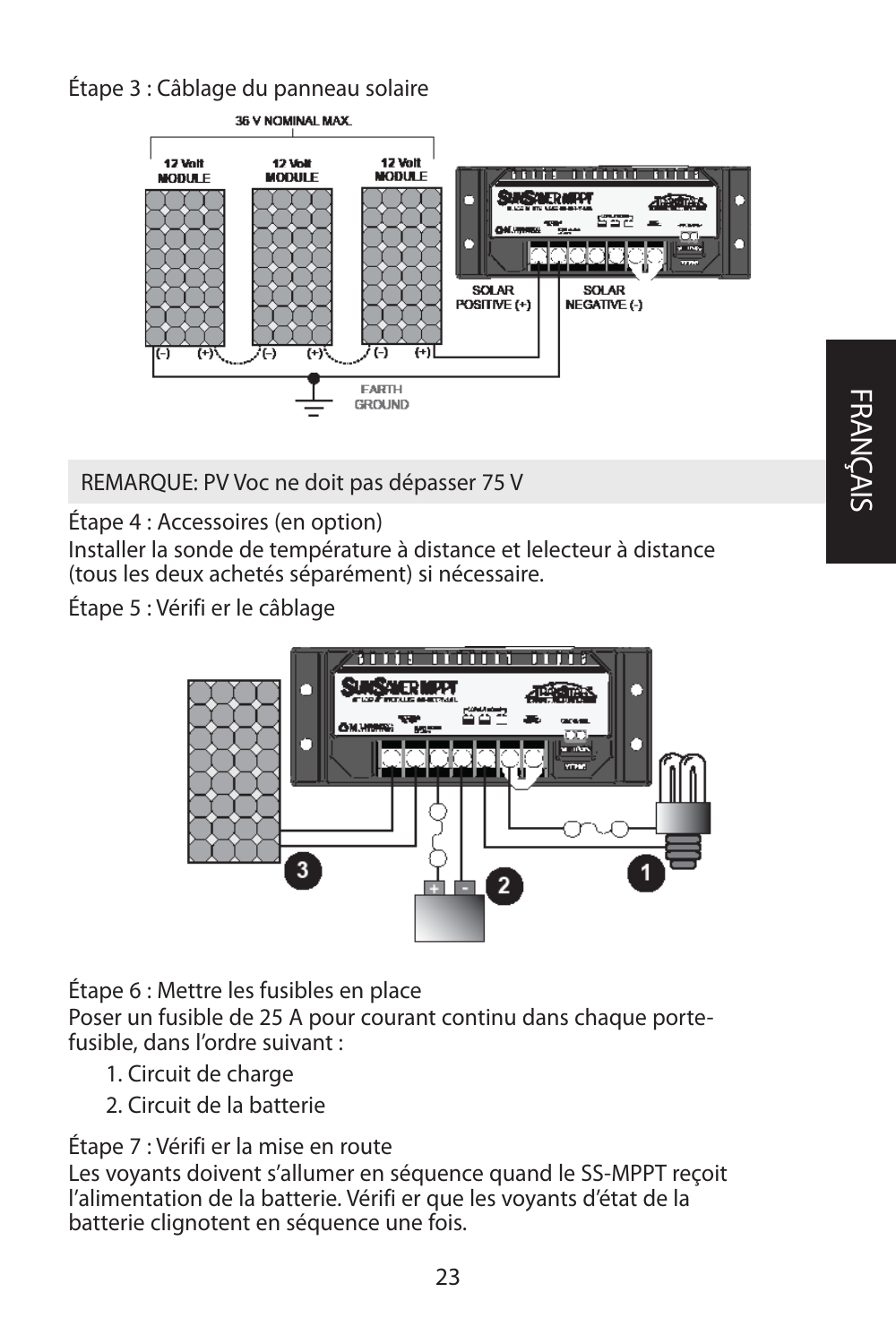# FONCIONNEMENT

. . . . . . . . . . . . .

### Voyants indicateurs

### LED DE STATUT

| Couleur | Indication                                            | État de<br>fonctionnement |
|---------|-------------------------------------------------------|---------------------------|
| Aucun   | Off [Désactivé]<br>(avec battement <sup>1</sup> )     | Nuit                      |
| Vert    | On (Activé) continu<br>(avec battement <sup>2</sup> ) | Charge                    |
| Rouge   | Clignotant                                            | Erreur                    |
| Rouge   | On (Activé) continu<br>(avec battement <sup>2</sup> ) | Erreur critique           |

1 le battement correspond à un bref clignotement du voyant d'état toutes les 5 secondes

2 le battement correspond à une brève extinction du voyant d'état toutes les 5 secondes

### VOYANTS D'ÉTAT DE CHARGE (SOC) DE LA BATTERIE

| Voyant d'état<br>de charge<br>(SOC) | Indication                                | État de la<br>batterie     | État de<br>charge                                       |
|-------------------------------------|-------------------------------------------|----------------------------|---------------------------------------------------------|
| Vert                                | Clignotement rapide<br>(2 clignotement/s) | Charge<br>d'égalisation    | Charge<br>« On »                                        |
| Vert                                | Clignotement moyen<br>(1 clignotement/s)  | Charge<br>d'absorption     | Charge<br>« On »                                        |
| Vert                                | lignotement lent<br>(1 clignotement/2 s)  | Charges<br>d'entretien     | Charge<br>« On »                                        |
| Vert                                | Allumé en continu                         | Charge presque<br>complète | Charge<br>« On »                                        |
| Jaune                               | Allumé en continu                         | Chargée à moitié           | Charge<br>« On »                                        |
| Rouge                               | Clignotant<br>(1 clignotement/s)          | <b>Batterie faible</b>     | Avertissement<br>de tension<br>basse<br>(Charge « On ») |
| Rouge                               | Allumé en continu                         | <b>Batterie vide</b>       | <b>DBT</b><br>(Charge « Off »)                          |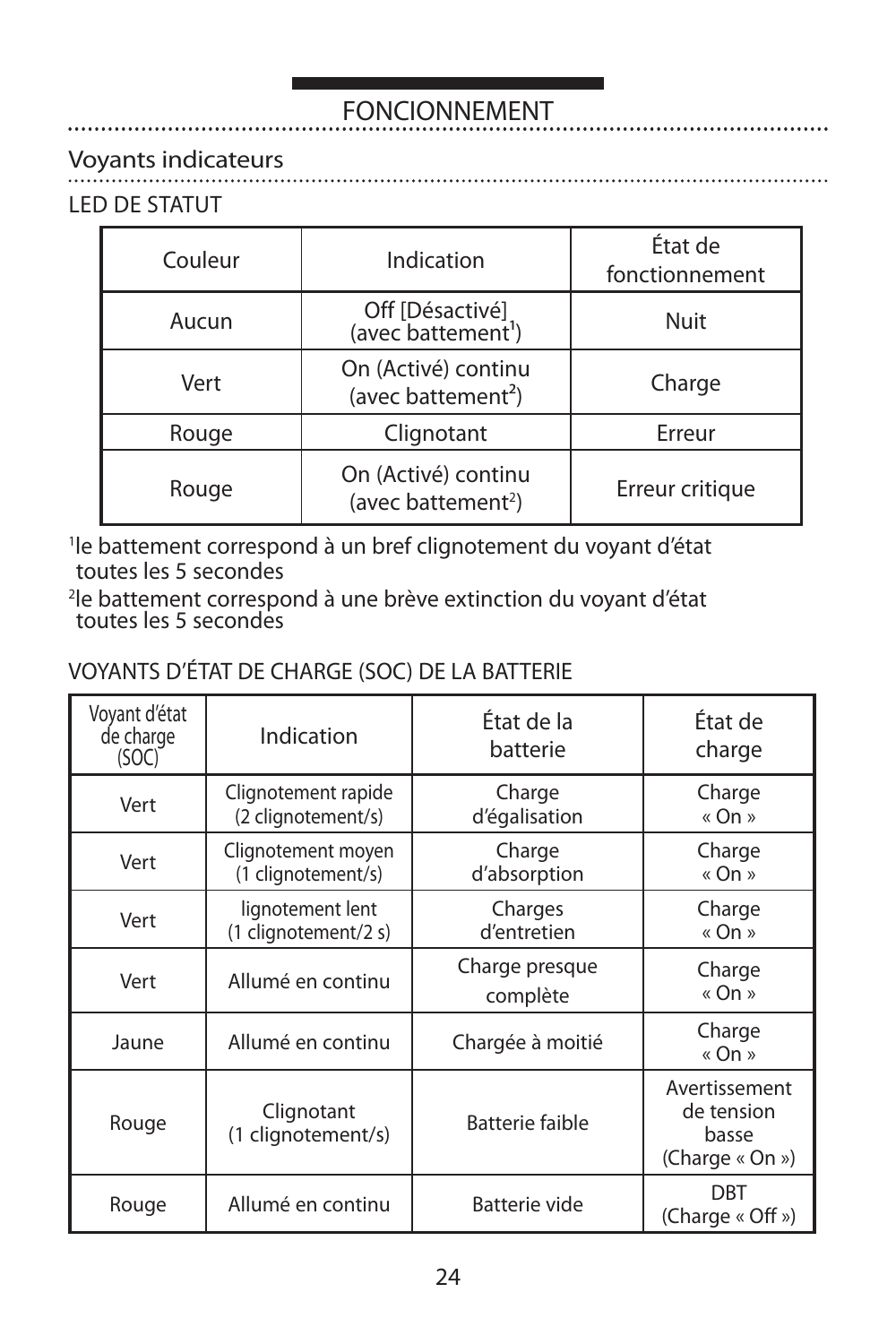Le SS-MPPT utilise la technologie de recherche automatique du point de puissance maximale TrakStar de Morningstar pour extraire la puissance maximale des modules solaires.

- • Dans la plupart des cas, la technologie TrakStar MPPT « renforcera » l'intensité de charge du panneau solaire.
- • Un autre avantage de la technologie MPPT TrakStar est la possibilité de charger des batteries de 12 V ou 24 V avec des panneaux solaires de tension nominale supérieure.
- • MPPT Avantage



# Information sur la charge de la batterie



Algorithme de charges du SunSaver MPPT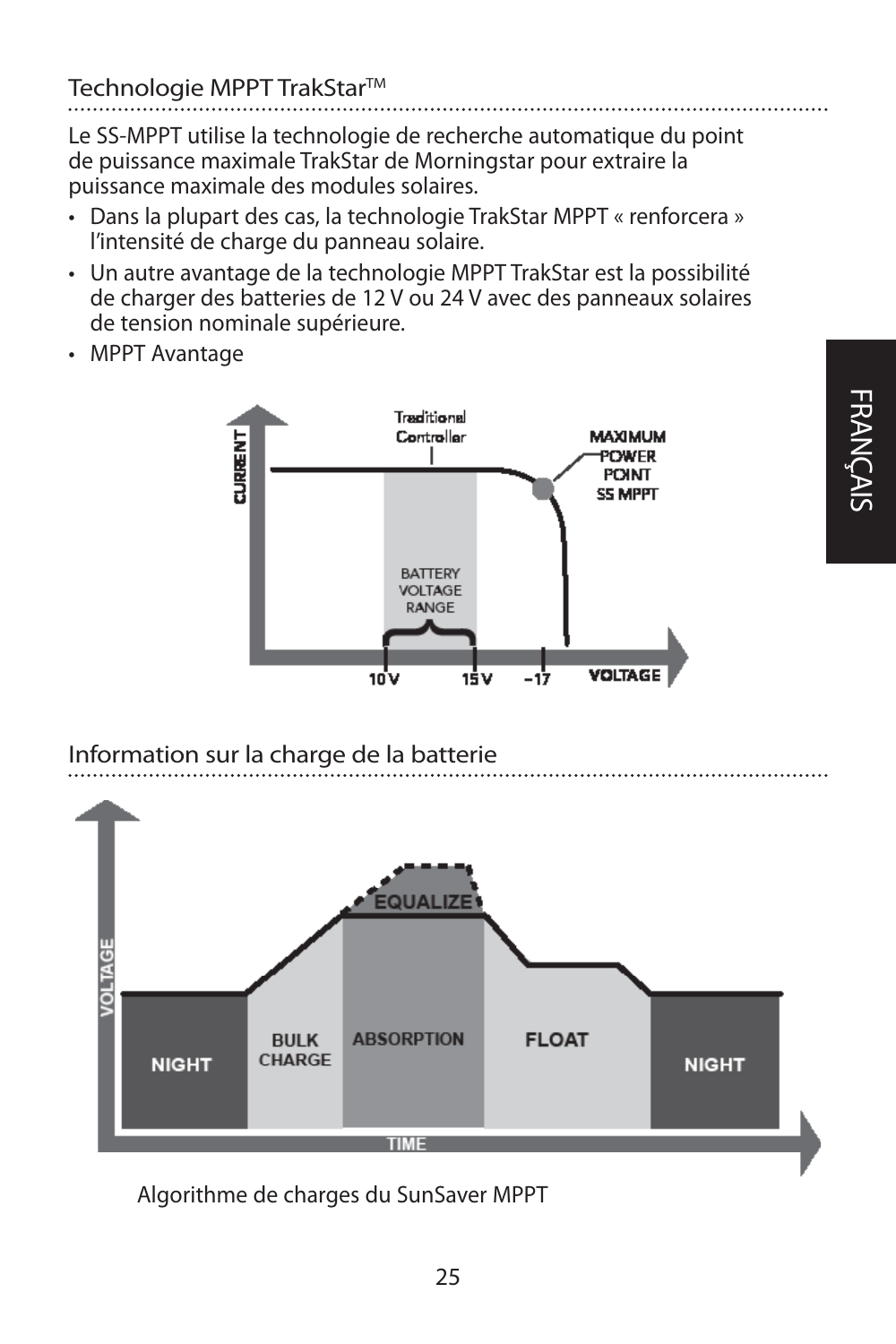L'objectif principal de la fonction de régulation de la charge et de déconnecter les charges du circuit quand la batterie est déchargée et de reconnecter les charges du circuit quand la batterie est rechargée de façon suffi sante.



MISE EN GARDE : Ne pas tabler un circuit inverseur de courant alternatif, quelle qu'en soit la taille, aux bornes de charge du SunSaver MPPT.

Configuration du régulateur de charge

Le régulateur de charge est entièrement automatique. Choisir entre deux (2) paramètres usine Déclenchement basse tension (DBT) et Réenclenchement basse tension (RBT) en réglant le commutateur n° 2.

Compensation d'intensité

Tous les points de consigne DBT et RBT font l'objet d'une compensation d'intensité.

| Tension du circuit | Compensation d'intensité |
|--------------------|--------------------------|
| 12 V               | -15 mV par A de charge   |
| 24M                | -30 mV par A de charge   |

Remarques générales sur la régulation de la charge

- • Une limite de tension de régulation maximale de15 V (30 V à 24 V en nominal) existe pour tous les types de batteries.
- Ne pas câbler plusieurs sorties de charge du SunSaver MPPT ensemble en parallèle pour alimenter des charges en courant continu avec un appel de courant supérieur à 15 A.
- Faire preuve de prudence lors de la connexion de charges à polarité spécifi que à un circuit de charge mobile.

**Protections** 

Surcharge du capteur solaire (Aucun voyant allumé) Le SunSaver MPPT limitera l'intensité de la batterie à un maximum de 15 A en nominal.

Surcharge de charge

(Voyants d'état de la batterie : séquence R/J-V) Si l'intensité de charge dépasse l'intensité de charge nominale maximale, le SS-MPPT déconnecte la charge. Plus la surcharge est élevée plus rapidement la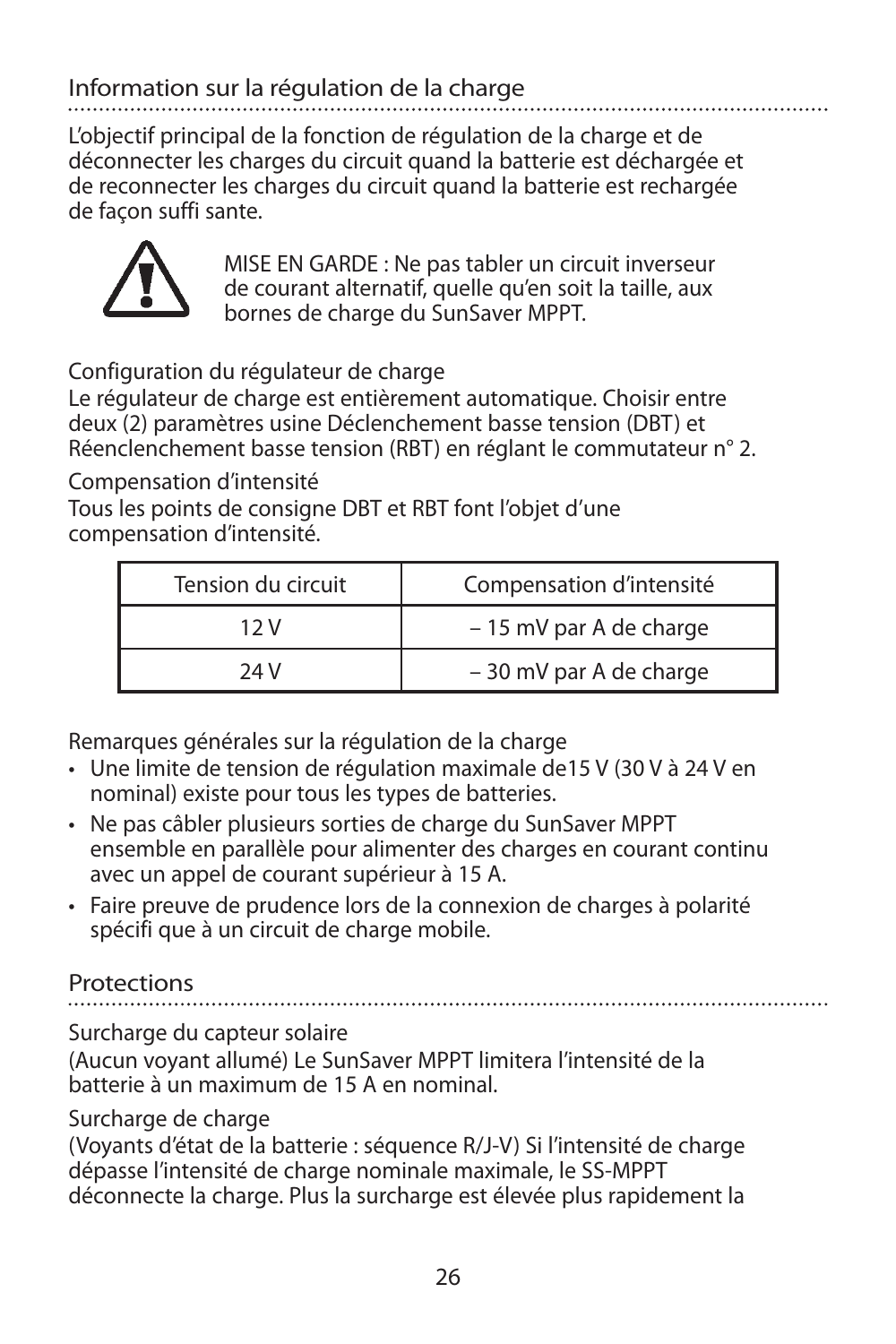charge est déconnectée. Le SS-MPPT tentera de reconnecter la charge deux (2) fois. Chaque tentative est espacée d'environ 10 secondes. Si la surcharge persiste après deux (2) tentatives, la charge restera déconnectée jusqu'à la mise hors et sous tension.

Court-circuit du capteur solaire

(Voyant de l'état de charge : OFF [Éteint]) Les fils d'alimentation à l'entrée du capteur solaire sont en courtcircuit. La charge automatique reprendra quand le courtcircuit disparaîtra.

### Court-circuit de la charge

(Voyants d'état de la batterie : séquence R/J-V) Entièrement protégée contre les courts-circuits du câblage de la charge. Après deux (2) tentatives de reconnexion automatique de la charge (10 secondes entre chaque tentative), l'anomalie doit être supprimée par mise hors et sous tension.

### Entrée haute tension

(Voyant de l'état de charge : R clignotant) Si la tension en circuit ouvert (Voc) à l'entrée du panneau solaire dépasse le maximum de 75 V en nominal le panneau restera déconnecté jusqu'à ce que Voc reviennent normalement en dessous du maximum en nominal

#### Inversion de polarité de la batterie

(Aucun voyant allumé, non alimenté) Entièrement protégé contre la connexion d'une batterie à polarité inversée. Le régulateur ne sera pas endommagé. Corriger l'erreur de câblage pour reprendre le fonctionnement normal.

Sonde de température locale endommagée

(Voyant de l'état de charge : R allumé fi xe) La sonde de température locale est en court-circuit ou endommagée. La charge s'interrompt pour éviter toute sous- ou surcharge. Il s'agit d'une erreur critique.

Sonde de température interne endommagée

(Voyant de l'état de charge : R allumé fi xe) La sonde de température du dissipateur interne est endommagée. Il s'agit d'une erreur critique.

### Haute température

(Voyants d'état de la batterie : séquence R-J) La température du dissipateur thermique dépasse les limites admissibles et la charge est déconnectée. La charge sera automatiquement reconnectée une dans le dissipateur thermique reviendra à une température acceptable.

Sonde de température à distance (RTS)

(Voyants d'état de la batterie : séquence R/J - V/J) Mauvaise connexion de la RTS ou un fi ls coupé de la RTS a déconnecté la sonde de température pendant la charge. La charge reprend automatiquement quand le problème est fi xé. Pour continuer l'opération sans RTS, déconnecter l'alimentation du SunSaver MPPT puis la reconnecter.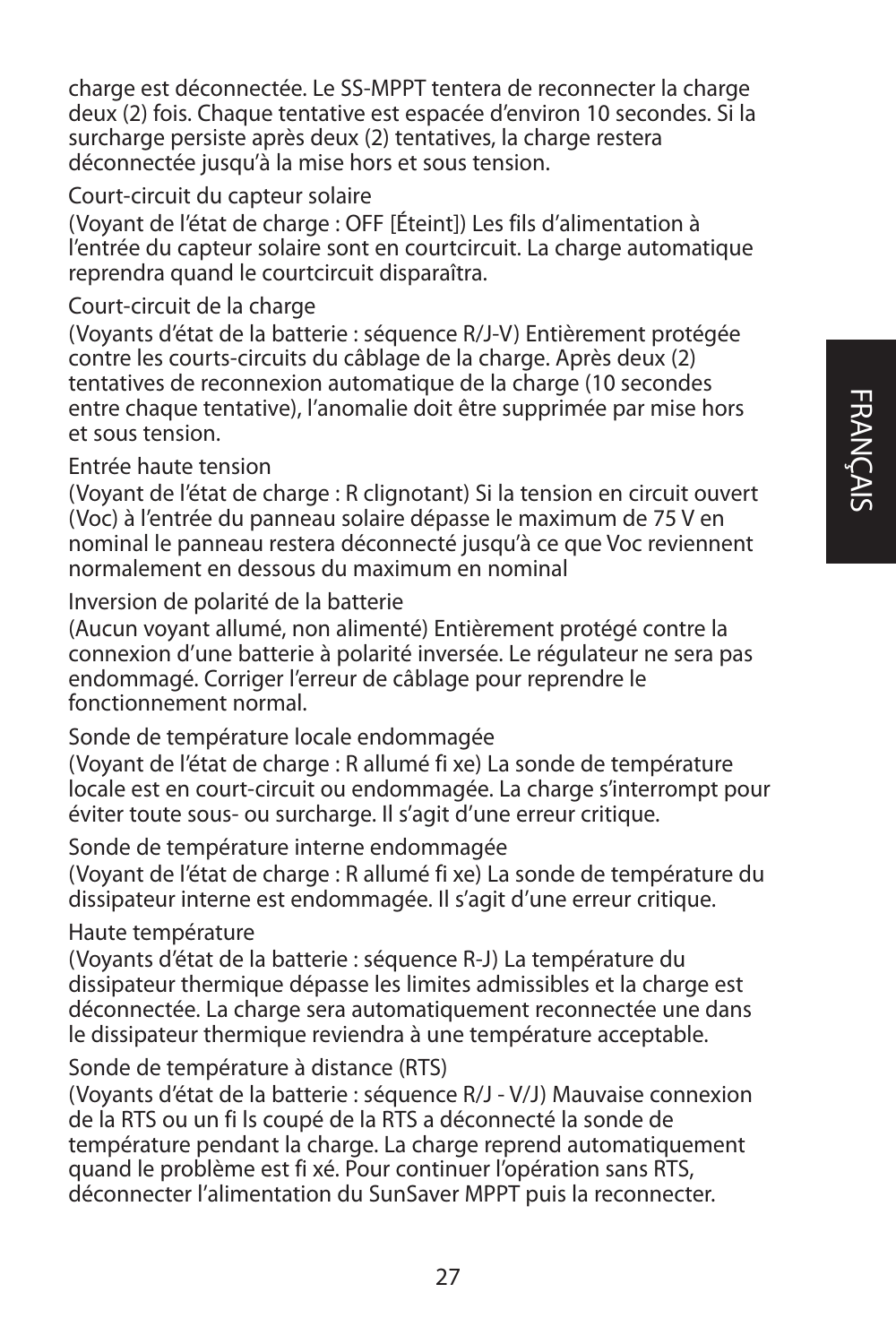Hautes tensions transitoires

Les connexions d'alimentation du panneau solaire, de la batterie et de la charge sont protégés contre les hautes tensions transitoires. Dans les zones sujettes aux éclairs, un suppresseur externe supplémentaire est conseillé.

Programmation des points de consigne

Les points de consigne de la charge de la batterie et de la charge peuvent être programmés dans la mémoire non volatile du SS-MPPT en utilisant un PC avec l'application MSView de Morningstar installée et un adaptateur Meterbus vers série (modèle : MSC). Consulter les fi chiers d'aide de MSView pour toutes instructions détaillées. L'application pour PC MSView est disponible gratuitement sur notre site Web :

http://www.morningstarcorp.com

Un assistant de confi guration dit l'utilisateur à travers tout le processus de confi guration des points de consigne. Consulter les fi chiers d'aide de MSView pour plus ample information.

Pour utiliser les points de consigne personnalisés, les commutateurs de confi guration doivent être réglés de la façon suivante :

COMMUTATEUR N° 1 HAUT [ON] (1) pour utiliser des points de consigne de charge personnalisés. Utilisé le cavalier de sélection de la batterie pour choisir entre deux jeux de points de consigne de charge personnalisés.

COMMUTATEUR N° 2 HAUT [ON] ( ) pour utiliser les points de consigne personnalisé du régulateur de charge.

# DÉPANNAGE

### Indications d'erreur



REMARQUE : Si un lecteur à distance Morningstar en option est raccordé au SunSaver MPPT, utiliser la fonction d'autodiagnostic pour déterminer la cause de l'erreur signalée. Se reporter au mode d'emploi du lecteur à distance pour plus ample information.

Voyant d'état sur les indications d'erreur

• Coupure tension élevée du panneau photovoltaïque

• RTS en court-circuit Clignotant rouge

• RTS déconnecté Clignotant rouge

Clignotant rouge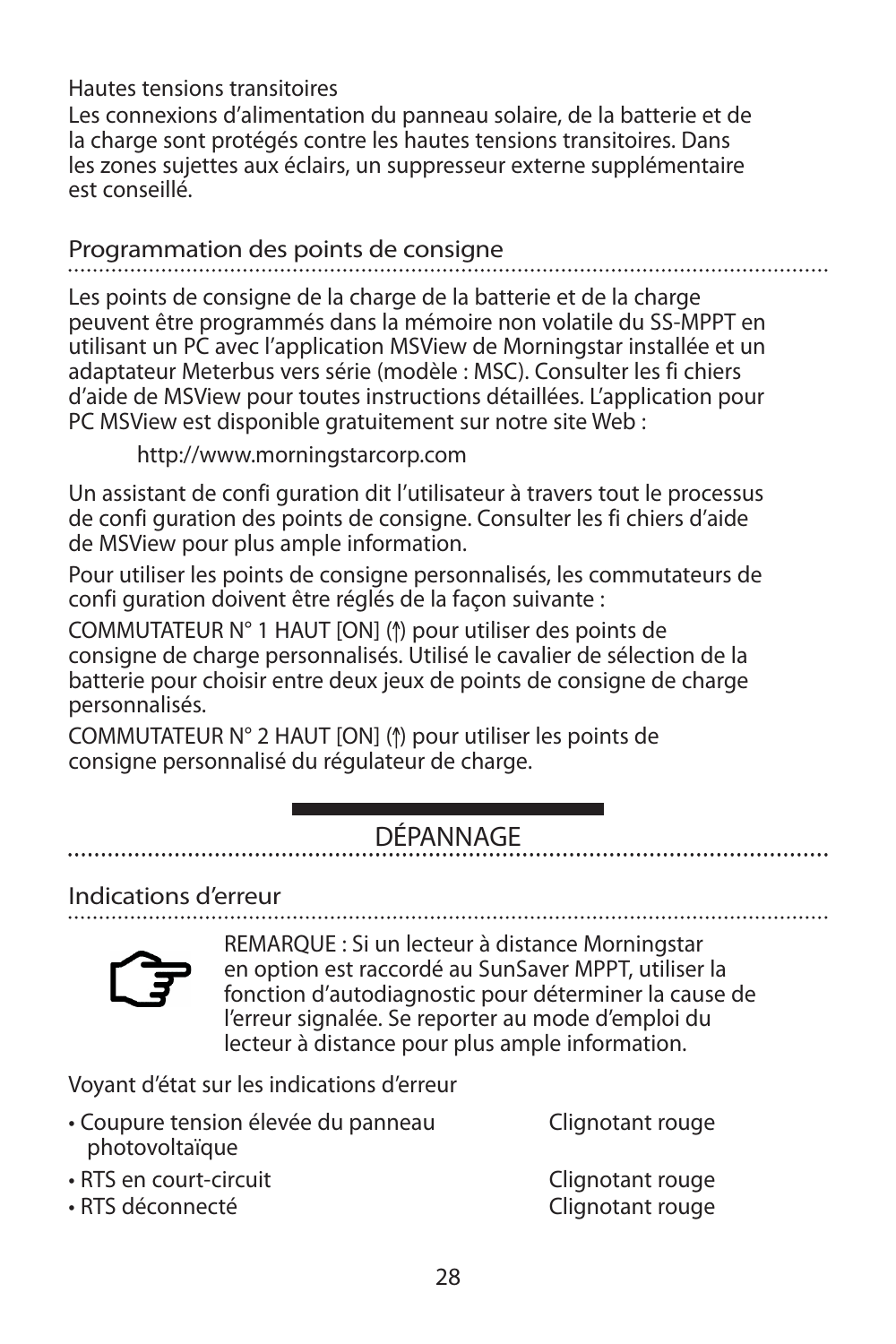| · Sonde de température du dissipateur                         | Rouge fi $xe^1$          |
|---------------------------------------------------------------|--------------------------|
| thermique endommagée<br>· Sonde de température du dissipateur | Rouge fi $xe^1$          |
| thermique endommagée                                          |                          |
| • Transistors MOS à effet de champ                            | Rouge fi $xe^1$          |
| endommagés<br>$\cdot$ Erreur de microprogramme                | Pouge fi xe <sup>1</sup> |

• Erreur de microprogramme<br>'le battement correspond à une brève extinction du voyant d'état toutes les 5 secondes

Voyant d'état sur les indications d'erreur de la batterie

| • Coupure tension élevée de la charge       | Séquence R-V       |
|---------------------------------------------|--------------------|
| · Déclenchement haute température           | Séquence R-J       |
| · Erreur de sonde de température à distance | Séquence J/R - V/J |
| · Erreur de câblage externe                 | Séquence V/R-J     |
| · Surintensité de charge                    | Séquence J/R-V     |
| • Court-circuit de charge                   | Séquence V/R-J     |
| · Mise à jour des points de consigne        | Clignotant V/J/R   |
| • Erreur d'autotest                         | Séquence R-J-V     |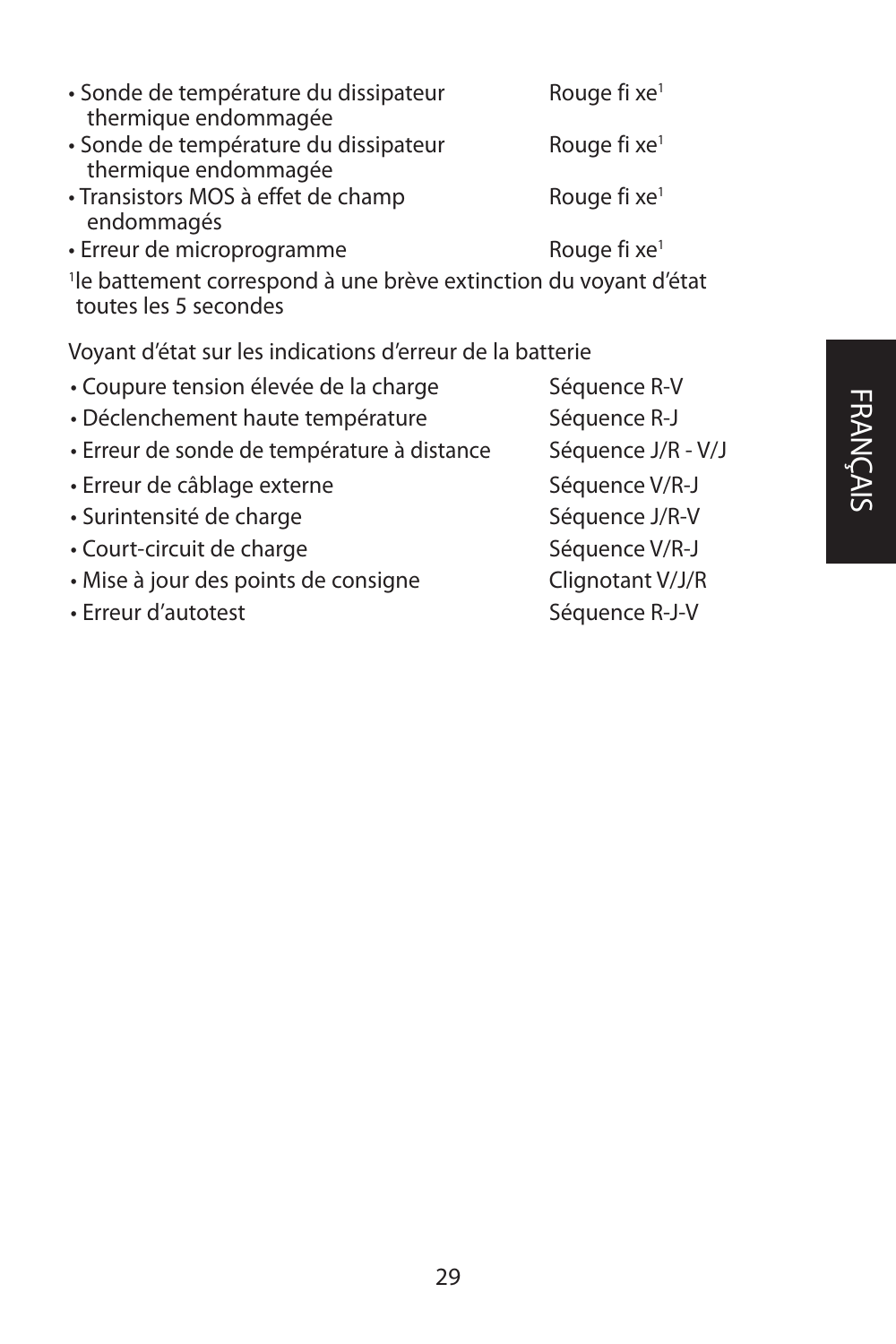# CARACTÉRISTIQUES TECHNIQUES

| Electrical                          |                          |                 |                                        |                                           |
|-------------------------------------|--------------------------|-----------------|----------------------------------------|-------------------------------------------|
| Tension nominale du circuit         |                          | 12 ou 24 V c.c. |                                        |                                           |
| Max. Intensité de la batterie       |                          | 15A             |                                        |                                           |
| Plage de tension de batterie        |                          |                 | $7V - 36V$                             |                                           |
| capteur solaire                     | Max. Tension d'entrée du |                 | 75 V                                   |                                           |
| Tension d'entrée nominale max.      |                          |                 |                                        |                                           |
| 12V<br>24 V                         |                          |                 | 200 W<br>400W                          |                                           |
| Consommation                        |                          |                 | 35 mA                                  |                                           |
| Précision                           |                          |                 |                                        |                                           |
| Tension<br>Intensité                |                          |                 | 1%<br>2%                               |                                           |
| Connexion du lecteur                |                          |                 | RJ-11 à 6 broches                      |                                           |
| Protection surtensions transitoires |                          |                 | 1500W                                  |                                           |
| Charge de la batterie               |                          |                 |                                        |                                           |
| Méthode de régulation               |                          |                 | 4 phases Coeff.                        |                                           |
| de compensation thermique           |                          |                 |                                        | - 5 mV/°C/élément<br>(référence de 25 °C) |
| Plage de compensation thermique     |                          |                 | $-30 °C \text{ à } +60 °C$             |                                           |
| Points de consigne compens. therm.  |                          |                 | Absorption<br>Entretien<br>Égalisation |                                           |
| Voyants d'état de la batterie       |                          |                 |                                        |                                           |
|                                     | Tension à la baisse      |                 | Tension à la hausse                    |                                           |
| VàJ                                 | 12.1                     |                 | 13.1                                   | JàV                                       |
| J à R clignotante                   | 11.7                     |                 | 12.6                                   | R clignotante à J                         |
| R clignotante à R                   | 11.5                     |                 | 12.6                                   | RàJ                                       |

Remarque : Multiplier x 2 pour des appareils en 24 V.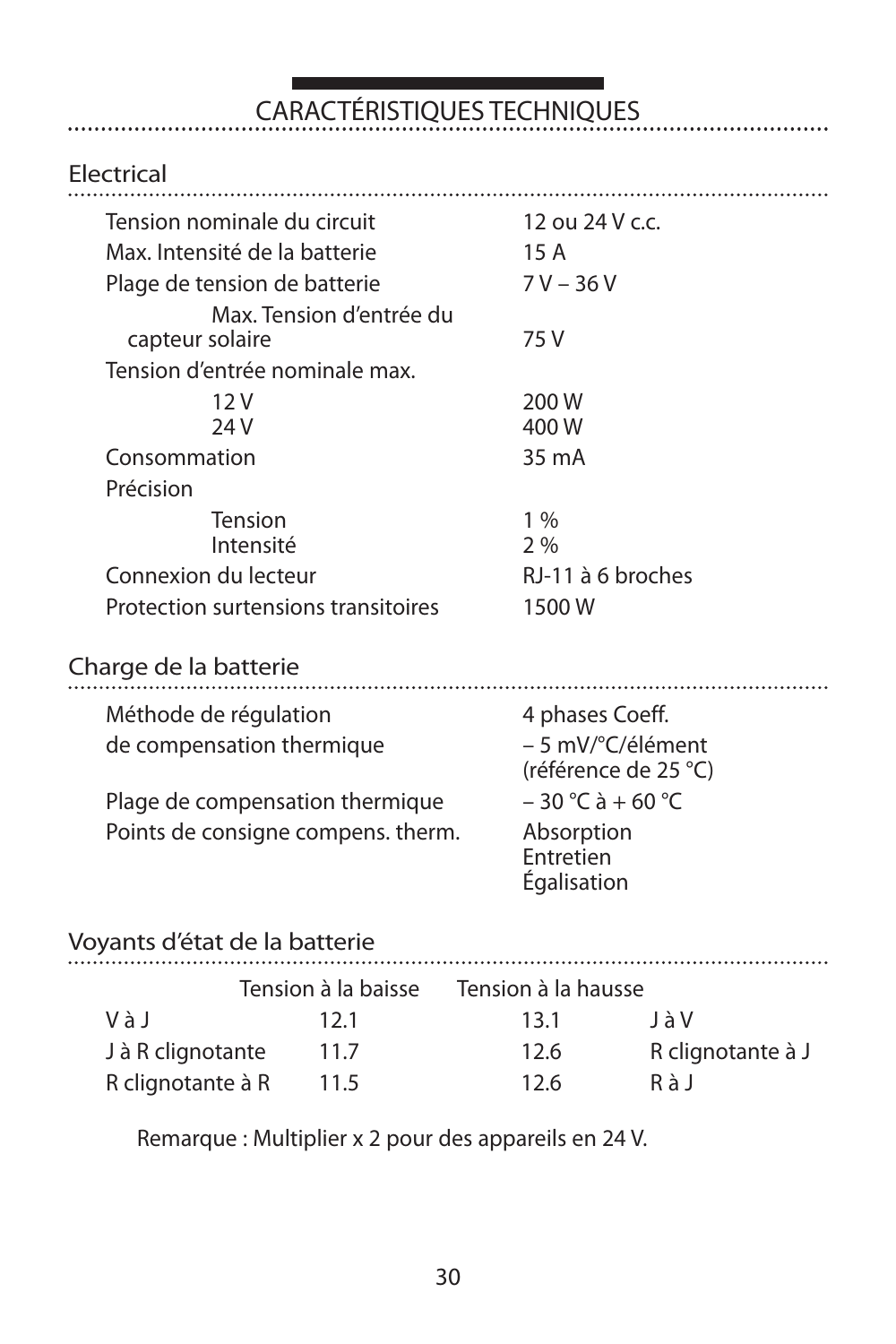### Points de réglages de la batterie (à 25 °C)

|                                                        | ⋗<br>i électro<br>lyte<br>gélifié | Sans<br>entretien | AGM        | Humide     |
|--------------------------------------------------------|-----------------------------------|-------------------|------------|------------|
| Tension d'absorption                                   | 14,0 V                            | 14,1 V            | 14,3 V     | 14,4 V     |
| Tension d'entretien                                    | 13,7V                             | 13,7V             | 13,7V      | 13,7V      |
| Durée avant entretien                                  | 3 hr                              | 3 hr              | 3 hr       | 3 hr       |
| Tension d'égalisation                                  | N/A                               | N/A               | 14,5 V     | 14,9 V     |
| Durée d'égalisation                                    | N/A                               | N/A               | 3 hrs      | 3 hrs      |
| Calendrier d'égalisation                               | N/A                               | N/A               | 28<br>days | 28<br>days |
| Max. Tension maximale<br>$d'$ égalisation <sup>1</sup> | 15 V / 30 V                       |                   |            |            |
| Déclenchement basse<br>tension $2$                     | 11,5 V / 11,0 V                   |                   |            |            |
| Réenclenchement basse<br>tension $2$                   | 12,6 V / 12,1 V                   |                   |            |            |

1 Non compensé par la température. 15 V à 12 V en nominal, 30 V à 24 V en nominal

2 Réglable par commutateur, non compensé par la température. Le paramètre 11 V / 12,1 V peut être modifié lors du paramétrage personnalisé.



REMARQUE : La compensation de température augmente la tension de régulation sous des températures froides. Une limite de tension de batterie maximale de 15 V (30 V à 24 V en nominal) permet de protéger les charges CC sensibles.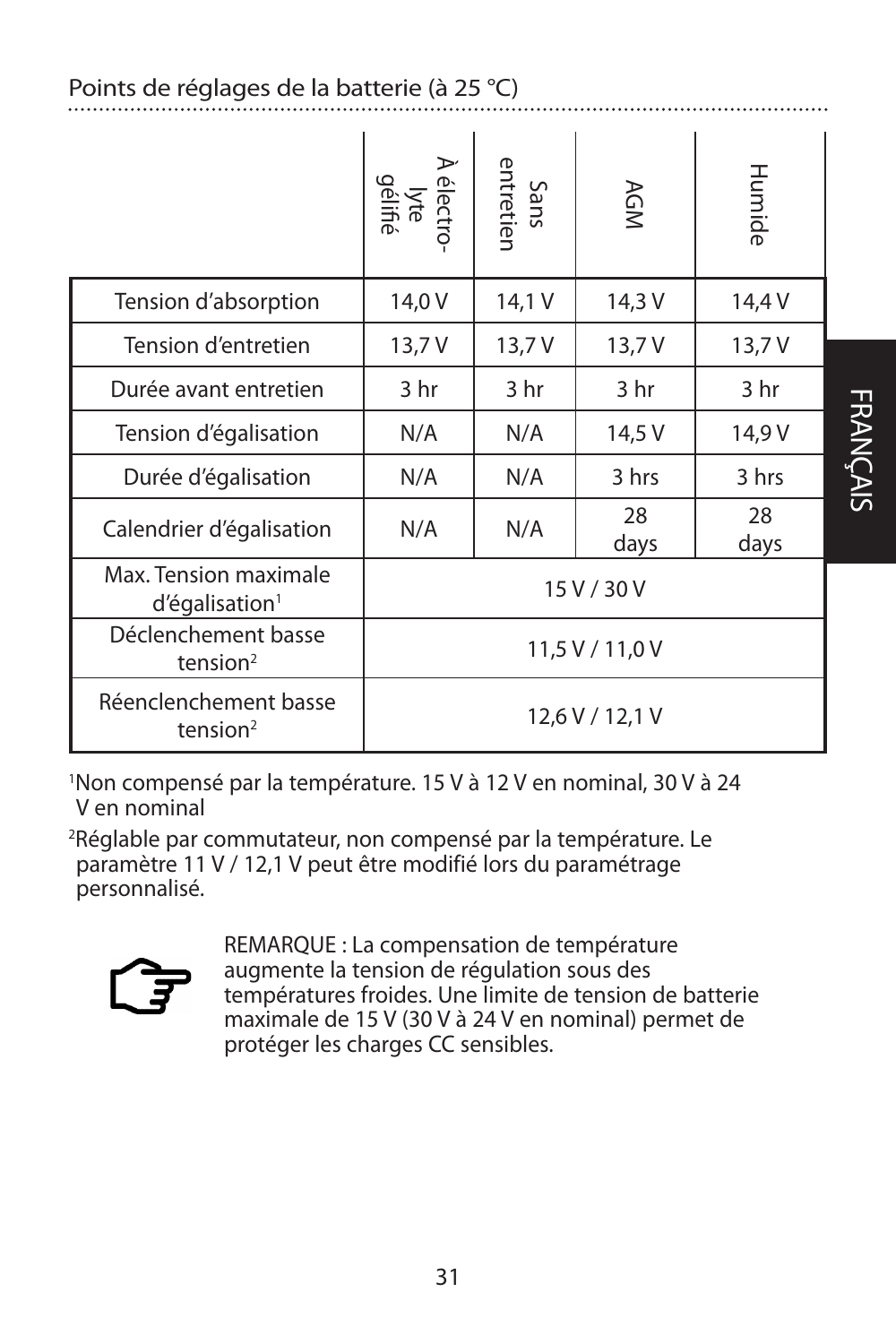| Caractéristiques environnementales                                                 |                                                                                                                                           |
|------------------------------------------------------------------------------------|-------------------------------------------------------------------------------------------------------------------------------------------|
| Gamme de température de<br>fonctionnement<br>Température d'entreposage<br>Humidité | $-40\degree$ C à $+60\degree$ C<br>$-55$ °C à + 100 °C<br>100 % sans<br>condensation                                                      |
| <b>Boîtier</b>                                                                     | IP10 (à l'intérieur)                                                                                                                      |
| Caractéristiques mécaniques                                                        |                                                                                                                                           |
| Section des fils d'alimentation (max.)                                             |                                                                                                                                           |
| Plein<br>Multibrin<br>Pour fil toronné fi n<br>Diamètre de borne                   | $n^{\circ}$ 6 AWG/16 mm <sup>2</sup><br>$n^{\circ}$ 6 AWG/16 mm <sup>2</sup><br>$n^{\circ}$ 8 AWG/10 mm <sup>2</sup><br>5,4 mm/0,21 pouce |
| Serrage bornes d'alimentation (max.)                                               | 4 Nm/35 in-lb                                                                                                                             |
| Section des fi ls de sonde RTS (max.)                                              |                                                                                                                                           |
| Section de fi l (min.)<br>Section de fi l (min.)                                   | n° 22 AWG/0,3 mm <sup>2</sup><br>n° 12 AWG/3,0 mm <sup>2</sup>                                                                            |
| Serrage bornes d'alimentation (max.)                                               | 0,4 Nm/3,5 in-lb                                                                                                                          |
| <b>Dimensions</b>                                                                  | voir intérieur de<br>couverture avant                                                                                                     |
| Poids                                                                              | 1,3 lb / 0,6 kg                                                                                                                           |
|                                                                                    |                                                                                                                                           |

Caractéristiques sujettes à modification sans préavis. Conçu aux États-Unis. Assemblé à Taïwan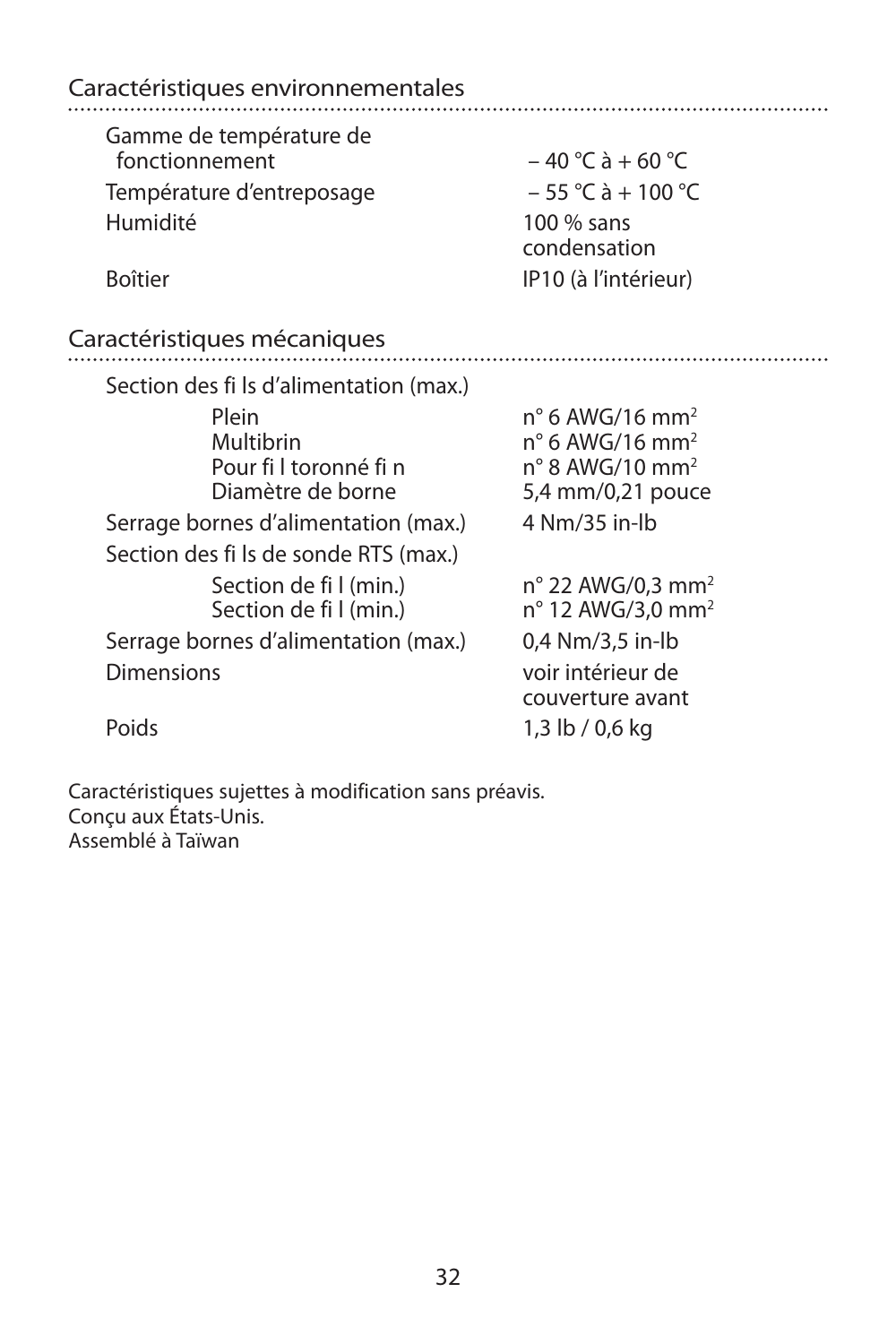SUNSAVER MPPT – ABMESSUNGEN





# ZUSAMMENFASSUNG DER TECHNISCHEN DATEN

| Nenneingangsleistung |  |
|----------------------|--|
|                      |  |
|                      |  |
|                      |  |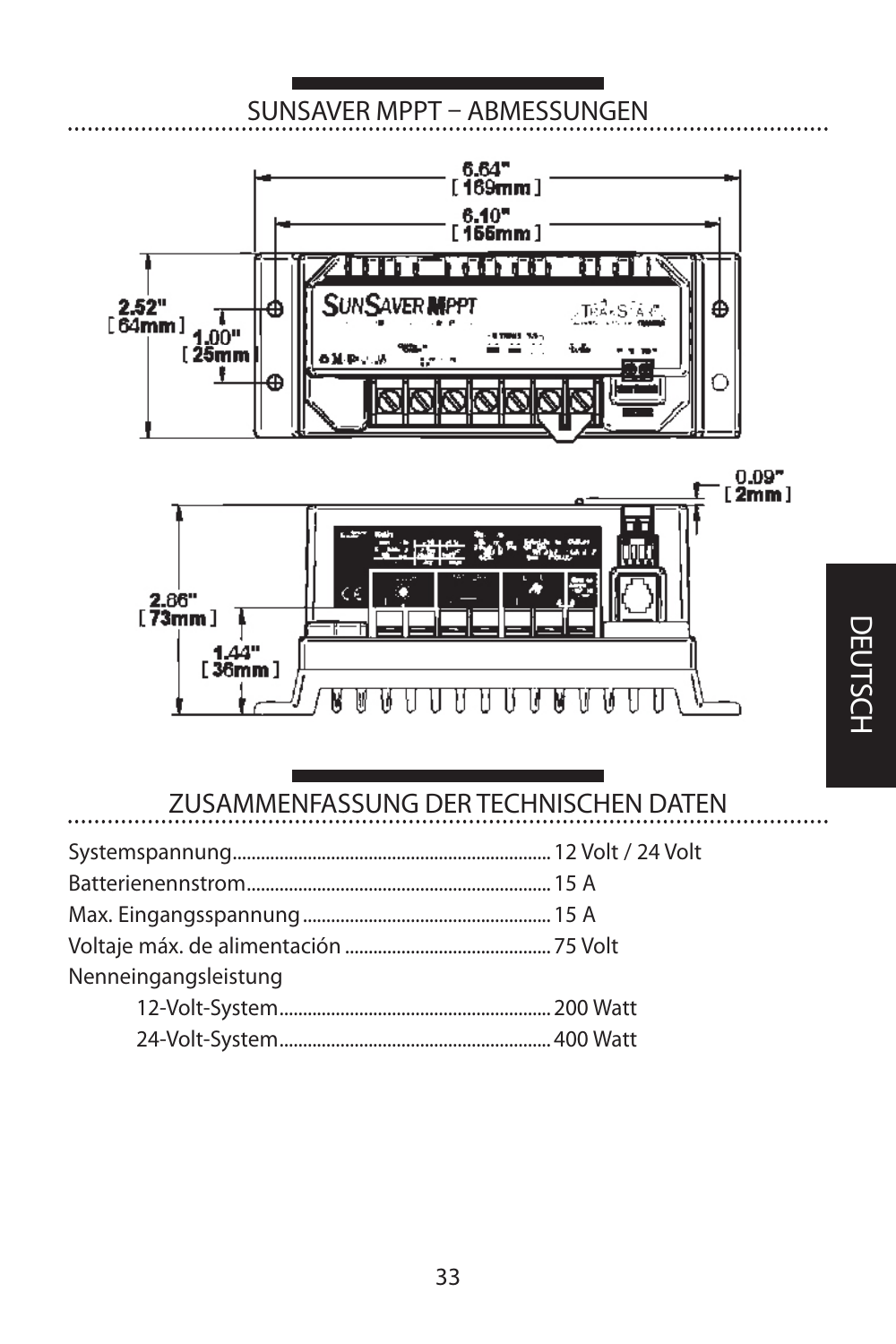# WICHTIGE SICHERHEITSINFORMATIONEN

Bewahren Sie diese Anweisungen auf

Dieses Handbuch enthält wichtige Sicherheits-, Installations- und Betriebsanweisungen für den SunSaver MPPT- Solarregler.

Die folgenden Symbole werden im vorliegenden Handbuch verwendet, um auf potenzielle Gefahrensituationen und wichtige Sicherheitsanweisungen hinzuweisen.



WARNUNG: Kennzeichnet eine potenzielle Gefahrensituation. Dieser Arbeitsschritt muss mit äußerster Vorsicht ausgeführt werden.



ACHTUNG: Kennzeichnet eine kritische Vorgehensweise für den sicheren und sachgemäßen Betrieb des Reglers.



HINWEIS: Kennzeichnet eine Vorgehensweise oder Funktion, die für den sicheren und sachgerechten Betrieb des Reglers wichtig ist.

Allgemeine Sicherheitsinformationen

- Der SunSaver MPPT enthält keine vom Benutzer zu wartende Bauteile. Nehmen Sie den Regler nicht auseinander und versuchen Sie nicht, ihn zu reparieren!
- Unterbrechen Sie alle Stromzuführungen zum Regler, bevor Sie den SunSaver PPT installieren oder einstellen.
- Der SunSaver MPPT weist keinerlei Sicherungen oder Trennschalter auf. Installieren Sie externe Sicherungen/ Schutzschalter nach Bedarf.
- Lassen Sie kein Wasser in den Regler eindringen.
- Stellen Sie sicher, dass die Stromversorgungskabel festgezogen sind, um eine übermäßige Erwärmung aufgrund einer losen Verbindung zu vermeiden.
- Laden Sie nur Bleibatterien oder Nickel-Cadmium-Batterien auf.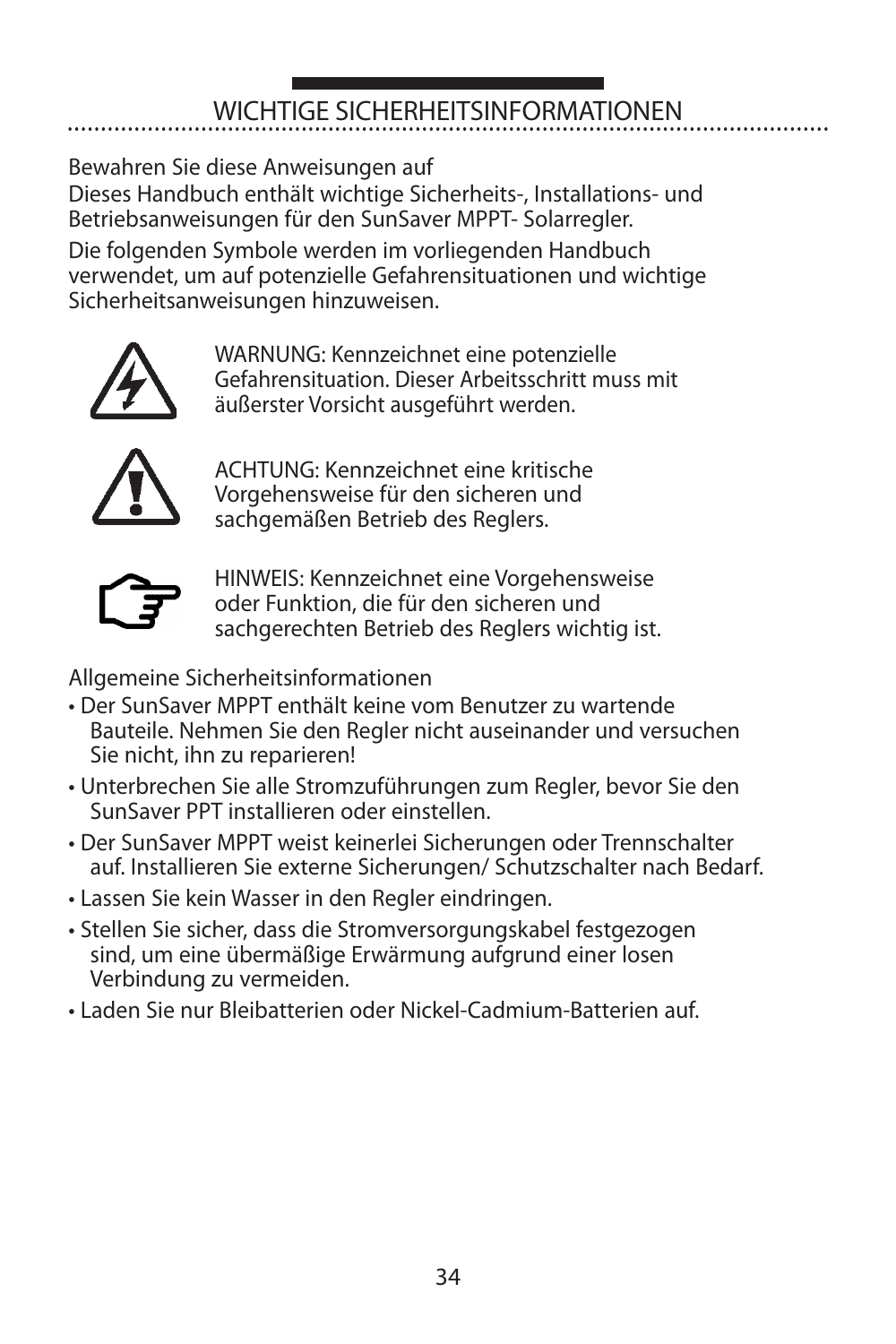Abbildung 1 unten zeigt die Funktionen des SunSaver MPPT. Jede Funktion wird zudem erklärt.



1 - LED-Statusanzeige

Eine LED-Anzeige zeigt neben dem Ladestatus an, ob ein Solareingabefehler besteht.

2 - Klemmleiste

Kabelanschlussklemmen für Solar-, Batterieund Lastanschlüsse.

3 - Batterieauswahl-Jumper

Ein entfernbarer Jumper zur Auswahl des Batterietyps.

4 - Messinstrumentanschluss

Ein Kommunikationsanschluss für das Morningstar

Fernanzeigeinstrument oder einen PC. Ein MSC-Adapter ist erforderlich (separat erhältlich).

5 - Einstellungsschalter

Einstellungsschalter zur Definition der Betriebsparameter des SunSaver MPPT.

6 - Anschlussklemmen für den Temperatur-Fernfühler (RTS) Anschlusspunkt für einen Morningstar Temperatur-Fernfühler (optional) zur Fernüberwachung der Batterietemperatur.

7 - Lokaler Temperaturfühler

Misst die Umgebungstemperatur. Die Batterieregelung wird der Umgebungstemperatur angepasst, es sein denn, ein optionaler Temperatur-Fernfühler ist installiert.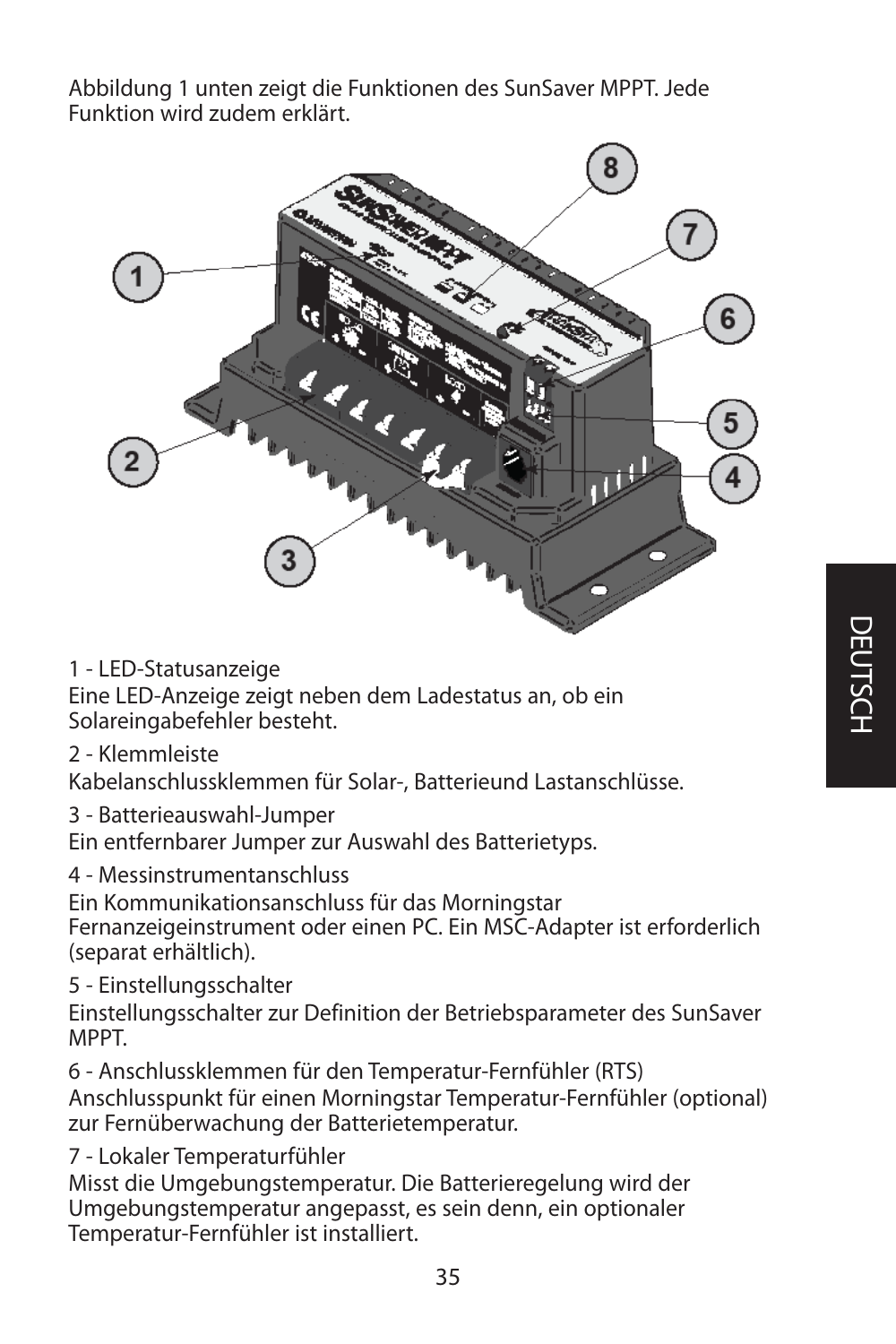### 8 - LED-Batteriestatusanzeigen

Zeigen den ungefähren Ladezustand der Batterie sowie System- oder Last-Störzustände an.

# Optionales Zubehör

Temperatur-Fernfühler (Modell: RTS)

Der Temperatur-Fernfühler misst die Batterietemperatur zur präzisen Temperaturkompensation und wird empfohlen, wenn die Batterieumgebungstemperatur um +/- 5 Grad Celsius oder mehr von der Umgebungstemperatur des Reglers abweicht.

Fernanzeigeinstrument (Modell: RM-1)

Das digitale Fernanzeigeinstrument zeigt Informationen zum Betriebszustand des Systems, Fehlermeldungen und Eigendiagnosedaten an.

PC MeterBus AdapterTM (Modell: MSC)

DerMSC konvertiert die elektrische MeterBus RJ-11-Schnittstelle in eine separate standardmäßig RS-232-Schnittstelle, die die Kommunikation zwischen dem SunSaver MPPT und einem Personal Computer (PC) ermöglicht.

### Installationsanweisungen

• Der SunSaver MPPT-Batterieanschluss ist möglicherweise an eine einzelne Batterie oder an eine Batteriebank angeschlossen. Die folgenden Anweisungen beziehen sich auf eine einzelne Batterie, es wird jedoch impliziert, dass der Batterieanschluss an eine einzelne Batterie oder eine Gruppe von Batterien in einer Batteriebank erfolgen kann.

| Batterietyp      | Batterie-Jumper   | Einstellungsschalter <sup>1</sup> |
|------------------|-------------------|-----------------------------------|
| Ge <sup>1</sup>  | <b>EINGESETZT</b> | EIN(T)                            |
| Versiegelt       | <b>EINGESETZT</b> | AUS $(\downarrow)$                |
| AGM <sup>1</sup> | <b>ENTFERNT</b>   | EIN(T)                            |
| Geflutet         | <b>FNTFFRNT</b>   | AUS $(\downarrow)$                |

1. Auswahl des Batterietyps

1 Die Sollwerte für diesen Batterietypen können mit

anwendungspezifischem Programmieren geändert werden.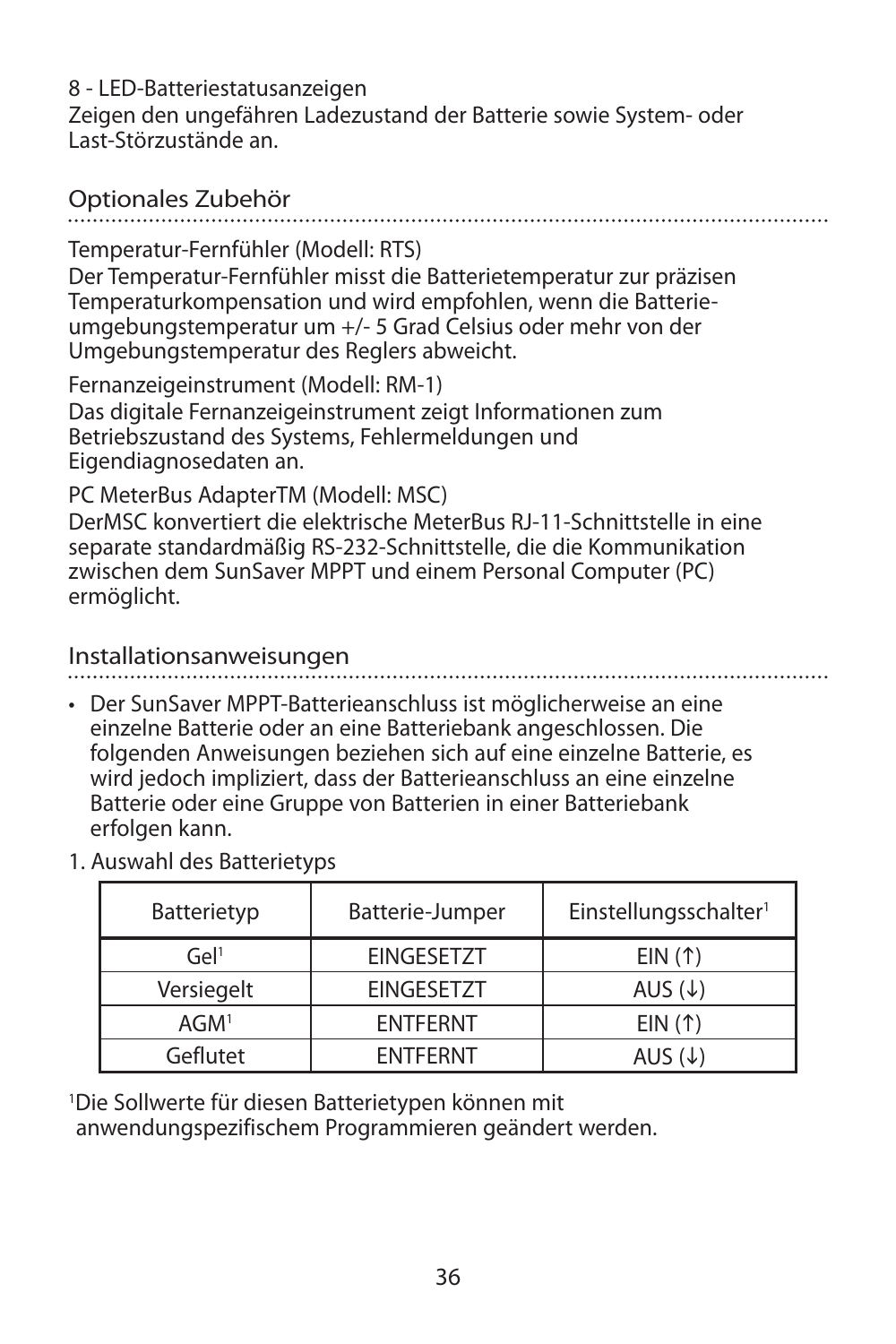

Entfernen des Batterie-Auswahl-Jumper.

| 2. Lastregelung – LVF (Low Voltage Disconnect/           |                                   |  |  |
|----------------------------------------------------------|-----------------------------------|--|--|
| Niederspannungsabschaltung) / LVR (Low Voltage Reconnect |                                   |  |  |
| (Niederspannungswiederzuschaltung)                       |                                   |  |  |
| SCHALTER 2 AUS $(\downarrow)$ :                          | $LVD = 11.50 V$ , $LVR = 12.60 V$ |  |  |

SCHALTER 2 EIN (1) : LVD = 11,00 V, LVR = 12,10 V<sup>2</sup>

2 Diese Werte können über anwendungsspezifisches Programmieren geändert werden.

3. Aktivieren/Deaktivieren der automatischen Ausgleichung

SCHALTER 3 EIN (1): AUTOM. AUSGLEICHUNG EIN

SCHALTER 3 AUS (↓) : AUTOM. AUSGLEICHUNG AUS

(Nur für AGM- und gefl utete Batterien)

 Alle 28 Tage oder wenn sich die Batterie am Vorabend nicht ausreichend entlädt.

4. Kommunikation – Anzeigeinstrument / MODBUS®  $SCHALTER 4 AUS  $(1)$  : MORNINGSTAR$ 

 $SCHALTER 4 EIN (1):$ 

 FERNANZEIGEINSTRUMENT MODRUS<sup>®</sup> PROTOKOLL FÜR MSVIEW DRITTANBIETERGERÄTE2

2 Morningstar PC Meterbus Adapter (Modell: MSC) erforderlich.

5. Befestigung

Um aufzustellen, Markierung vier Befestigungslöcher, locht Drill 3/32" (2,5 Mm) und Schraubensteuergerät ein, aufzutauchen.

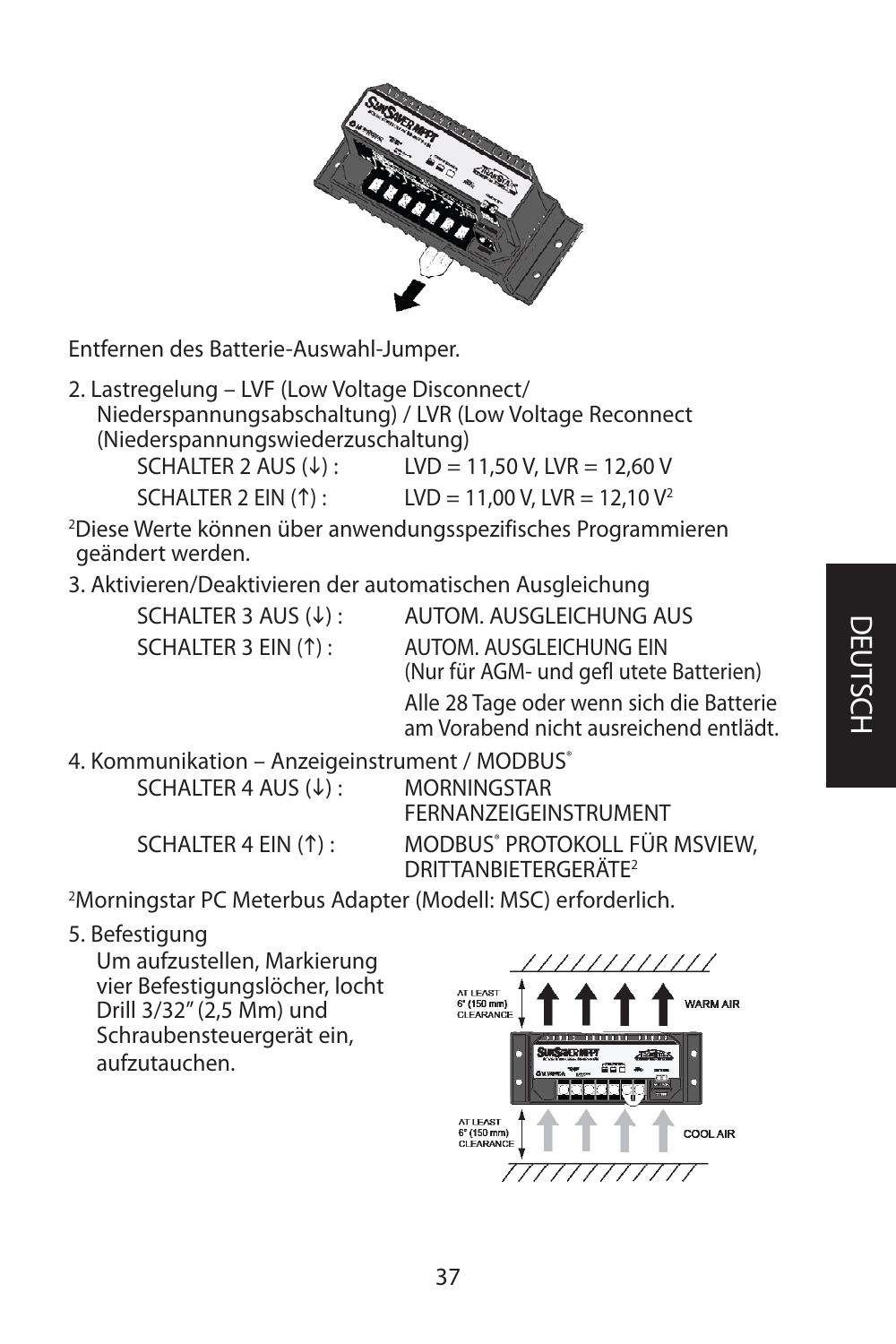### Verkabelung

Schritt 1: Lastverkabelung



STECKEN SIE ZU DIESEM ZEITPUNKT NOCH KEINE SICHERUNG IN DEN SICHERUNGSHALTER.

Die gesamte Lastentnahme sollte den Lastnennwert von 15 A nicht überschreiten.

Schritt 2: Batterieverkabelung



Mindestbatteriespannungen:

12 V Batterie 7 V

24V Batterie 15,5 V

STECKEN SIE ZU DIESEM ZEITPUNKT NOCH KEINE SICHERUNG IN DEN SICHERUNGSHALTER.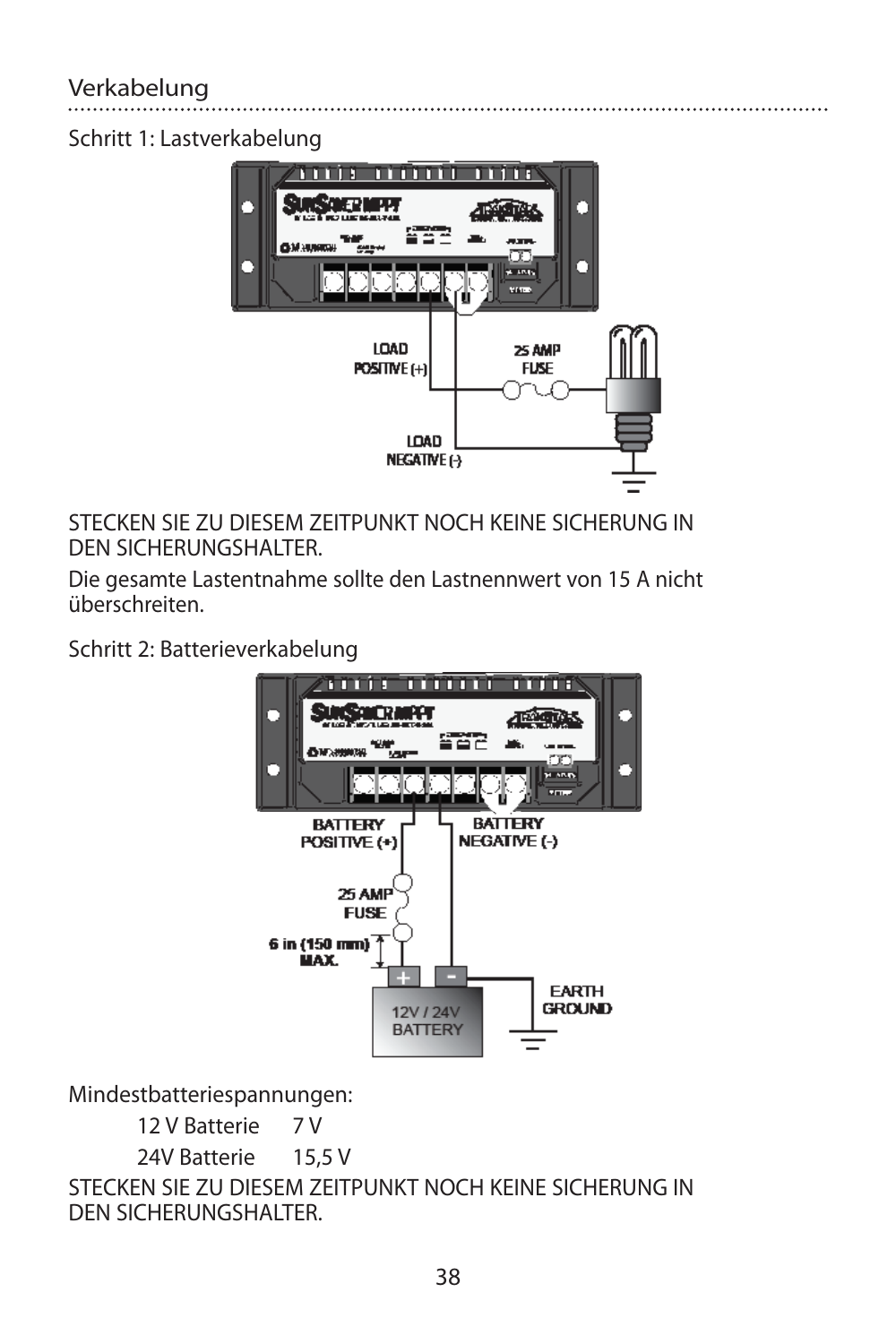### Schritt 3: Solarverkabelung



ANMERKUNG: PV Voc muss 75 V nicht überschreiten

Schritt 4: Zubehör (optional)

Installieren Sie den Temperatur-Fernfühler und das Fernanzeigeinstrument (beide getrennt erhältlich) nach Bedarf.

Schritt 5: Verkabelung bestätigen



Step 6: Sicherungen installieren

Setzen Sie eine 25-A-Gleichstrom-Sicherung in jeden Sicherungshalter in der folgenden Reihenfolge ein:

- 1. Lastkreis
- 2. Batteriekreis

Schritt 7: Einschalten prüfen

Wenn Batteriestrom zugeführt wird, sollte der SS-MPPT die Einschalt-LED-Sequenz zeigen. Die Batteriestatus-LEDs sollte nacheinander einmal blinken.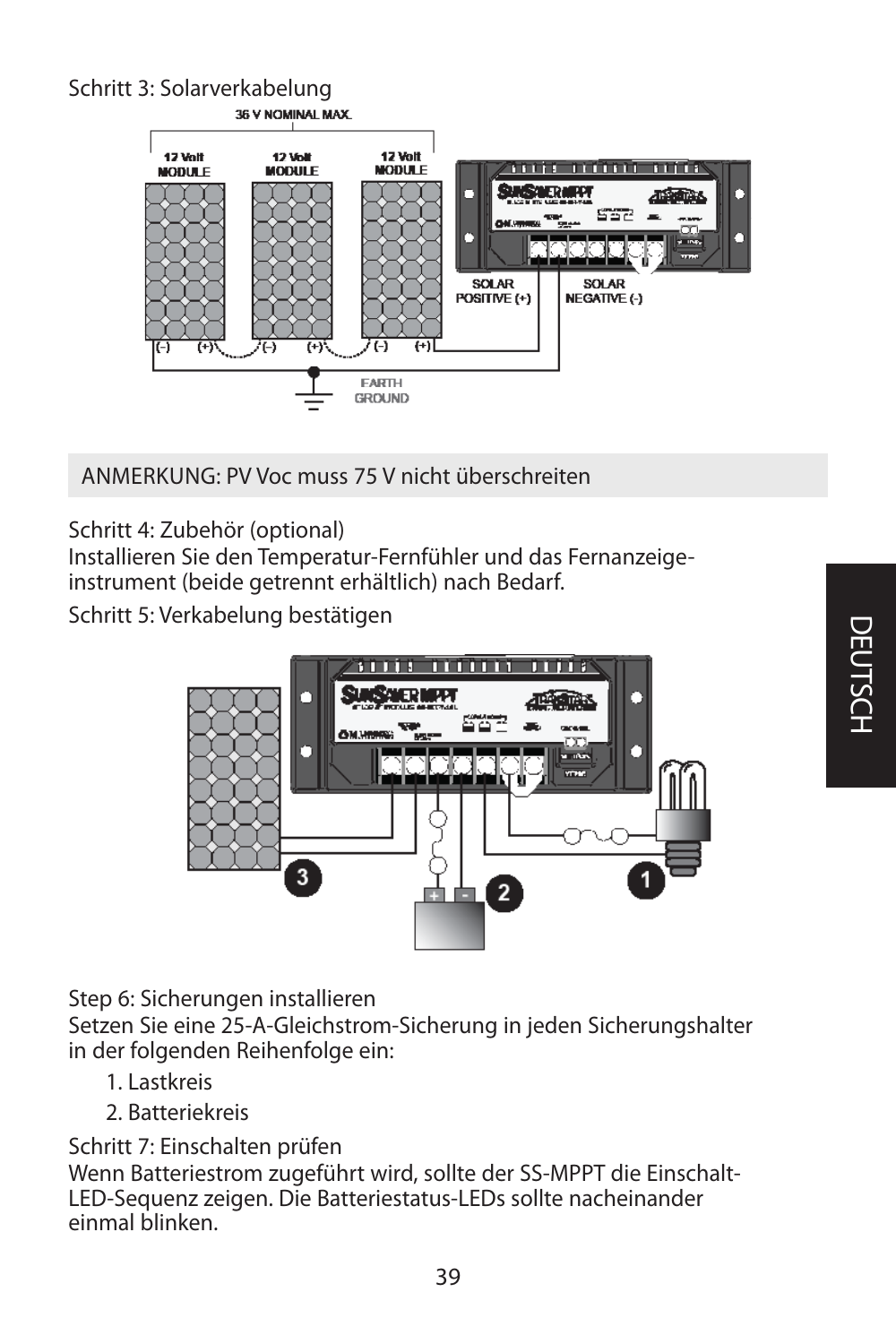### BETRIEB

. . . . . . . . . . . . . . . . . . .

# LED-Anzeigen

### LED-STATUSANZEIGE

| Farbe | Anzeige                                         | <b>Betriebsstatus</b> |
|-------|-------------------------------------------------|-----------------------|
| Keine | Aus (mit "Herzschlag")                          | <b>Nachts</b>         |
| Grün  | Dauerhaft ein<br>(mit Herzschlag <sup>2</sup> ) | Aufladen              |
| Rot   | Blinkend                                        | Fehler                |
| Rot   | Dauerhaft ein<br>(mit Herzschlag <sup>2</sup> ) | Kritischer Fehler     |

1 Herzschlag – LED-Statusanzeige leuchtet alle 5 Sekunden kurzzeitig auf 2 Herzschlag – LED-Statusanzeige erlischt alle 5 Sekunden kurzzeitig

### BATTERIE-LADEZUSTANDSANZEIGEN

| LED-Lade-<br>zustands-<br>anzeige | Anzeige                                                    | <b>Batteriestatus</b> | Ladezustand              |
|-----------------------------------|------------------------------------------------------------|-----------------------|--------------------------|
| Grün                              | Fast Flashing (2 Blitze<br>pro Sekunde)                    | Ausgleichladung       | Last ein                 |
| Grün                              | <b>Mittelschnelles</b><br>Blinken (1 Blitz pro<br>Sekunde) | Absorptionsladung     | Last ein                 |
| Grün                              | Langsames Blinken<br>(1 Blitz alle 2 Sek.)                 | Erhaltungsladung      | Last ein                 |
| Grün                              | Dauerhaft ein                                              | Fast voll             | Last ein                 |
| Gelb                              | Dauerhaft ein                                              | Halbvoll              | Last ein                 |
| Rot                               | Blinkend (1 Blitz<br>pro Sekunde)                          | Batterie niedrig      | LVDWarnung<br>(Last ein) |
| Rot                               | Dauerhaft ein                                              | <b>Batterie</b> leer  | <b>LVD</b><br>(Last aus) |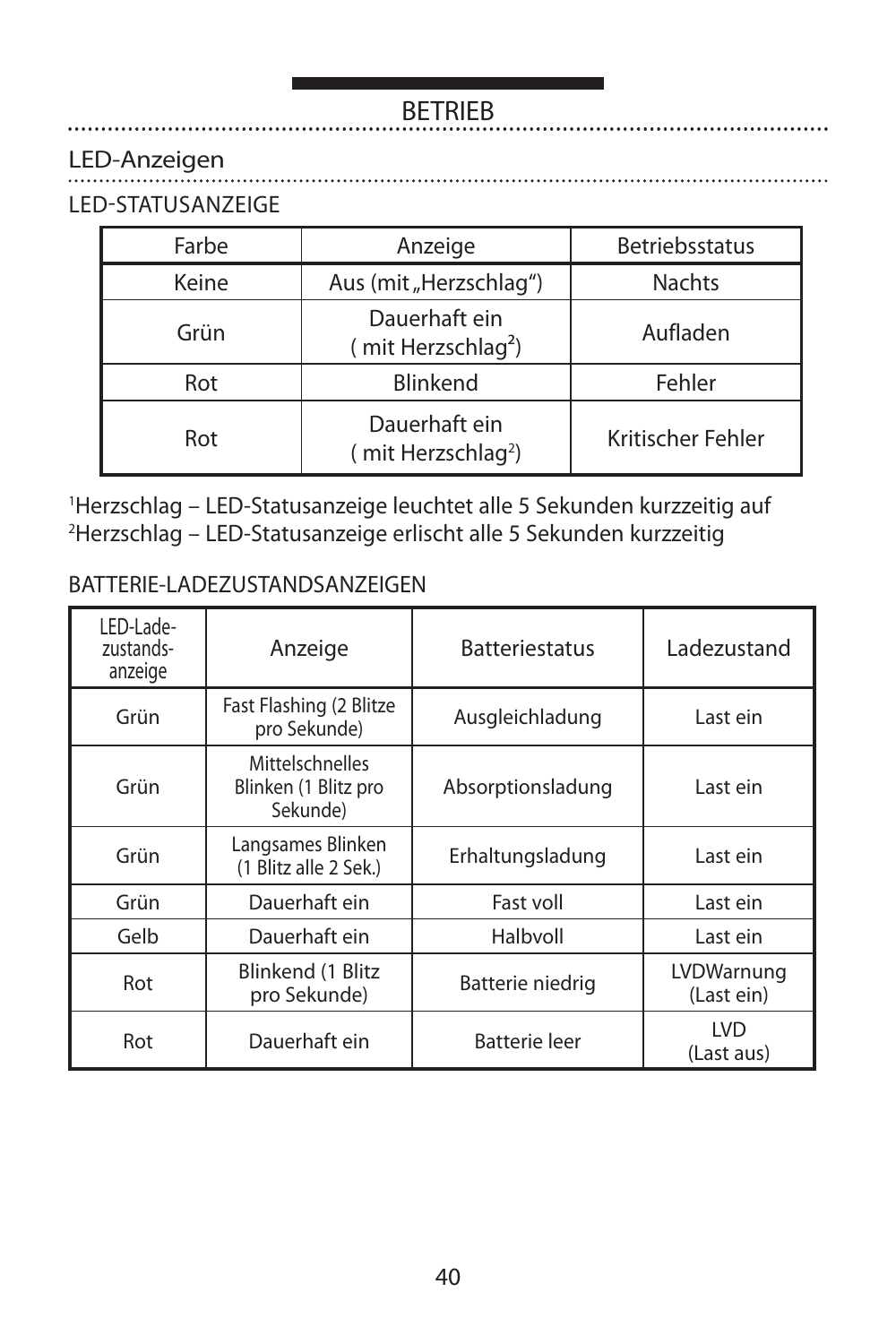Der SS-MPPT nutzt die MPP (Maximum Power Point)- Tracking Technologie von Morningstar, um maximale Leistung (Energie) aus den Solarmodulen zu gewinnen.

- In vielen Fällen verstärkt die TrakStar MPPT-Technologie den Solarmodul-Ladestrom.
- Ein weiterer Vorteil der TrakStar MPPT-Technologie liegt darin, 12-Volt- oder 24-Volt-Batterien mit Solarmodulanordnungen höherer Nennspannungen aufl aden zu können.
- • MPPT Vorteil



Informationen zum Ladevorgang



Ladealgorithmus des SunSaver MPPT.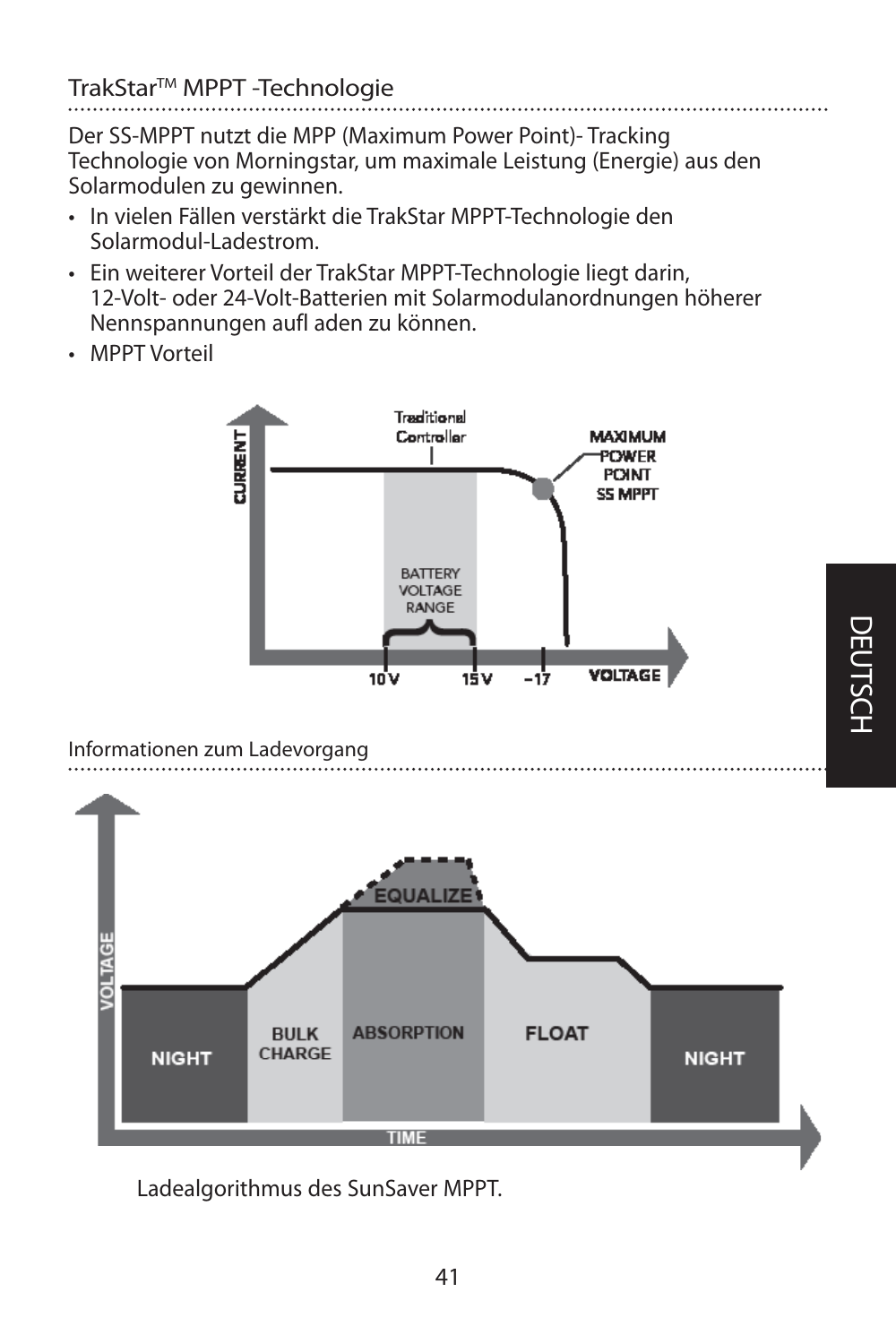Die Lastregelungsfunktion verfolgt den primären Zweck, die Systemlasten abzuschalten, wenn sich die Batterie stark entladen hat (niedriger Ladezustand), und die Systemlasten wieder zuzuschalten, wenn die Batterie ausreichend wiederaufgeladen wurde.



ACHTUNG: Verkabeln Sie keinen WS-Wechselrichter ganz gleich welcher Größe mit den Lastklemmen des SunSaver MPPT.

### Lastregelungseinstellungen

Die Lastregelung ist vollständig automatisiert. Mit dem Schalter Nr. 2 können Sie zwischen den beiden (2) Einstellungen LVD (Low Voltage Disconnect/Niederspannungsabschaltung) und LVR (Low Voltage Reconnect/Niederspannungswiederzuschaltung) wechseln.

### Stromausgleich

Alle LVD- und LVR-Sollwerte sind stromausgeglichen. Unter Last sinkt die Batteriespannung im Verhältnis zur Stromentnahmen für die Last.

| Systemspannung | Stromausgleich          |  |
|----------------|-------------------------|--|
| 12 Volt        | -15 mV pro Ampere Last  |  |
| 24 Volt        | - 30 mV pro Ampere Last |  |

Allgemeine Hinweise zur Lastregelung

- Für alle Batterietypen gilt der maximale Regelspannungsgrenzwert von 15 V (standardmäßig 30 V @ 24 V).
- • Vermeiden Sie es, mehrere SunSaver MPPTLastausgänge zusammen und parallel zu verkabeln, um Gleichstromlasten mit einer Stromentnahme zu versorgen, die 15 A überschreitet.
- • Gehen Sie vorsichtig vor, wenn Sie Lasten mit einer bestimmten Polarität an einen Nutzlastkreis anschließen.

### Schutzmaßnahmen

Solar-Überlastung

(Keine LED-Anzeige) Der SunSaver MPPT begrenzt den Batteriestrom auf maximal 15 A.

Überladung der Last

(Batteriestatus-LEDs: Rot/Gelb-Grün-Sequenz) Wenn der Laststrom den maximalen Lastnennstrom übersteigt, schaltet SS-MPPT die Last ab.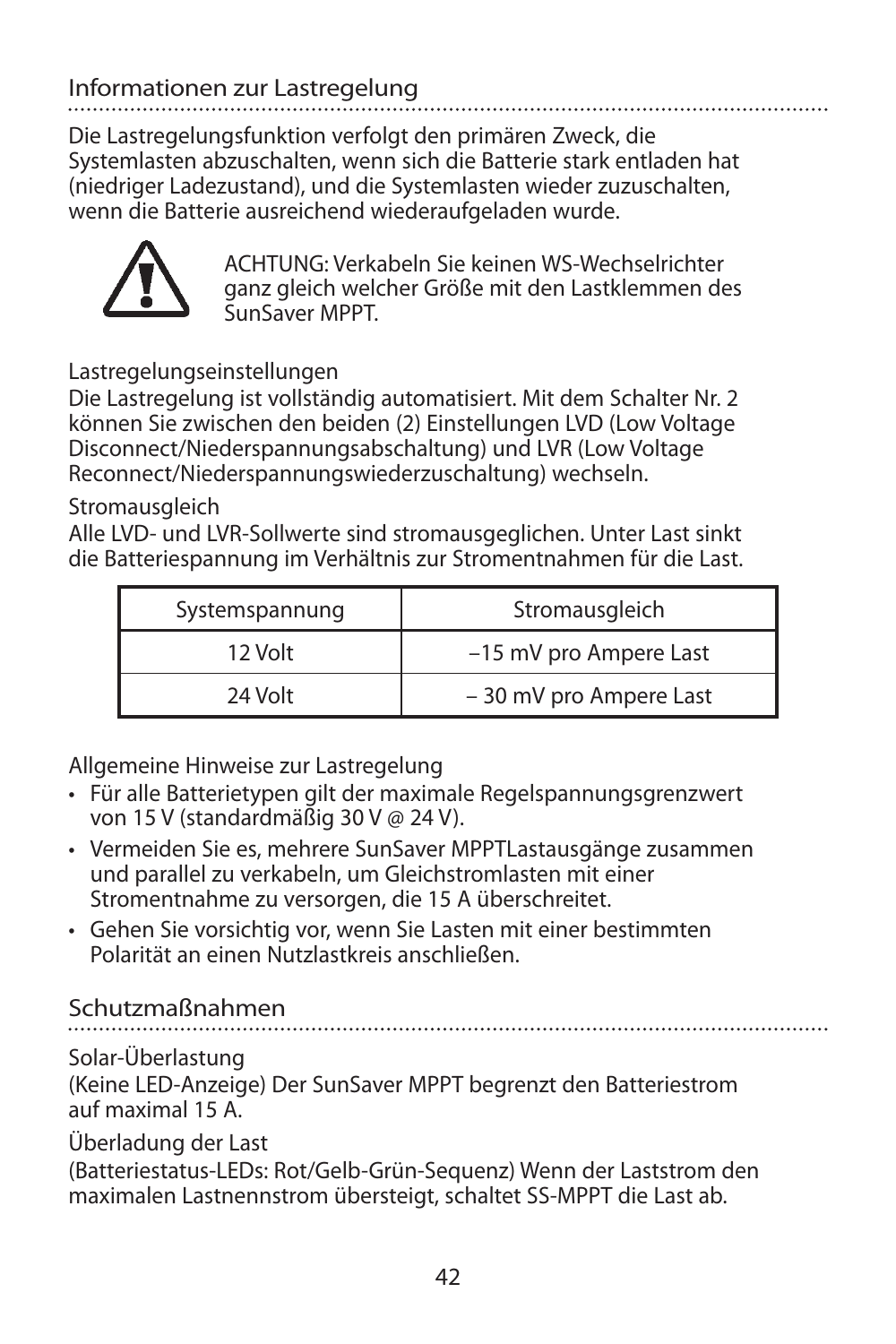Der SS-MPPT versucht, die Last zwei (2) Mal abzuschalten. Jeder Versuch dauert ca. 10 Sekunden. Wenn die Überlastung nach zwei (2) Versuchen bestehen bleibt, bleibt die Last abgeschaltet, bis die Stromzufuhr deaktiviert und dann wieder aktiviert wird.

#### Solar-Kurzschluss

(LED-Ladestatusanzeige: AUS) Die Solar- Eingangsstromkabel sind kurzgeschlossen. Wenn der Kurzschluss beseitigt ist, startet der Ladevorgang automatisch erneut.

#### Lastkurzschluss

(Batteriestatus-LEDs: Rot/Gelb-Grün-Sequenz) Vollständig gegen Lastverkabelungs-Kurzschlüsse geschützt. Nach zwei (2) automatischen Lastwiederzuschaltungsversuchen (10 Sekunden zwischen den einzelnen Versuchen), muss der Fehler durch Stromabschaltung und Wiedereinschaltung behoben werden.

#### Hochspannungseingang

(LED-Ladestatusanzeige: blinkt rot) Wenn die Solareingangsruhespannung (Voc) den maximalen Nennwert von 75 V übersteigt, bleibt die Anordnung solange abgeschaltet, bis die Ruhespannung (Voc) sicher unter den maximalen Nennwert abfällt.

### Batteriepolaritätsumkehr

(Keine LED-Anzeige, keine Stromzufuhr) Vollständig gegen Batteriepolaritätsumkehr geschützt. Der Regler wird als Folge nicht beschädigt. Korrigieren Sie die falsche Verkabelung, um den normalen Betrieb wiederherzustellen.

Lokaler Temperaturfühler ist beschädigt

(LED-Ladeanzeige: leuchtet durchgehend rot) Der lokale Umgebungstemperaturfühler ist kurzgeschlossen oder beschädigt. Die Aufladung wird unterbrochen, um ein übermäßiges oder unzureichendes Aufladen zu vermeiden. Dies ist ein kritischer Fehler.

Interner Temperaturfühler ist beschädigt

(LED-Ladeanzeige: leuchtet durchgehend rot) Der interne Kühlkörpertemperaturfühler ist kurzgeschlossen oder beschädigt. Dies ist ein kritischer Fehler.

### Hohe Temperatur

(LED-Batteriestatusanzeige: Rot-Gelb-Sequenz) Die Kühlkörpertemperatur hat die sicheren Grenzwerte überschritten, und die Last ist abgeschaltet. Die Last wird wieder automatisch zugeschaltet, wenn sich der Kühlkörper auf eine sichere Temperatur abgekühlt hat.

### Temperatur-Fernfühler (RTS)

(LED-Batteriestatusanzeige: Rot/Gelb- und Grün/Gelb- Sequenz) Der Temperaturfühler wurden beim Aufladen durch einen beschädigten RTS-Anschluss oder ein abgetrenntes RTS-Kabel abgeschaltet. Wenn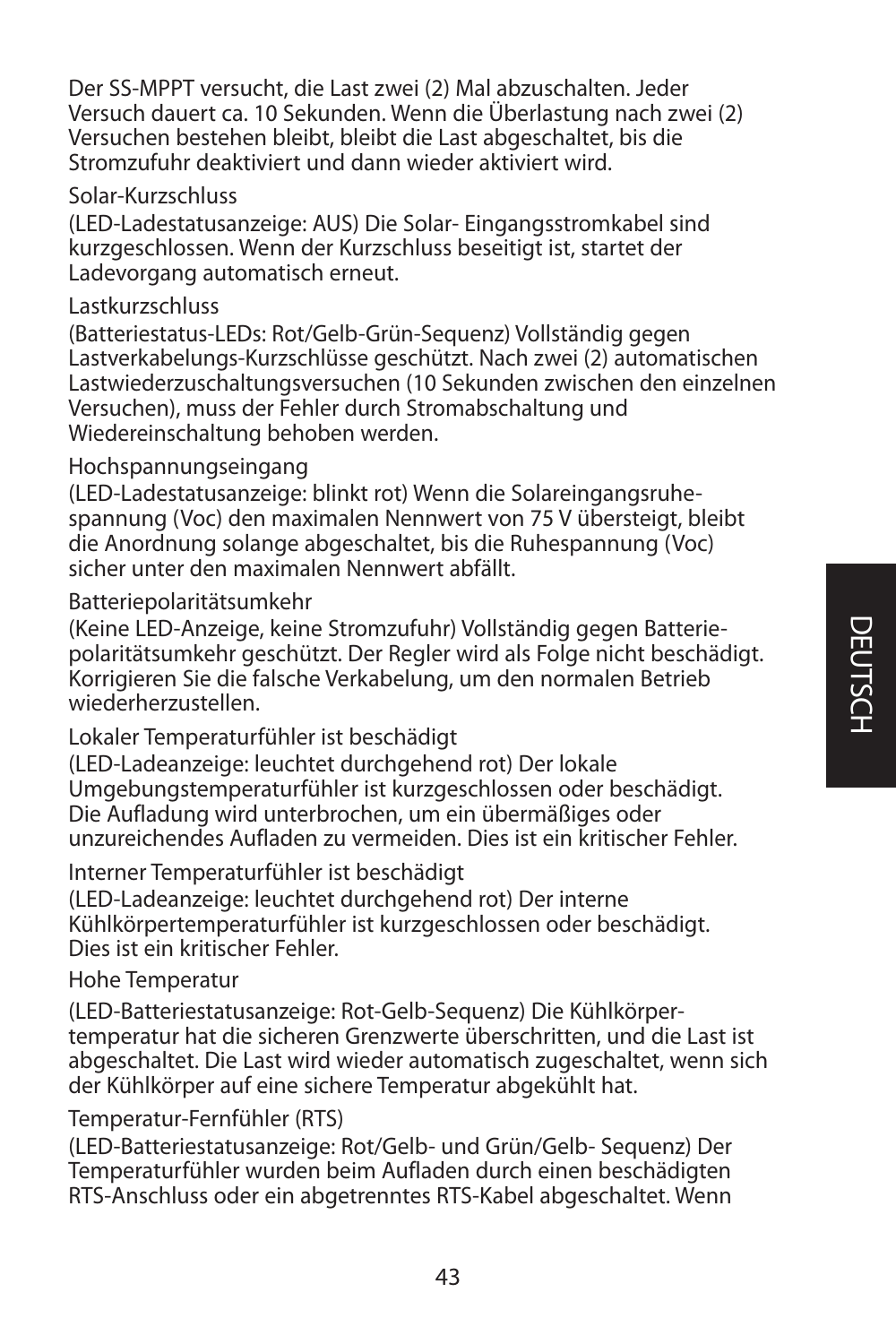das Problem behoben ist, startet der Ladevorgang automatisch erneut. Um den Betrieb ohne einen Temperatur-Fernfühler fortzusetzen, schalten Sie die gesamte Stromzufuhr zum SunSaver MPPT ab und anschließend wieder zu.

Hochspannungsstöße

Solarmodule, Batterie und die Laststromanschlüsse sind gegen Hochspannungsstöße geschützt. In blitzanfälligen Gegenden wird eine zusätzliche externe Unterdrückung empfohlen.

Programmieren anwendungsspezifi scher Sollwerte

Anwendungsspezifi sche Auflade- und Last-Sollwerte können in den nicht flüchtigen SS-MPPT-Speicher mit einem PC programmiert werden, auf dem die Morningstar MSView Software und ein Meterbus to Serial-Adapter (Modell: MSC) installiert sind. Detaillierte Anweisungen fi nden Sie in den MSView Hilfedateien. Die MSView PC-Software kann kostenlos von unserer Website unter:

http://www.morningstarcorp.com

Ein Setup-Assistent führt Sie durch den Konfi gurationsprozess für die Sollwerte. Weitere Hinweise fi nden Sie in den MSView Hilfedateien.

Für die Verwendung anwendungsspezifi scher Sollwerte müssen die Einstellungsschalter wie folgt eingestellt sein:

SCHALTER NR 1 EIN (1) UM ANWENDUNGSSPEZIFISCHE SOLLWERTE ZU VERWENDEN. VERWENDEN SIE DEN BATTERIAUSWAHL-JUMPER, UM ZWISCHEN ZWEI VERSCHIEDENEN GRUPPEN ANWENDUNGSSPEZIFISCHER AUFLADUNGSSOLLWERTE AUSZUWÄHLEN.

SCHALTER NR. 2 EIN (1) UM ANWENDUNGSSPEZIFISCHE LASTREGELUNGSSOLLWERTE ZU VERWENDEN.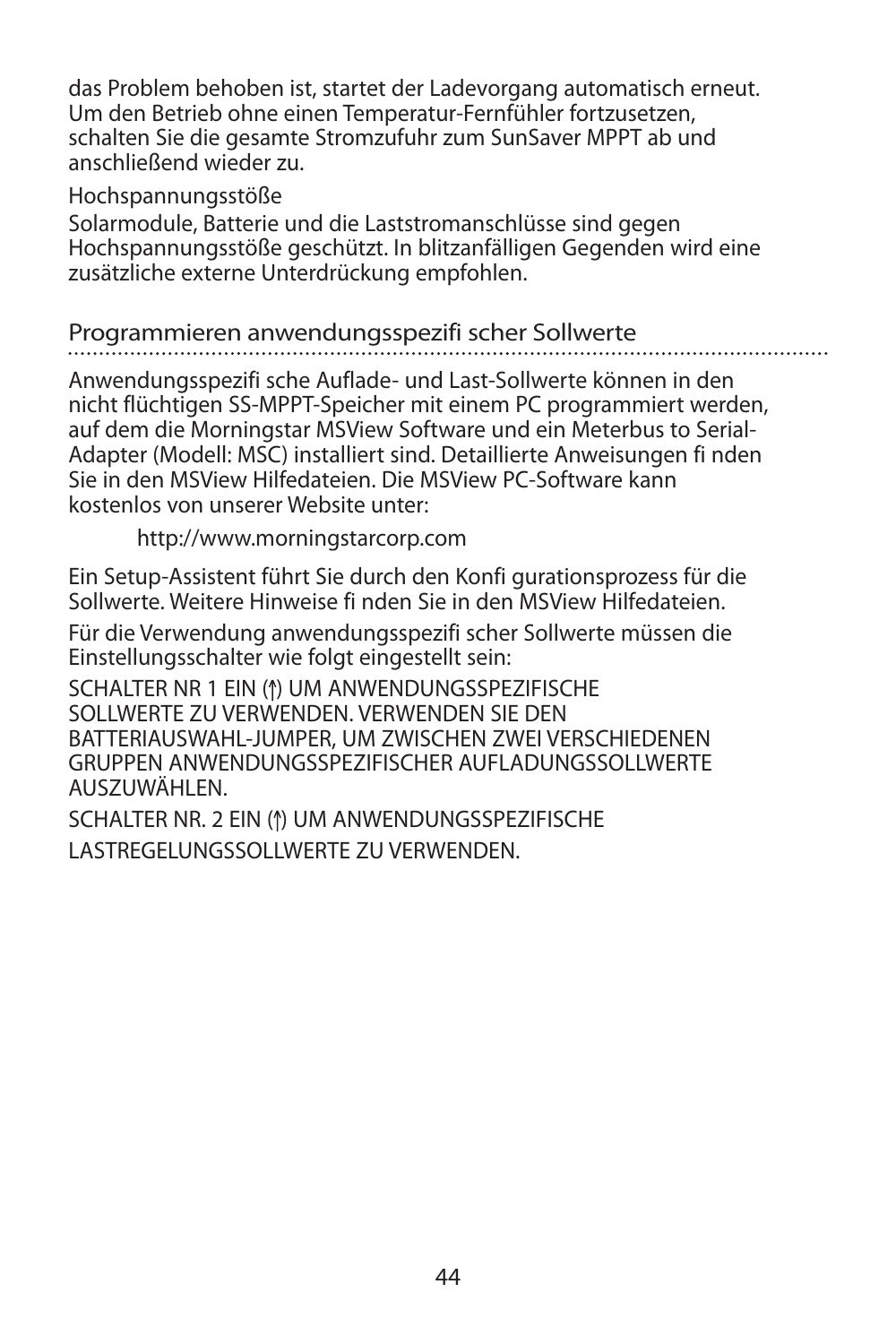# FFHI FRSUCHE

### Fehleranzeigen



- LED-Fehleranzeigen
- PV-Hochspannungsabschaltung rotes Blinken
- RTS-Kurzschluss rotes Blinken
- RTS-Abschaltung rotes Blinken
- 
- 
- Beschädigte Eingangs-MOSFETs dauerhafte rote Anzeige<sup>1</sup>
- 
- Lokaler Temperaturfühler dauerhafte rote Anzeige<sup>1</sup> • Beschädigter Kühlkörper-<br>
dauerhafte rote Anzeige<sup>1</sup> • Firmware-Fehler dauerhafte rote Anzeige<sup>1</sup>

1 Herzschlag - LED-Statusanzeige erlischt alle 5 Sekunden kurzzeitig

LED-Batteriestatus-Fehleranzeigen

- Last/Hochspannungsabschaltung Rot-Grün-Sequenz
- Hohe Temperatur/Abschaltung and Rot/Gelb-Sequenz
- Fehler beim Temperatur- Fernfühler Gelb/Rot und Grün/
- Externer Verkabelungsfehler Grün/Rot/Gelb-Sequenz
- 
- 
- Aktualisierung der
- 

Gelb-Sequenz • Überlaststrome Gelb/Rot/Grün-Sequenz • Lastkurzschluss Grün/Rot/Gelb-Sequenz

anwendungsspezifischen Sollwerte grünes/gelbes/rotes Blinken Rot/Gelb/Grün-Sequenz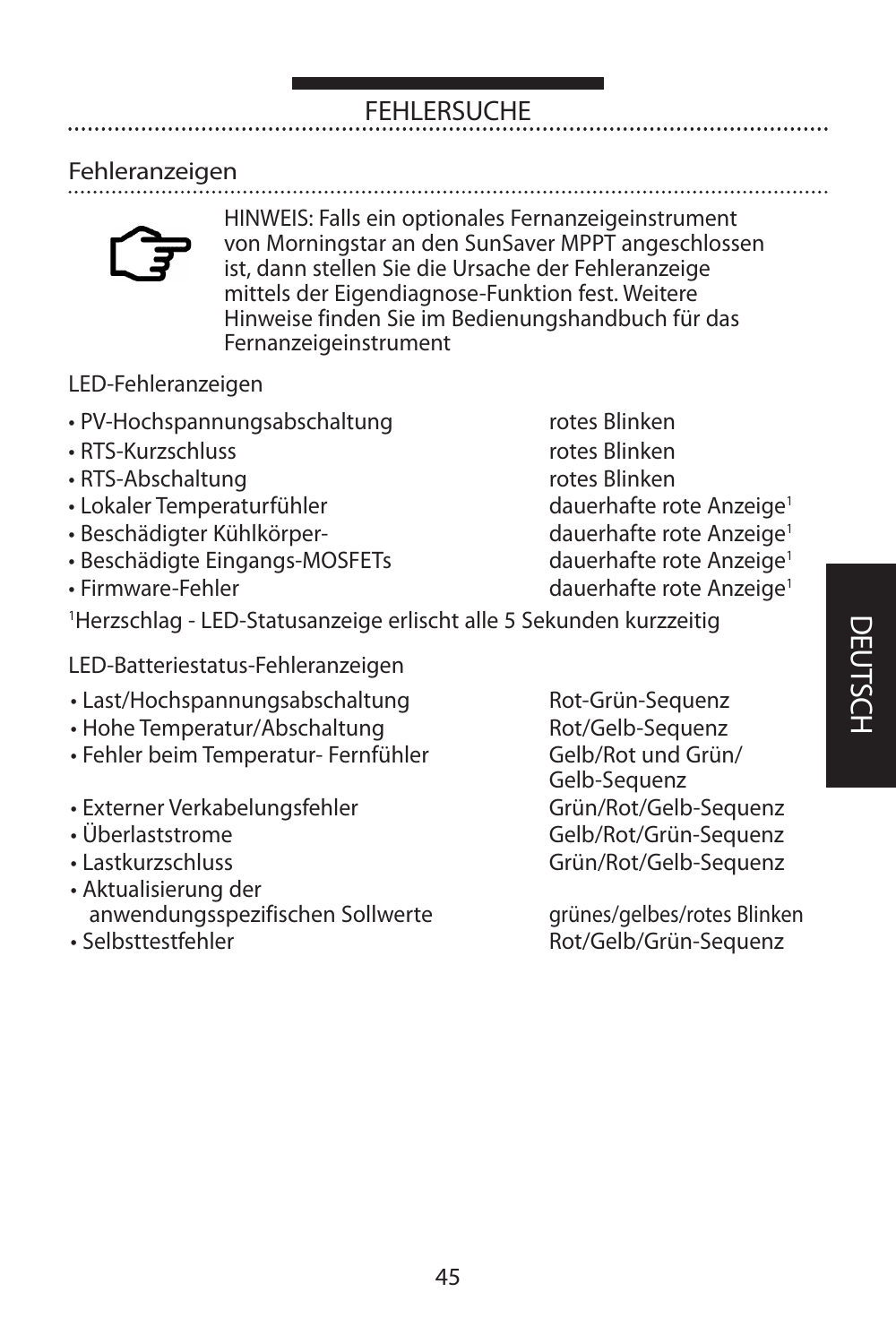# TECHNISCHE DATEN

. . . . . . . . . . . . . . . . . . .

| Elektrische Daten               |           |                                               |                       |  |
|---------------------------------|-----------|-----------------------------------------------|-----------------------|--|
| System-Nennspannung             |           | 12 oder 24 V GS                               |                       |  |
| Max. Batteriestromstärke        |           | 15 A                                          |                       |  |
| Batteriespannungsbereich        |           | $7V - 36V$                                    |                       |  |
| Max. Solar-Eingangsspannung     |           | 75 V                                          |                       |  |
| Max. Nenneingangsleistung       |           |                                               |                       |  |
| 12 Volt                         |           | 200 Watt                                      |                       |  |
| 24 Volt                         |           | 400 Watt                                      |                       |  |
| Eigenverbrauch                  |           | 35 mA                                         |                       |  |
| Genauigkeit                     |           |                                               |                       |  |
| Spannung                        |           | 1,0 %                                         |                       |  |
| Stromstärke                     |           | 2,0 %                                         |                       |  |
| Anzeigeinstrumentanschluss      |           | <b>RJ-11 mit 6</b>                            |                       |  |
| Schutz gegen vorübergehende     |           | Anschlussstiften                              |                       |  |
| Spannungspitzen                 |           | 1500 Watt                                     |                       |  |
|                                 |           |                                               |                       |  |
| Batterieaufladung               |           |                                               |                       |  |
| Regelungsmethode                |           | 4 Phasen                                      |                       |  |
| Temp.- Kompensationskoeffizient |           | $-5$ mV / $°C$ / Zelle<br>(25°C Referenzwert) |                       |  |
| Temp.- Kompensationsbereich     |           | $-30^{\circ}$ C bis + 60 $^{\circ}$ C         |                       |  |
| Temp.- kompensierte Sollwerte   |           | Aufnahme                                      |                       |  |
|                                 |           | Pufferung                                     |                       |  |
|                                 |           | Ausgleich                                     |                       |  |
| Batteriestatus-LEDs             |           |                                               |                       |  |
|                                 | V fallend | V steigend                                    |                       |  |
| Grün nach Gelb                  | 12,1      | 13,1                                          | Gelb nach Grün        |  |
| Gelb nach blinkendem Rot        | 11,7      | 12,6                                          | <b>Blinkendes Rot</b> |  |
|                                 |           |                                               | nach Gelb             |  |
| Blinkendes Rot nach Rot         | 11.5      | 12,6                                          | Rot nach Gelb         |  |
|                                 |           |                                               |                       |  |

Hinweis: Mit x2 für 24-Volt-Systeme multiplizieren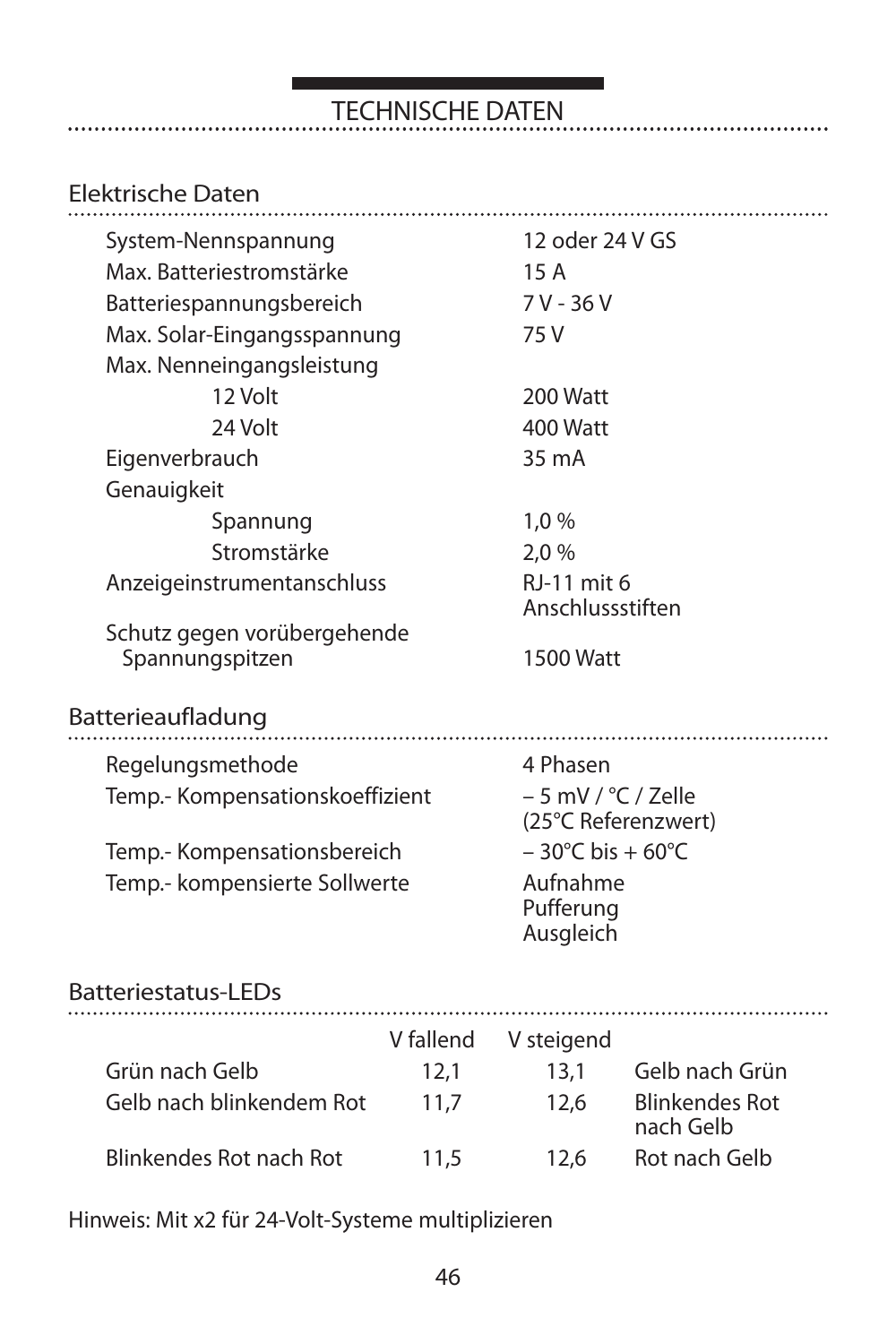### Batterie-Sollwerte (@ 25°C)

|                                                    | Gel                 | Versiegelt                 | <b>AGM</b> | Geflutet   |
|----------------------------------------------------|---------------------|----------------------------|------------|------------|
| Absorptionsspannung                                | 14,0 V              | 14,1 V                     | 14,3 V     | 14,4 V     |
| Pufferungsspannung                                 | 13,7V               | 13,7V                      | 13,7V      | 13,7V      |
| Zeit bis zur Pufferung                             | 3 Std               | 3 Std                      | 3 Std      | 3 Std      |
| Ausgleichspannung                                  | Nicht<br>zutreffend | Nicht<br>zutreffend        | 14,5 V     | 14,9 V     |
| Ausgleichdauer                                     | Nicht<br>zutreffend | <b>Nicht</b><br>zutreffend | 3 Std      | 3 Std      |
| Ausgleichkalender                                  | Nicht<br>zutreffend | Nicht<br>zutreffend        | 28<br>Tage | 28<br>Tage |
| Max. Regelspannung <sup>1</sup>                    | 15 V / 30 V         |                            |            |            |
| Niederspannungsab-<br>schaltung <sup>2</sup>       | 11,5 V / 11,0 V     |                            |            |            |
| Niederspannungs-<br>wiederzuschaltung <sup>2</sup> | 12,6 V / 12,1 V     |                            |            |            |

1 Nicht temperaturkompensiert. 15 V @ 12 V standardmäßig, 30 V @ 24 V standardmäßig

2 Mit Schalter einstellbar, nicht temperaturkompensiert. 11,0-V- / 12,1- V Einstellung kann in anwendungsspezifischen Einstellungen geändert werden.



HINWEIS: Die Temperaturkompensation erhöht die Regelspannung bei kalten Temperaturen. Die maximale Batteriespannng von 15 V (30 V @ 24 V standardmäßig) verhindert Beschädigungen anempfindlichen Gleichstromlasten.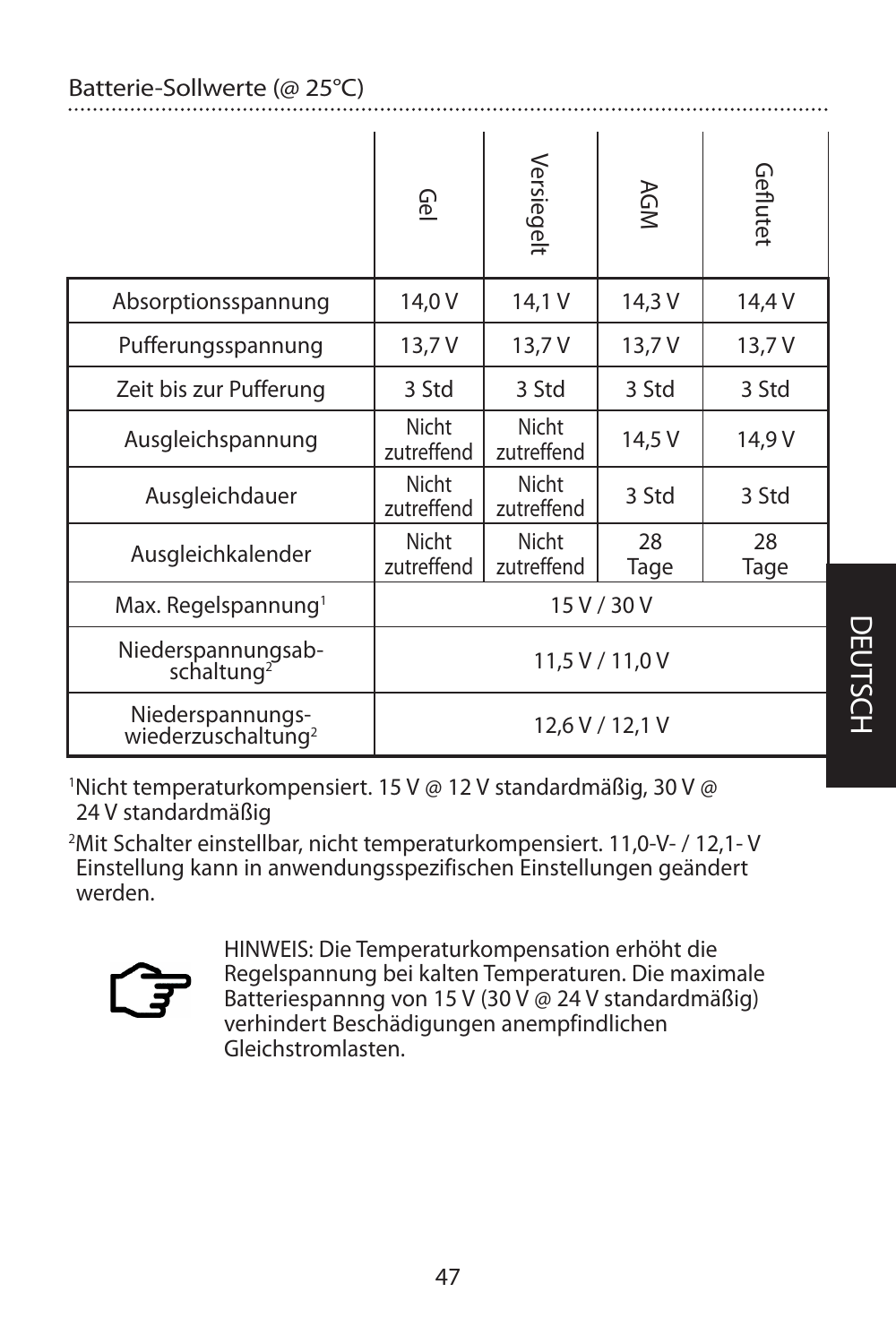| Umgebungsdaten<br>Umgebungstemperaturbereich<br>Aufbewahrungstemperatur<br>Feuchtigkeit<br>Gehäuse | $-40^{\circ}$ C bis $+60^{\circ}$ C<br>$-55^{\circ}$ C bis +100 $^{\circ}$ C<br>100% (nicht kondensierend)<br>IP10 (innen) |
|----------------------------------------------------------------------------------------------------|----------------------------------------------------------------------------------------------------------------------------|
| Mechanische Daten                                                                                  |                                                                                                                            |
| Netzklemmen-Kabelstärke (max.)<br>einadrig (America Wire Gauge)                                    | $16 \text{ mm}^2 / 6 \text{ AWG}$                                                                                          |
| mehradrig<br>dünnadrig<br>Anschlussklemmen-                                                        | $16 \text{ mm}^2 / 6 \text{ AWG}$<br>$10 \text{ mm}^2$ / 8 AWG                                                             |
| Durchmesser<br>Netzklemmen-                                                                        | 5,4 mm / 0,21 Zol                                                                                                          |
| Anschlussmoment (max.)                                                                             | 4 Nm / 35 Zoll-Pfund                                                                                                       |
| Temperatur-Fernfühler-<br>Anschlussklemmen (max.)                                                  |                                                                                                                            |
| Kabelstärke (min.)<br>Kabelstärke (max.)                                                           | $0.3$ mm <sup>2</sup> / 22 AWG<br>3,0 mm <sup>2</sup> / 12 AWG                                                             |
| RTS-Netzklemmen-Anzugsmoment (max.)                                                                | 0,4 Nm / 3,5 Zoll-Pfund                                                                                                    |
| Abmessungen                                                                                        | siehe Innenseite des<br>vorderen Handbuchdeckels                                                                           |
| Gewicht                                                                                            | 0,60 kg / 1,3 lbs                                                                                                          |

Die technischen Daten können ohne Vorankündigung geändert werden. Entwickelt in den U.S.A. Montiert in Taiwan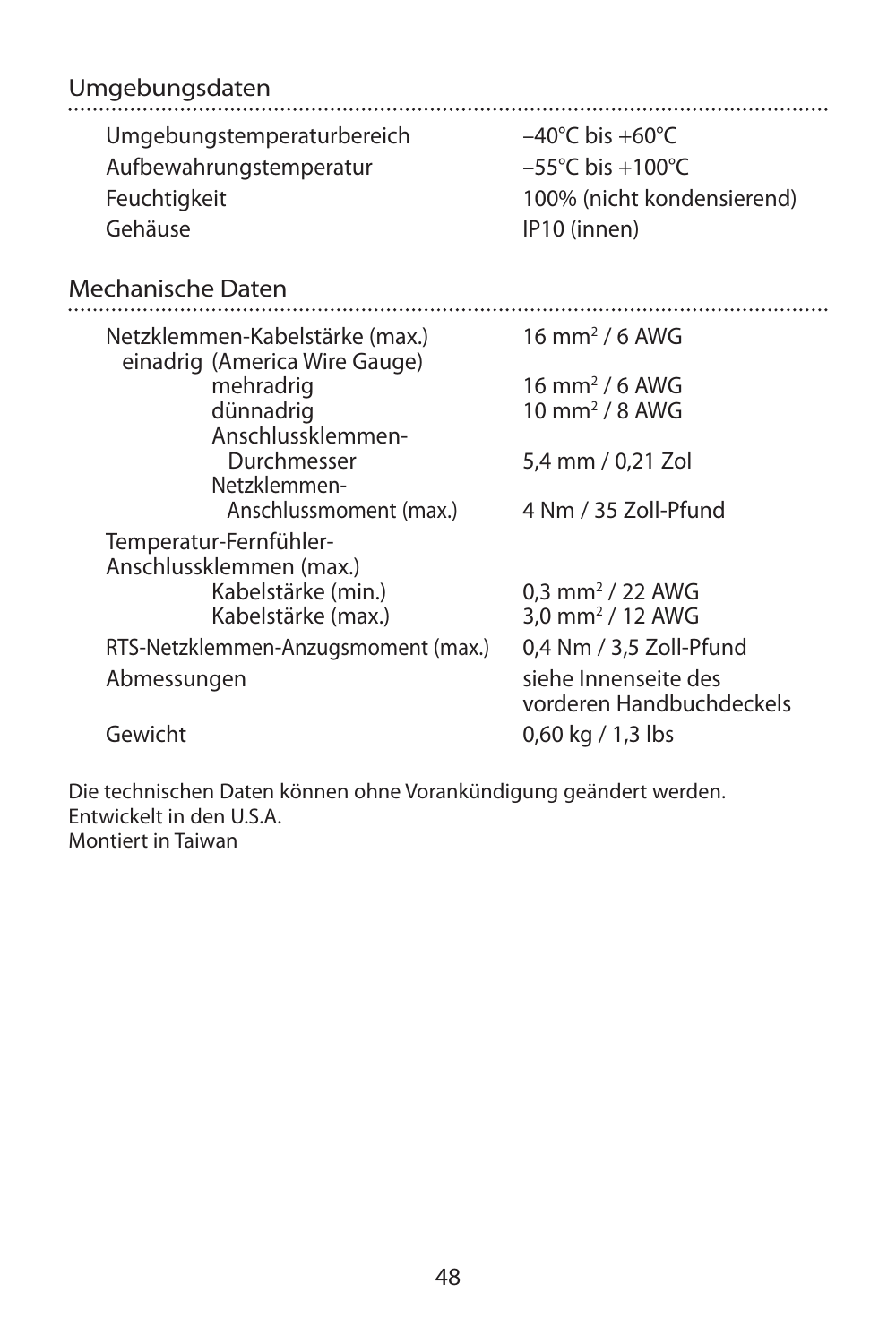DIMENSIONES DEL SUNSAVER MPPT





# RESUMEN DE ESPECIFICACIONES

| Potencia de alimentación nominal |  |
|----------------------------------|--|
|                                  |  |
|                                  |  |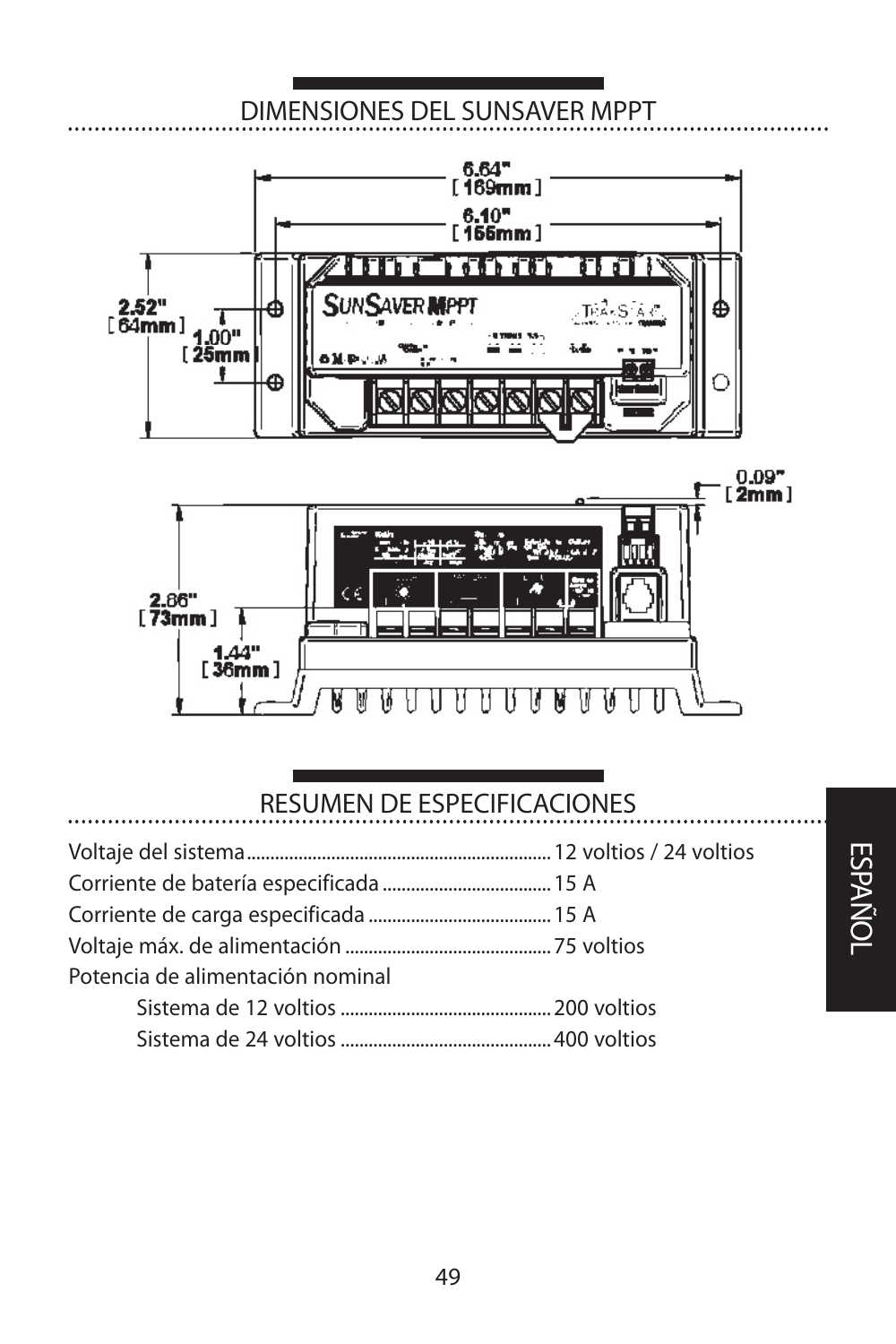# INFORMACIÓN IMPORTANTE DE SEGURIDAD

Guarde estas instrucciones

Este manual contiene instrucciones importantes de seguridad, instalación y funcionamiento para el controlador solar SunSaver MPPT.

Los siguientes símbolos se usan a lo largo de todo el manual para indicar condiciones posiblemente peligrosas o para destacar instrucciones de seguridad importantes.



ADVERTENCIA: Indica una condición posiblemente peligrosa. Tenga extremo cuidado al realizar esta tarea.



PRECAUCIÓN: Indica un procedimiento crítico para el funcionamiento seguro y adecuado del controlador.



REMARQUE : Indica un procedimiento o una función importante para el funcionamiento seguro y adecuado del controlador.

Información general sobre seguridad

- No existen piezas que el usuario pueda revisar o reparar en el interior del SunSaver MPPT. No desarme ni intente reparar el controlador.
- Desconecte todas las fuentes de energía del controlador antes de instalar o ajustar el SunSaver MPPT.
- El SunSaver MPPT no posee fusibles o desconexiones en su interior. Instale fusibles/ interruptores externos según sea necesario.
- No permita que entre agua al controlador.
- Confi rme que las conexiones de energía estén ajustadas para evitar el sobrecalentamiento debido a una conexión suelta.
- Solamente cargue batería de plomo-ácido o de níquel-cadmio.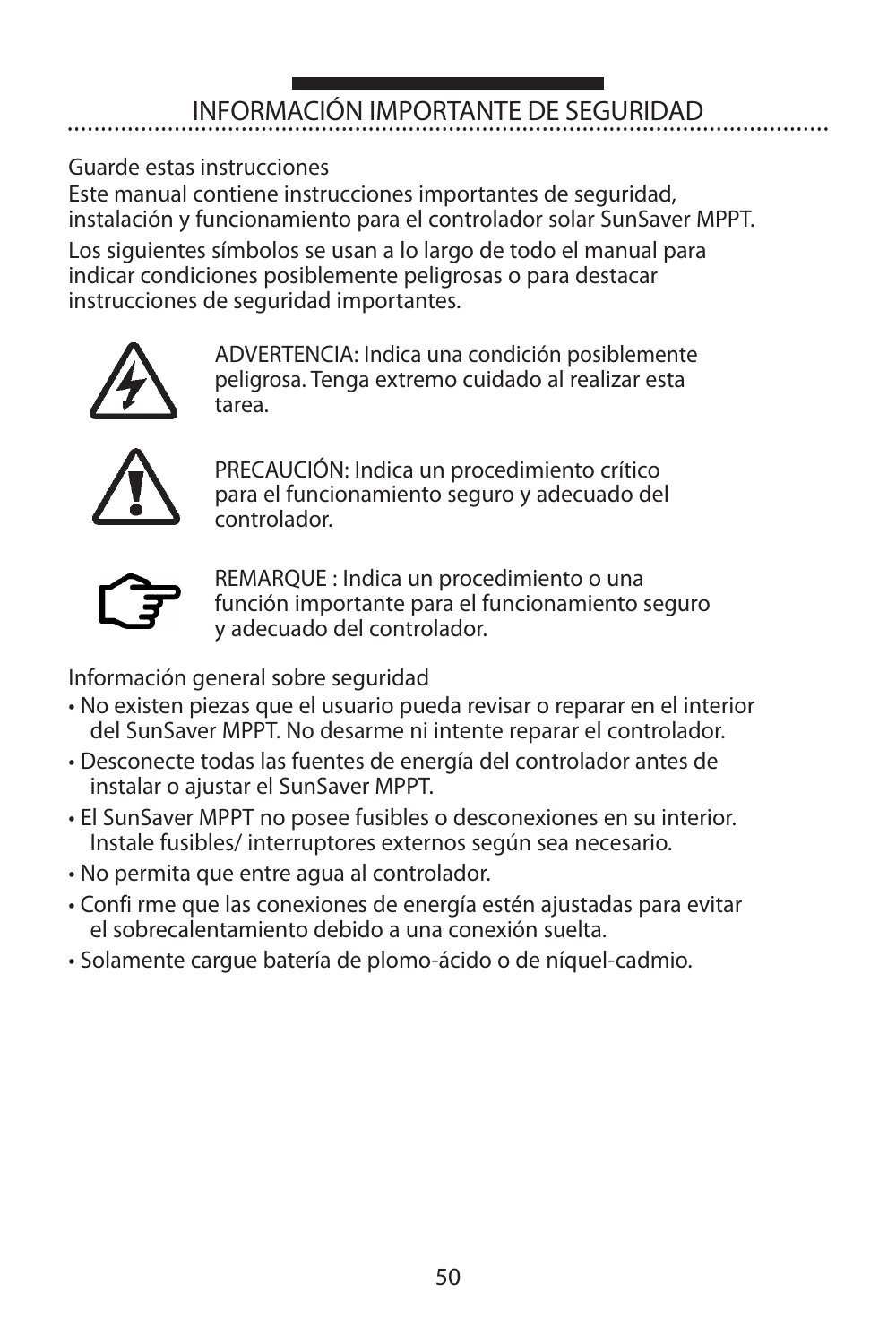Las características del SunSaver MPPT se muestran en la Figura 1 a continuación. Se ofrece una explicación para cada una.



### 1 - LED de estado

Un LED indicador que muestra el estado de carga eindica si existe una falla en la alimentación solar.

2 - Bloque terminal de potencia

Terminaciones de potencia para el sistema solar, la batería y las conexiones de carga.

3 - Arrancador de selección de la batería

Un arrancador para seleccionar un tipo de batería.

### 4 - Conexión al medidor

Un puerto de comunicación para el Medidor remoto Morningstar o conexión con la computadora personal (PC). Se requiere un adaptador MSC, disponible por separado.

5 - Interruptores de ajustes

Interruptores de ajustes que defi nen los parámetros de funcionamiento del SunSaver MPPT.

6 - Terminales con sensor remoto de temperatura (RTS)

Punto de conexión para un RTS Morningstar (opcional) para controlar de forma remota la temperatura de la batería.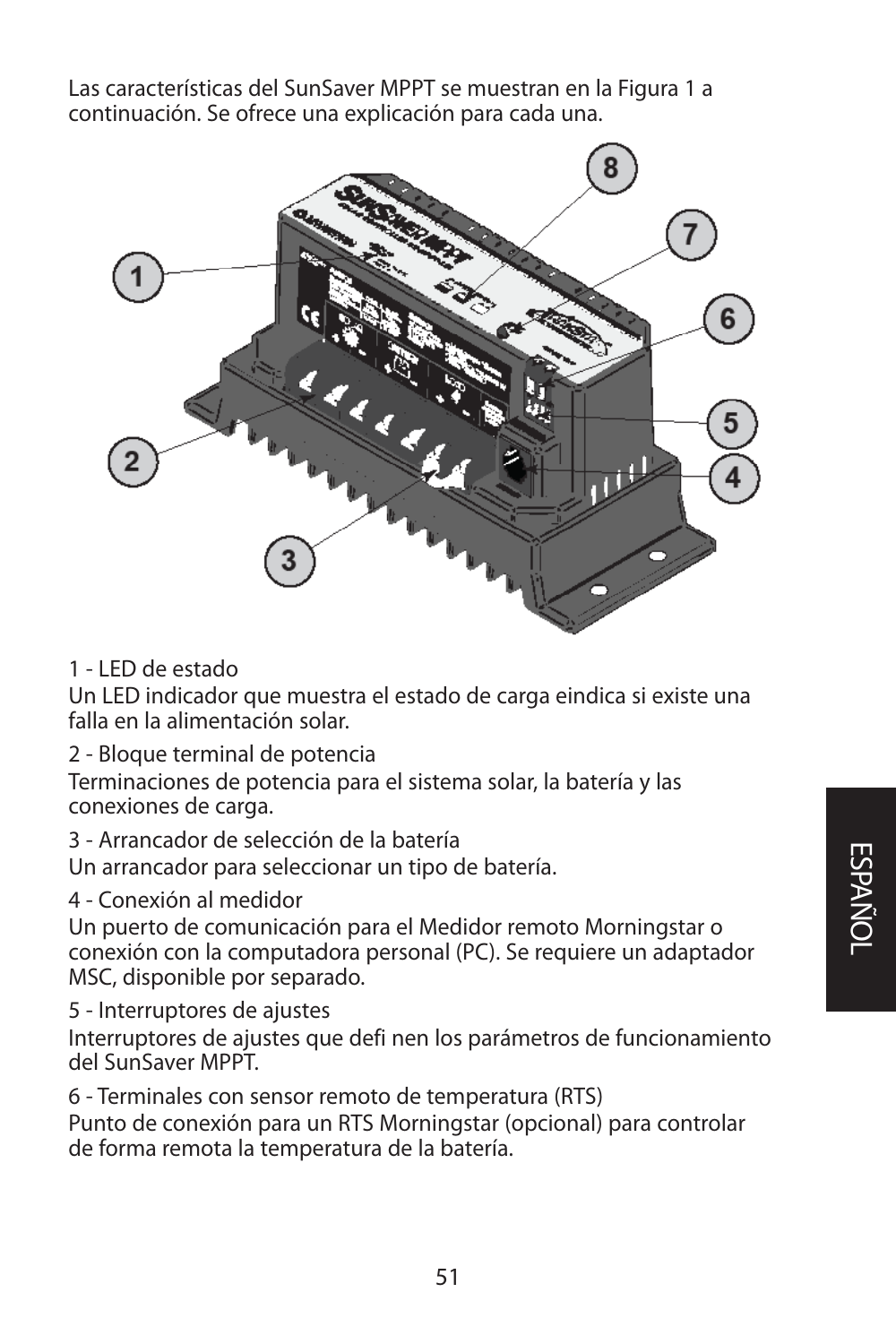### 7 - Sensor local de temperatura

Mide la temperatura ambiente. La regulación de la batería se ajusta en base a la temperatura ambiente, a menos que se instale un RTS opcional.

8 - LED de estado de la batería

Proporciona una indicación aproximada del estado de carga de la batería e indica si existe una falla en el sistema o en la carga.

### Accesorios opcionales

Sensor remoto de temperatura (Modelo: RTS)

El RTS mide la temperatura de la batería para una compensación precisa de la temperatura y se recomienda en los casos en que la temperatura ambiente de la batería es diferente de la temperatura ambiente del controlador en +/– 5 grados centígrados o más.

Medidor remoto (Modelo: RM-1)

El medidor remoto digital muestra información sobre el funcionamiento del sistema, indicaciones de errores y lecturas de autodiagnóstico.

Adaptador para PC MeterBus™ (Modelo: MSC)

El MSC convierte la interfaz eléctrica MeterBus RJ-11 en una interfaz estándar aislada RS-232 que permite la comunicación entre el SunSaver MPPT y una computadora personal (PC).

### Instrucciones de instalación

- • La conexión de la batería del SunSaver MPPT puede estar cableada a una batería o a un banco de baterías. Las siguientes instrucciones son para una sola batería, pero se da a entender que la conexión de la batería puede realizarse con una batería o con un grupo de un banco de baterías.
- 1. Seleccione un tipo de batería

| Tipo de batería  | Arrancador de<br>batería | El interruptor de la<br>colocación <sup>1</sup> |
|------------------|--------------------------|-------------------------------------------------|
| Ge <sup>1</sup>  | <b>INSERTADO</b>         | ENCENDIDO (1)                                   |
| Sellada          | <b>INSERTADO</b>         | APAGADO (↓)                                     |
| AGM <sup>1</sup> | <b>RETIRADO</b>          | ENCENDIDO (1)                                   |
| Inundada         | <b>RETIRADO</b>          | APAGADO (↓)                                     |

1 Los ajustes para este tipo de batería pueden modificarse con la programación personalizada.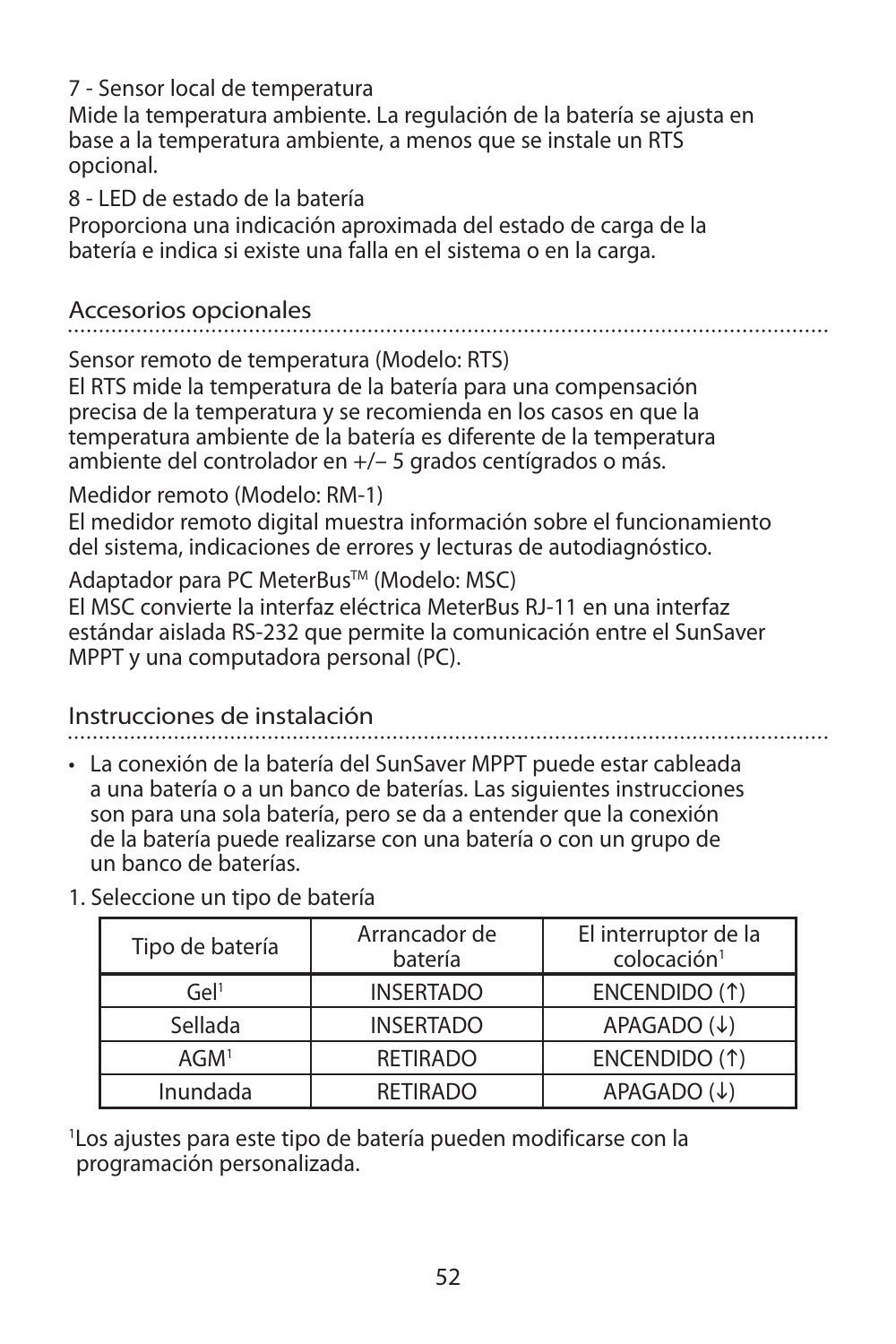

Extracción del arrancador de selección de batería.

2. Control de carga – Desconexión / reconexión por bajo voltaje (LVD/ LVR)

INTERRUPTOR 2 APAGADO ( $\downarrow$ ) : LVD = 11.50 V, LVR = 12.60 V

INTERRUPTOR 2 ENCENDIDO (1) : LVD = 11.00 V, LVR = 12.10  $V^2$ 

2 Estos valores pueden modificarse con la programación personalizada.

3. Habilitar o inhabilitar ecualización automática

INTERRUPTOR 3 APAGADO (↓) : ECUALIZACIÓN

INTERRUPTOR 3 ENCENDIDO (h) : ECUALIZACIÓN AUTOMÁTICA

AUTOMÁTICA APAGADA ENCENDIDA (sólo tipo de batería agm, inundada)

 Cada 28 días o si la batería se descarga a un nivel muy bajo la noche anterior.

4. Comunicación – Medidor / MODBUS® INTERRUPTOR 4 APAGADO (↓) : MEDIDOR REMOTO

Switch 4 haut [ON] (1) : PROTOCOLO MODBUS

MORNINGSTAR PARA DISPOSITIVOS DE TERCEROS MSVIEW2

2 Se requiere un adaptador para PC Meterbus de Morningstar (Modelo: MSC).

5. Montaje

Para montar, la marca cuatro hoyos crecientes, el taladro azadona 3/32" (2,5 Mm) y controlador de tornillo para surgir.

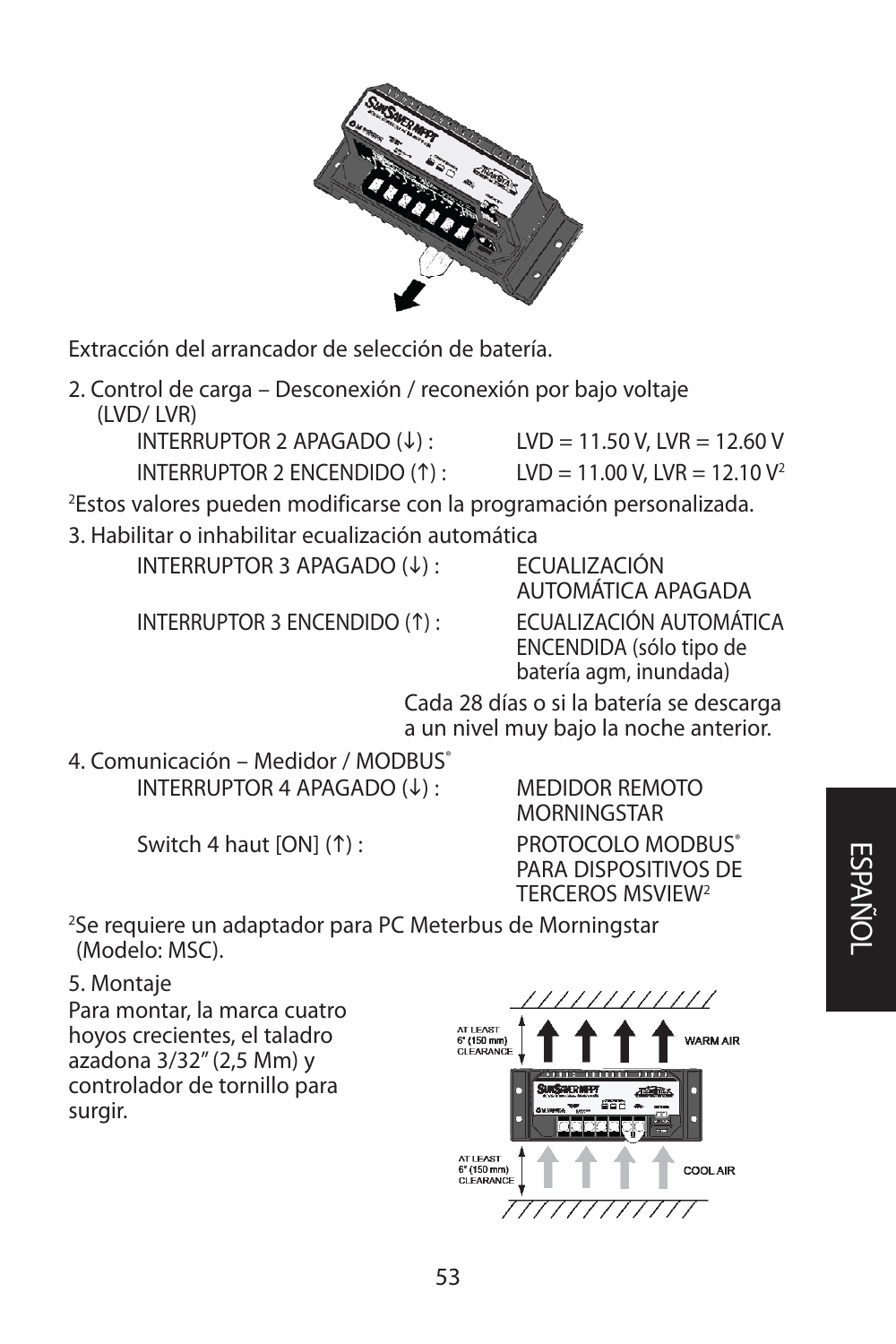Montaje

Paso 1: Cableado de carga



NO INSERTE UN FUSIBLE POR EL MOMENTO.

El consumo total de carga no debe exceder el régimen de carga de 15 A.

Paso 2: Cableado de la batería



Batería 15.5V mínima de Batería 7V 24V de Voltajes 12V de Batería: 12 V Batería 7 V 24 V Batería 15.5 V NO INSERTE UN FUSIBLE POR EL MOMENTO.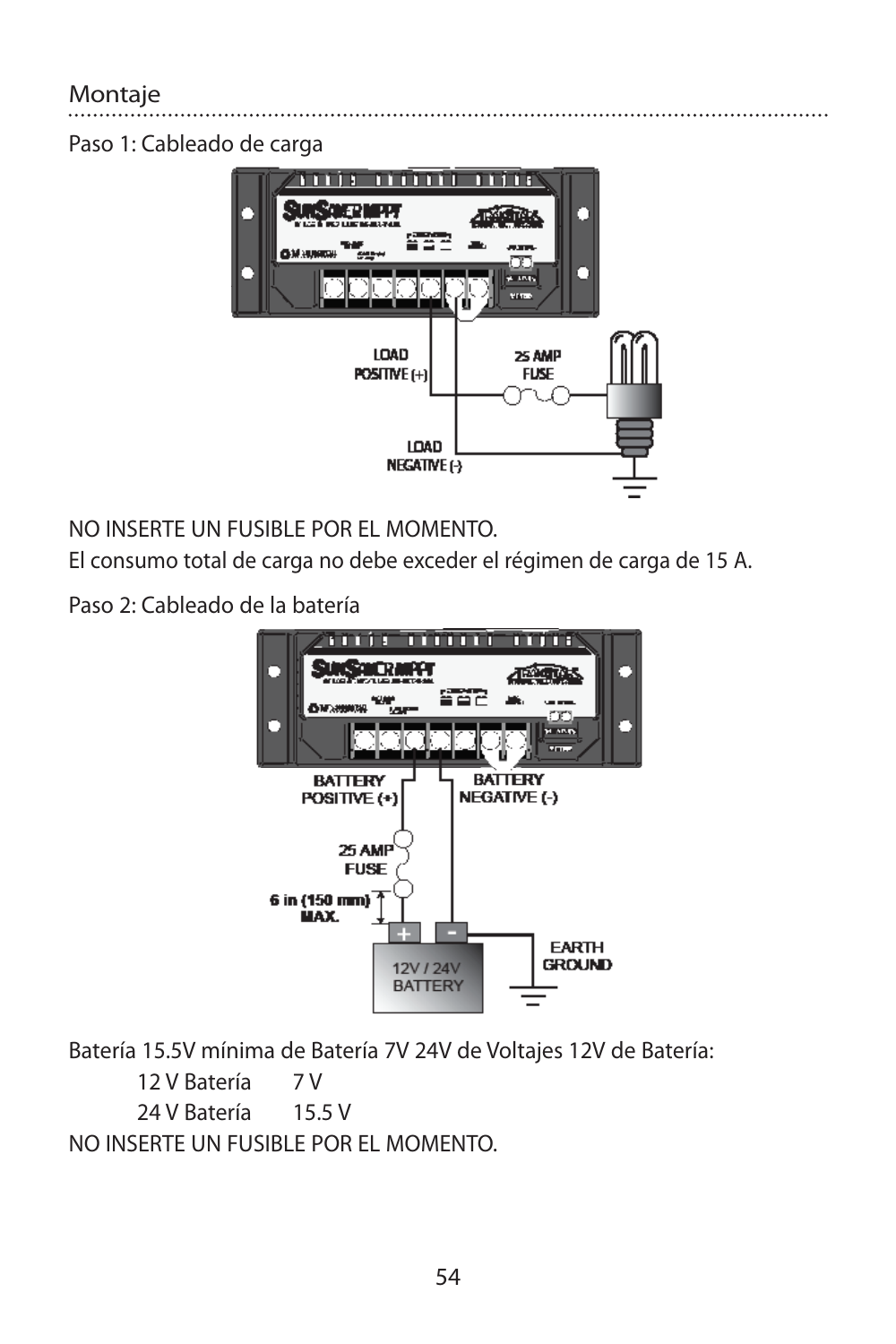### Paso 3: Cableado solar



La NOTA: PV Voc no debe exceder 75 V

Paso 4: Accesorios (opcional)

Instale el sensor remoto de temperatura y el medidor remoto (ambos se compran por separado) si es necesario.

Paso 5: Confi rme el cableado



Pase 6: Instale los fusibles

Instale un fusible de 25 A con CC en cada soporte de fusible en el siguiente orden:

- 1. Circuito de carga
- 2. Circuito de batería

Paso 7: Confi rme el aumento del suministro

EL SS-MPPT debería comenzar la secuencia de LED de aumento del suministro cuando se aplica potencia a la batería. Observe que los LED de estado de la batería parpadeen secuencialmente una vez.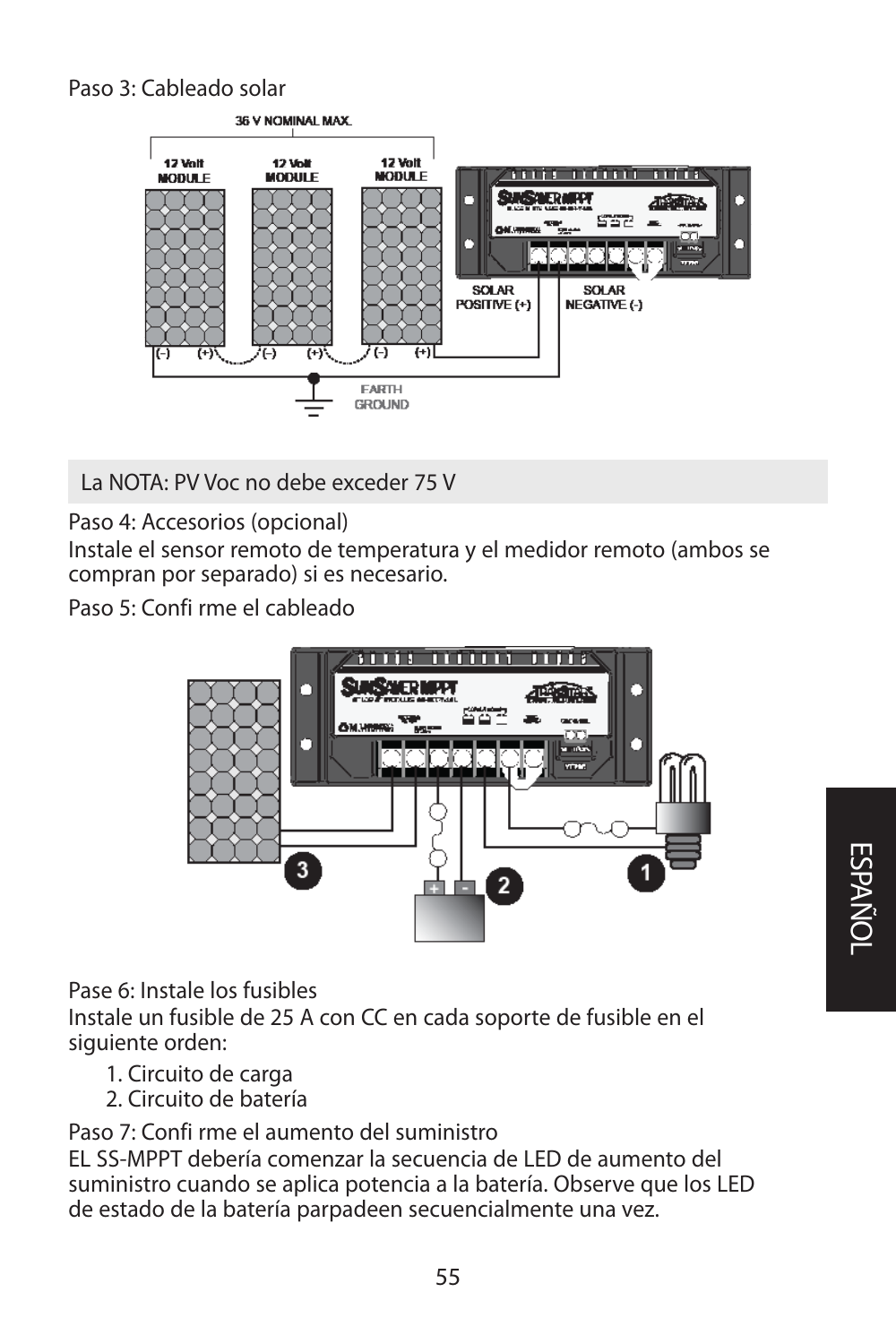# FUNCIONAMIENTO

### Indicaciones de los LED

### LED DE ESTADO

| Color   | Indicación                                                        | Estado de<br>funcionamiento |
|---------|-------------------------------------------------------------------|-----------------------------|
| Ninguno | Apagado (con<br>pulsación <sup>1</sup> )                          | Noche                       |
| Verde   | Encendido permanente<br>Cargando<br>(con pulsación <sup>2</sup> ) |                             |
| Rojo    | Parpadeante                                                       | Error                       |
| Rojo    | Encendido permanente<br>(con pulsación <sup>2</sup> )             | Error crítico               |

1 la indicación de pulsaciones hace que el LED de estado se encienda brevemente cada 5 segundos

2 la indicación de pulsaciones hace que el LED de estado se apague brevemente cada 5 segundos

### LED DE ESTADO DE CARGA DE LA BATERÍA

| LED de<br>estado<br>de carga | Indicación                              | Estado de batería        | Estado de<br>carga                         |
|------------------------------|-----------------------------------------|--------------------------|--------------------------------------------|
| Verde                        | parpadeo rápido<br>(2 parpadeos / seg.) | Carga de<br>ecualización | Carga<br>encendida                         |
| Verde                        | Parpadeo medio<br>(1 parpadeo/ seq.)    | Carga de absorción       | Carga<br>encendida                         |
| Verde                        | Parpadeo lento<br>(1 parpadeo/ 2 seg.)  | Carga flotante           | Carga<br>encendida                         |
| Verde                        | Encendido<br>permanente                 | Casi Ilena               | Carga<br>encendida                         |
| Amarillo                     | Encendido<br>permanente                 | Mitad Ilena              | Carga<br>encendida                         |
| Rojo                         | parpadeante<br>(1 parpadeo / seg.)      | Batería baja             | Advertencia de<br>LVD (Carga<br>encendida) |
| Rojo                         | Encendido<br>permanente                 | Batería vacía            | LVD (Carga<br>apagada)                     |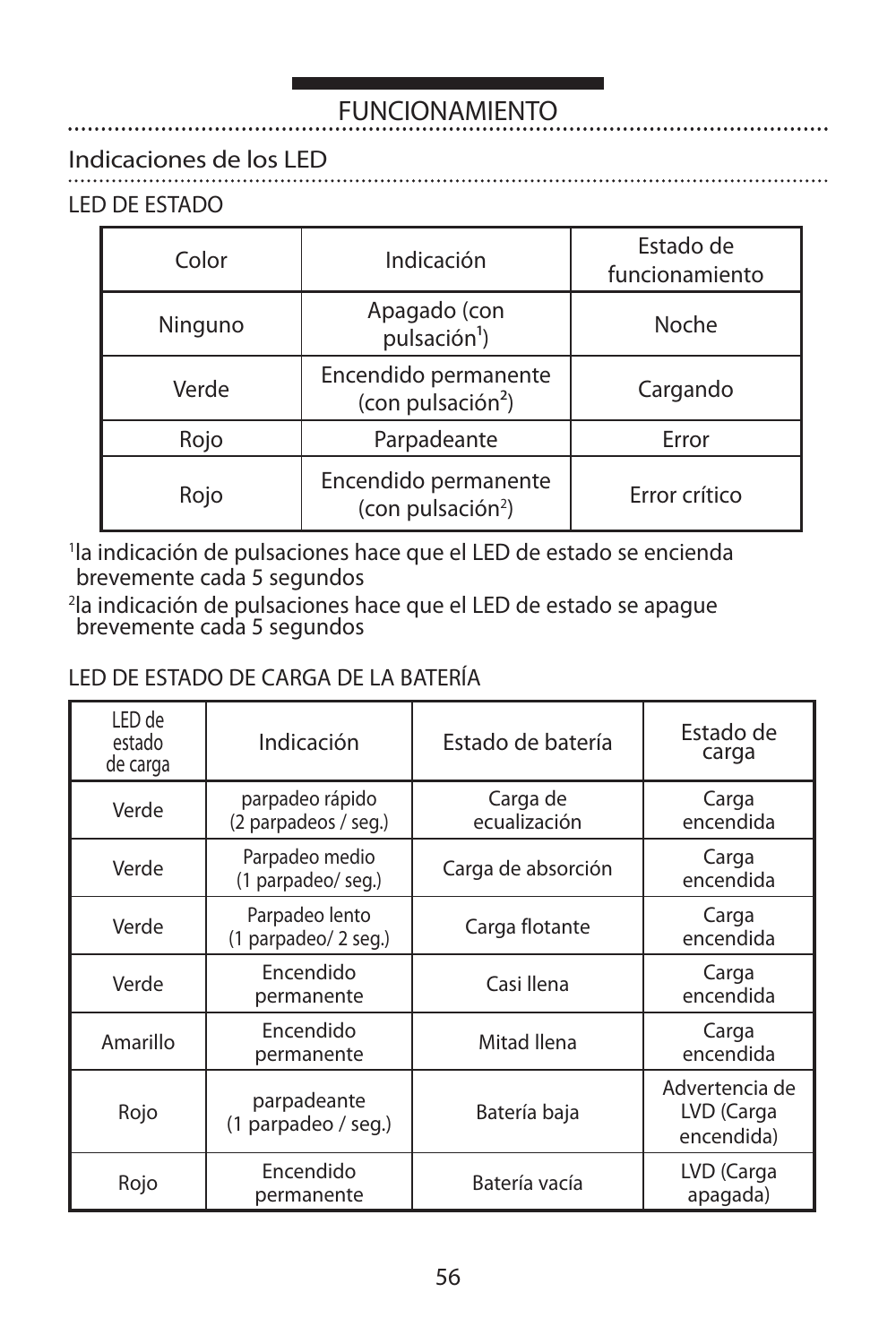El SS-MPPT utiliza tecnología de rastreo del máximo punto de potencia TrakStar de Morningstar para obtener la máxima potencia del/ de los módulo/s solar/es.

- • En muchos casos, la tecnología TrakStar MPPT "reforzará"la corriente de carga solar.
- • Otro beneficio de la tecnología TrakStar MPPT es la capacidad de cargar baterías de 12 voltios o 24 voltios con paneles solares de voltajes nominales más altos.
- • Ventaja de MPPT



Información sobre la carga de la batería



Algoritmo de carga del SunSaver MPPT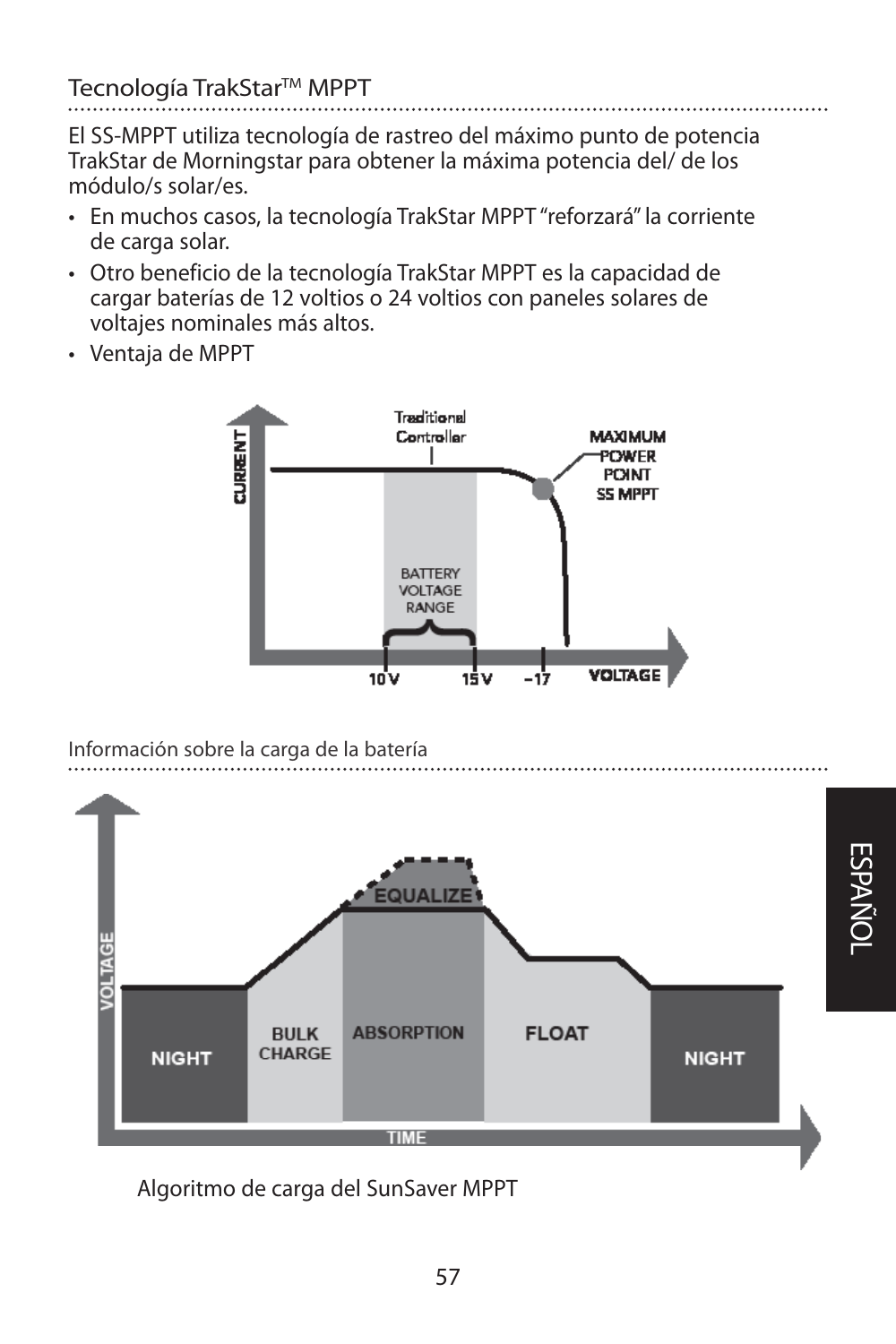Información del control de carga

El objetivo principal de la función de control de carga es desconectar las cargas del sistema cuando la batería se ha descargado a un estado de baja carga y reconectar las cargas del sistema cuando la batería se ha recargado lo sufi ciente.



PRECAUCIÓN: No conecte un inversor de CA de cualquier tamaño a los terminales de carga del SunSaver MPPT

Ajustes de control de carga

El control de carga es completamente automático. Elija entre dos (2) ajustes de desconexión por bajo voltaje (LVD) y reconexión por bajo voltaje (LVR) de fábrica, al ajustar el interruptor N.º 2.

Compensación de corriente

Todos los ajustes de LVD y LVR tienen compensación de corriente.

| Voltaje del sistema | Compensación de corriente   |
|---------------------|-----------------------------|
| 12 voltios          | -15 mV por amperio de carga |
| 24 voltios          | -30 mV por amperio de carga |

Notas generales sobre el control de carga

- • Existe un límite máximo de regulación del voltaje de 15 V (30 V a 24 V nominal) para todos los tipos de baterías.
- • No conecte múltiples salidas de carga juntas en el SunSaver MPPT en forma paralela a las cargas de energía CC con un consumo de corriente mayor que 15 A.
- Tenga cuidado al conectar cargas con polaridad específi ca a un circuito de carga variable.

**Protecciones** 

Sobrecarga solar

(Sin indicación en el LED) El SunSaver MPPT limitará la corriente de la batería a un régimen máximo de 15 amperios.

Sobrecarga

(LED de estado de la batería: secuencia R/A-V) si la corriente de carga excede el régimen máximo de corriente de carga, el SS-MPPT desconectará la carga. El SS-MPPT intentará reconectar la carga dos (2) veces. Cada intento tiene aproximadamente 10 segundos de diferencia.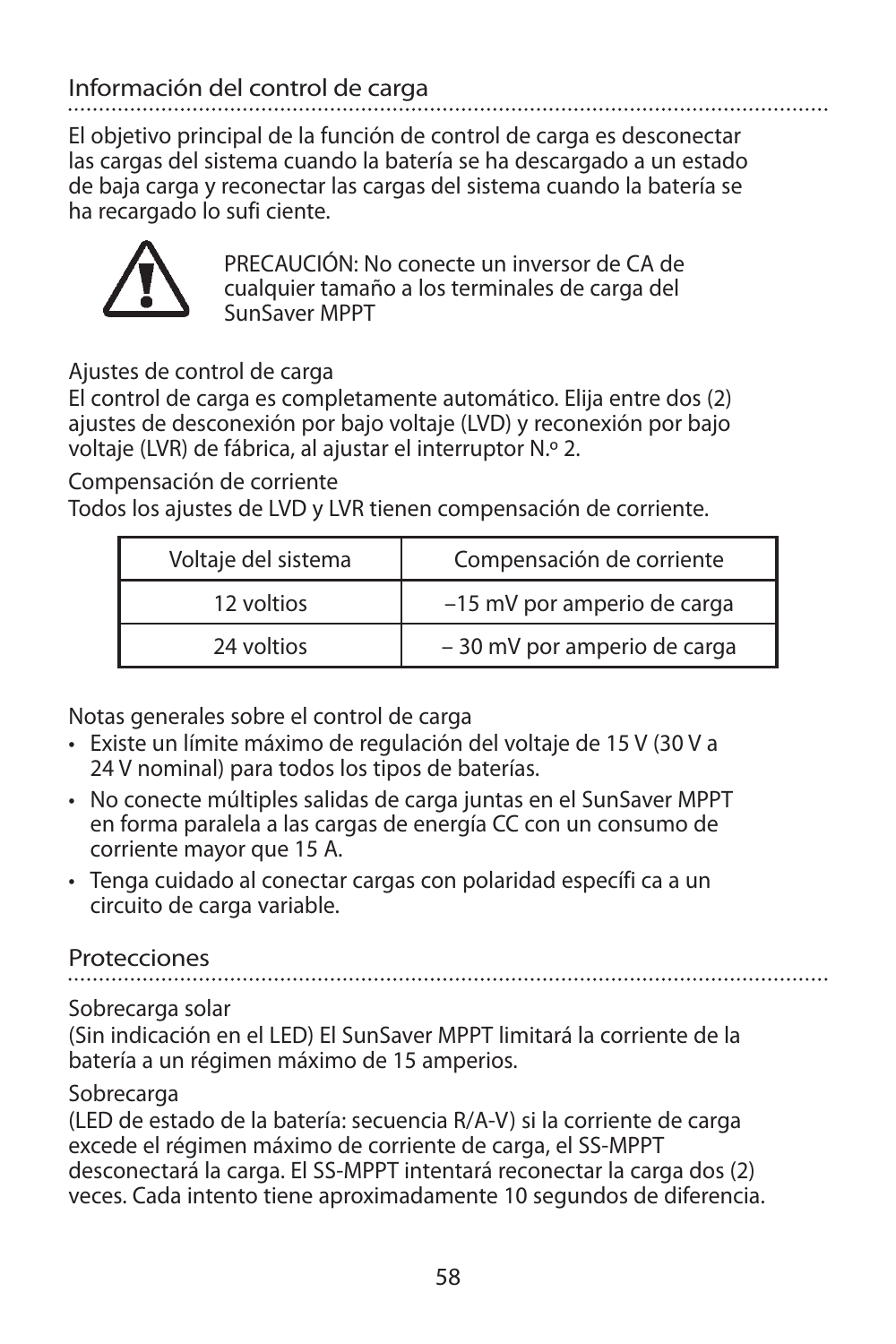Si la sobrecarga continúa después de dos (2) intentos, la carga permanecerá desconectada hasta que se desconecte la energía y se la vuelva a aplicar.

### Cortocircuito solar

(LED de estado de carga: APAGADO) Los cables de alimentación de energía solar están en cortocircuito. La carga vuelve a comenzar automáticamente cuando se elimina el cortocircuito.

### Cortocircuito de carga

(LED de estado de la batería: secuencia R/A-V) Totalmente protegido contra cortocircuitos en los cables de carga. Después de dos (2) intentos automáticos de reconexión de carga (10 segundos entre cada intento), la falla debe solucionarse retirando y volviendo a aplicar energía.

### Entrada de alto voltaje

(LED de estado de carga: R parpadeante) Si el voltaje del circuito abierto (Voc) de alimentación solar excede el régimen máximo de 75 voltios, el panel permanecerá desconectado hasta que el Voc descienda de manera segura por debajo del régimen máximo.

### Polaridad inversa de la batería

(Sin indicación en LED, no tiene potencia) Totalmente protegido contra la conexión inversa de la batería. No se producirá un daño en el controlador. Corrija el error en el cableado para reanudar el funcionamiento normal.

### Sensor de temperatura local dañado

(LED de estado de carga: R permanente) El sensor de temperatura ambiente local tiene un cortocircuito o está dañado. La carga se detiene para evitar la sobrecarga o la carga insuficiente. Este es un error crítico.

### Sensor de temperatura interna dañado

(LED de estado de carga: R permanente) El sensor de temperatura interna del disipador de calor de está dañado. Este es un error crítico.

### Alta temperatura

(LED de estado de la batería: secuencia R-A) La temperatura del disipador de calor ha excedido los límites seguros y la carga se desconecta. La carga volverá a conectarse automáticamente cuando el disipador de calor se enfríe y alcance una temperatura segura.

### Sensor de temperatura remoto (RTS)

(LED de estado de la batería: secuencia R/A - V/A) Una conexión incorrecta del RTS o un cable cortado del RTS ha hecho que se desconecte el sensor de temperatura durante la carga. La carga vuelve a comenzar automáticamente cuando se arregla el problema. Para reanudar el funcionamiento sin un RTS, desconecte toda la energía hacia el SunSaver MPPT y vuelva a conectarlo.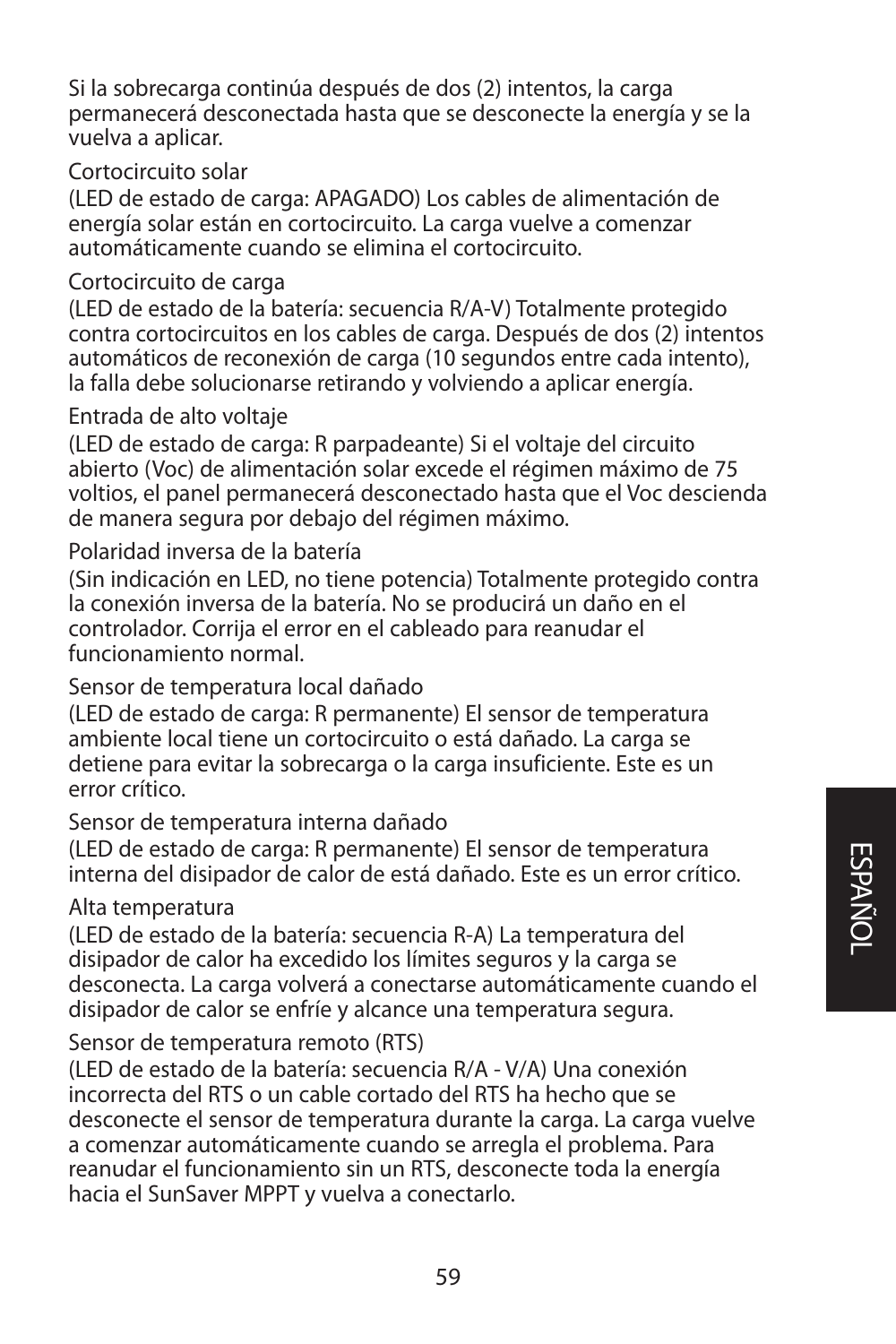Picos de alto voltaje transitorios

La conexión solar, de la batería y de energía de carga están protegidas contra picos transitorios de alto voltaje. En áreas propensas a descargas eléctricas, se recomienda la supresión externa adicional.

Ajustes personales de programación

Los ajustes personalizados de carga y control de carga pueden programarse en la memoria no volátil del SS-MPPT utilizando una PC con el software MSView de Morningstar instalado y un adaptador en serie Meterbus (modelo: MSC). Consulte los archivos de ayuda de MSView para obtener instrucciones detalladas. El software para PC MSView está disponible gratuitamente en nuestro sitio Web:

http://www.morningstarcorp.com

Un asistente de instalación lo guiará en el proceso de configuración de ajustes. Consulte los archivos de ayuda de MSView para obtener más información.

Para utilizar ajustes personalizados, los interruptores de ajustes deben ajustarse de la siguiente manera:

INTERRUPTOR N.º 1 ENCENDIDO (1) PARA UTILIZAR AJUSTES DE CARGA PERSONALIZADOS. UTILICE EL ARRANCADOR DE SELECCIÓN DE LA BATERÍA PARA SELECCIONAR ENTRE DOS CONJUNTOS DE AJUSTES DE CARGA PERSONALIZADA. INTERRUPTOR N.º 2 ENCENDIDO (1) PARA UTILIZAR AJUSTES DE CONTROL DE CARGA PERSONALIZADOS.

# SOLUCIÓN DE PROBLEMAS

### Indications de error



NOTA: Si posee un medidor remoto Morningstar opcional adherido al SunSaver MPPT, utilice la función de autodiagnóstico para determinar la causa de la indicación de error. Consulte el Manual del operador del medidor remoto para obtener más información.

Indicaciones de error del LED de estado

| · Desconexión por alto voltaje en el módulo | Rojo |
|---------------------------------------------|------|
| fotovoltaico                                |      |

- RTS en cortocircuito Rojo parpadeante
- RTS desconectado Rojo parpadeante
- Daño en el sensor de temperatura local Rojo permanente<sup>1</sup>

oparpadeante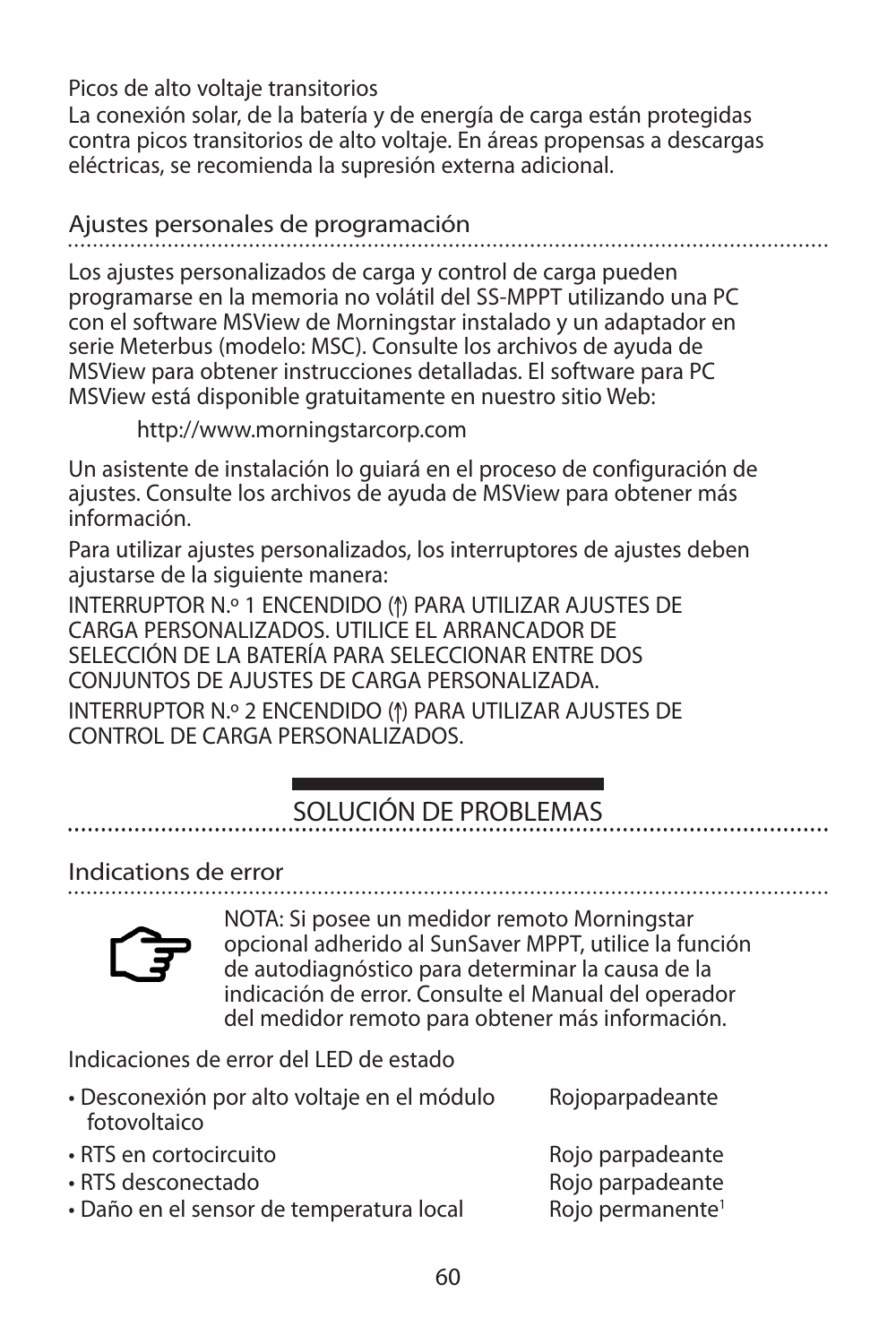• Transistores MOSFET de alimentación dañados • Error de Firmware **Rojo permanente**<sup>1</sup> 1 la indicación de pulsaciones hace que el LED de estado se apague brevemente cada 5 segundos

Indicaciones de error del LED de estado de la batería

| · Desconexión por alto voltaje de carga    | Secuencia R-V     |
|--------------------------------------------|-------------------|
| · Desconexión por alta temperatura         | Secuencia R-A     |
| · Error en el sensor de temperatura remoto | Secuencia A/R-V/A |
| • Error del cableado externo               | Secuencia V/R-A   |
| · Sobrecarga de corriente                  | Secuencia A/R-V   |
| · Cortocircuito de carga                   | Secuencia V/R-A   |
| · Actualización de ajustes personalizados  | V/A/R parpadeante |
| · Error de prueba automática               | Secuencia R-A-V   |

del disipador de calor

• Daño en el sensor de temperatura

Rojo permanente<sup>1</sup> Rojo permanente<sup>1</sup>

ESPAÑOL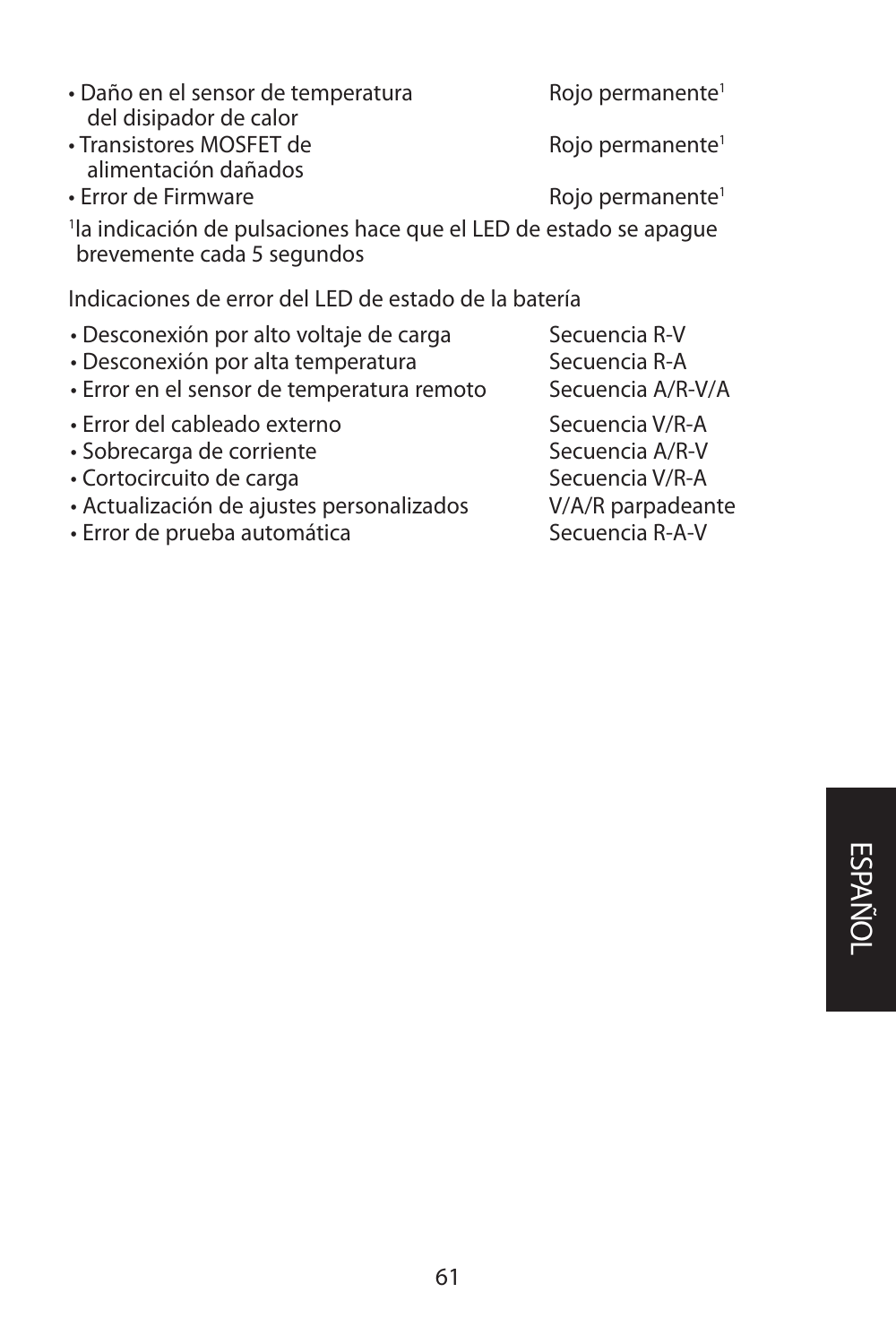# ESPECIFICACIONES TÉCNICAS

| Eléctricas                                    |                                             |
|-----------------------------------------------|---------------------------------------------|
| Voltaje nominal del sistema                   | 12 ó 24 Vcc                                 |
| Corriente máx, de batería                     | 15A                                         |
| Rango de voltaje de la batería                | $7V - 36V$                                  |
| Voltaje máx. de alimentación solar            | 75 V                                        |
| Potencia de alimentación nominal máx.         |                                             |
| 12 voltios                                    | 200 vatios                                  |
| 24 voltios                                    | 400 vatios                                  |
| Autoconsumo                                   | 35 mA                                       |
| Precisión                                     |                                             |
| Voltaje                                       | 1.0%                                        |
| Corriente                                     | 2.0%                                        |
| Conexión del medidor                          | RJ-11 de 6 pines                            |
| Protección contra<br>sobretensión transitoria | 1500 vatios                                 |
| Carga de la batería                           |                                             |
| Método de regulación                          | 4 etapas                                    |
| Coeficiente de compensación                   |                                             |
| de temperatura                                | - 5 mV / °C /celda<br>(25 °C de referencia) |
| Rango de compensación de temperatura          | $-30 °C a + 60 °C$                          |
| Ajustes compensados en temperatura            | Absorción                                   |
|                                               | Flotante                                    |
|                                               | Ecualización                                |
| LED de estado de la batería                   |                                             |
| Dicminución de V Aumente de V                 |                                             |

|                   | Disminución de V | Aumento de V |                   |
|-------------------|------------------|--------------|-------------------|
| VaA               | 12.1             | 13.1         | AaV               |
| A a R parpadeante | 11.7             | 12.6         | R parpadeante a A |
| R parpadeante a R | 11.5             | 12.6         | R a A             |

Nota: Multiplique x2 para sistemas de 24 voltios.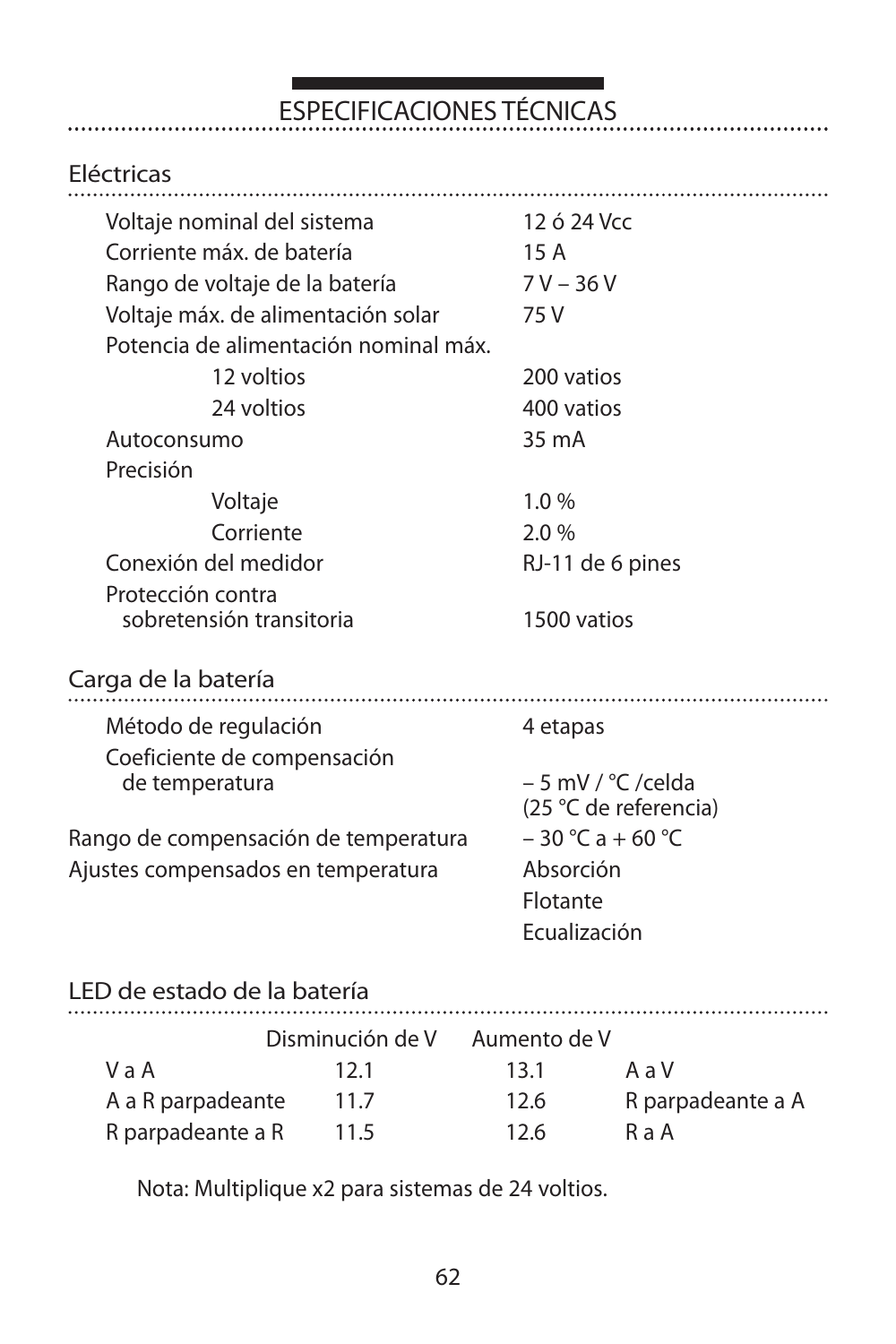### Ajustes de la batería (a 25 °C)

|                                              | Gel             | Sellada | <b>AGN</b>      | Inundada   |
|----------------------------------------------|-----------------|---------|-----------------|------------|
| Voltaje de absorción                         | 14.0 V          | 14.1 V  | 14.3 V          | 14.4 V     |
| Voltaje flotante                             | 13.7 V          | 13.7 V  | 13.7 V          | 13.7 V     |
| Tiempo hasta flotante                        | 3 h             | 3 h     | 3 <sub>h</sub>  | 3 h        |
| Voltaje de ecualización                      | N/C             | N/C     | 14.5 V          | 14.9 V     |
| Duración de ecualización                     | N/C             | N/C     | 3 <sub>h</sub>  | 3 h        |
| Calendario de<br>ecualización                | N/C             | N/C     | 28<br>días      | 28<br>días |
| Voltaje máximo de<br>regulación <sup>1</sup> | 15 V / 30 V     |         |                 |            |
| Desconexión por bajo<br>voltaje <sup>2</sup> | 11.5 V / 11.0 V |         |                 |            |
| Reconexión por bajo<br>voltaje <sup>2</sup>  |                 |         | 12.6 V / 12.1 V |            |

1 Sin compensación de la temperatura. 15 V a 12 V nominal, 30 V a 24 V nominal.

2 Ajustable mediante el interruptor, sin compensación de la temperatura. Los ajustes de 11.0 V / 12.1 V pueden modificarse en ajustes personalizados.



NOTA: La compensación de la temperatura aumenta el voltaje de regulación en temperaturas frías. Un límite máximo de voltaje de la batería de 15 V (30 V a 24 V nominal) previene el daño en cargas de CC sensibles.